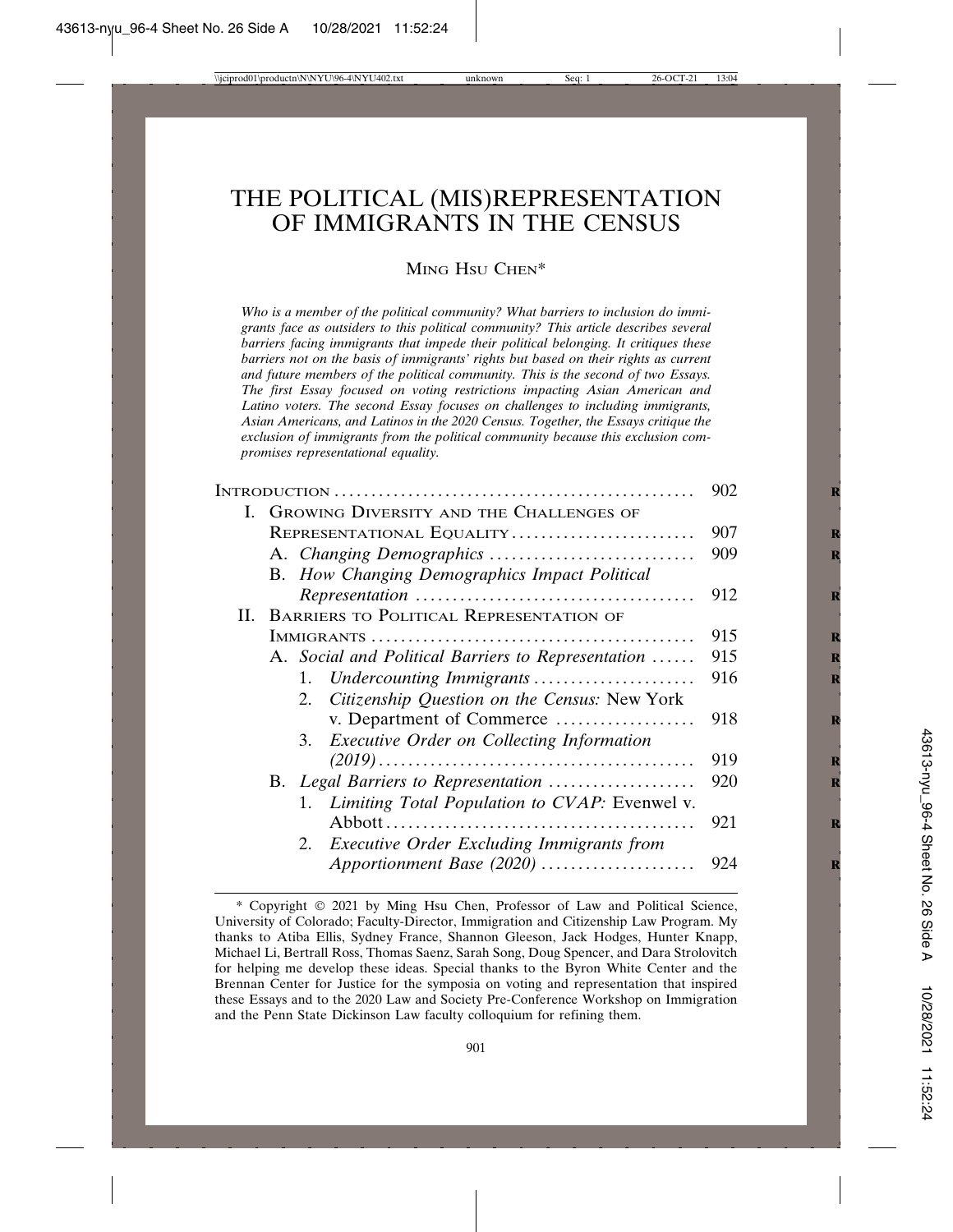| 3. State Challenges to Using Total Population for |  |
|---------------------------------------------------|--|
|                                                   |  |
| 4. Other Causes for Undercounting: Immigration    |  |
|                                                   |  |
| III. HARMS TO POLITICAL REPRESENTATION OF ASIAN,  |  |
| LATINO, AND IMMIGRANT COMMUNITIES  931            |  |
|                                                   |  |
|                                                   |  |
|                                                   |  |
| Cor                                               |  |
|                                                   |  |

### **INTRODUCTION**

Nations are comprised of political communities whose members become bearers of important rights and burdens. Whether a person is considered inside or outside the political community is consequential. Dividing the benefits and burdens of citizenship by immigration status is common, and it is not subject to the same scrutiny as racial classifications, even if the categories often overlap for Asians and Latinos. Who is a member of the political community in the United States? What barriers to inclusion do immigrants and other racial minorities face when considered outsiders to this political community?

Elsewhere, I have written that citizenship is broader than political belonging.1 It can include political, social, economic, and legal dimensions. Yet many theorists say political rights are the *sine qua non* of citizenship and that political rights ought to be reserved for citizens.2 To other theorists, citizenship consists of membership in a political community and includes both rights and participation.3 J.G.A. Pocock's classic definition of citizenship contrasted Aristotle's ancient Greek notion of citizenship as direct participation in the polis with a Roman definition of citizenship based on rights.4 Political participation occurs through individual voting and representation by elected

<sup>1</sup> *See generally* MING HSU CHEN, PURSUING CITIZENSHIP IN THE ENFORCEMENT ERA (2020).

<sup>2</sup> *See* HANNAH ARENDT, THE ORIGINS OF TOTALITARIANISM 298–300 (1968 ed.) (describing the "right to have rights" as inextricably linked to political membership in a national entity); *see also* Leila Faghfouri Azar, *Hannah Arendt: The Right to Have Rights*, CRITICAL LEGAL THINKING (July 12, 2019), https://criticallegalthinking.com/2019/07/12/ hannah-arendt-right-to-have-rights (describing Arendt's claim that the "right to have rights" requires national citizenship to "protect" those rights).

<sup>3</sup> *See* Linda Bosniak, *Citizenship Denationalized*, 7 IND. J. GLOB. LEGAL STUD. 447, 452 (2000)*.*

<sup>4</sup> J.G.A. Pocock, *The Ideal of Citizenship Since Classical Times*, *in* THEORIZING CITIZENSHIP (1995); *see also* ELIZABETH F. COHEN, SEMI-CITIZENSHIP IN DEMOCRATIC POLITICS 100-05 (2009) (citing Pocock's comparison and explaining how the Roman conception of citizenship helps inform the "genealogy of liberal citizenship").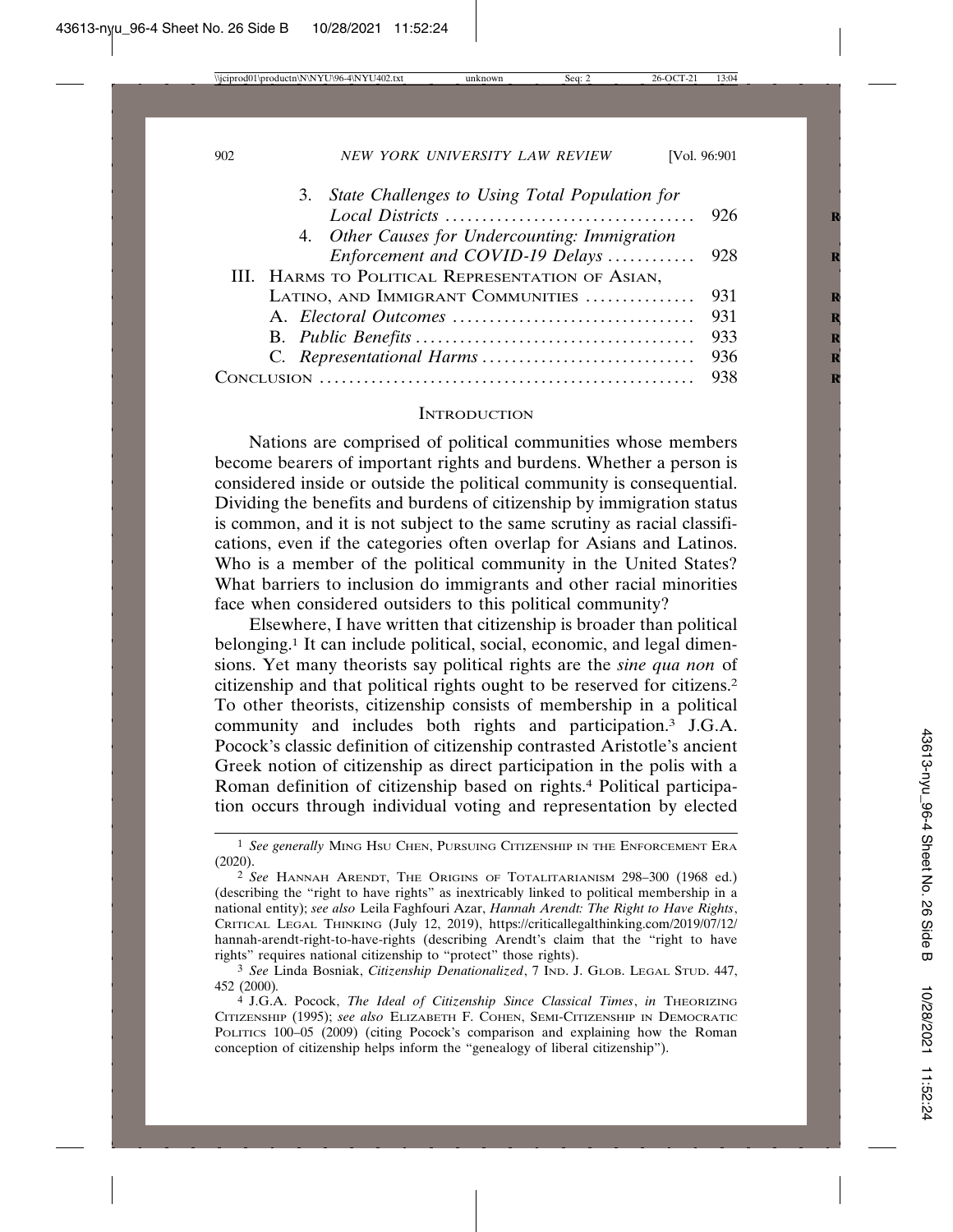officials.5 The focus of this Essay is political representation, wherein members of Congress cast votes on behalf of the people in their districts. Representation permits people who cannot vote, or who do not vote, to have their voices heard.6 Elected representatives are obligated to look out for all of the people in their district, regardless of citizenship status. Political theorists base this universal representation on the notion that legislators represent the public interest, not merely the interests of voting constituents.7 Also, since the decisions of representatives affect citizens' and noncitizens' interests, theorists believe it would be coercive to bind noncitizens to decisions made without their input or consent.8

The census count, or enumeration, shapes representation because the size of the population determines apportionment, or how many seats are available, and redistricting, or how those seats will be distributed. Representation is intertwined with voting since individual voters select the officials who fill those seats. Yet representation is distinct from voting in other ways, including that it is not restricted to citizens. Considering why immigrants participate in one realm of political life but not the other motivates the writing of these two Essays, which can be read together as a status report on political participation for immigrants.9 The "immigrants" and "noncitizens" in this Essay are foreignborn persons who have not attained naturalized citizenship.10 In the

6 *See generally* Elizabeth F. Cohen, *Dilemmas of Representation, Citizenship, and Semi-Citizenship*, 58 ST. LOUIS U. L. REV. 1047 (2014) (arguing that representatives should include in their decisionmaking considerations important to those who cannot vote).

7 *See id.* (advocating for a trustee model of representation that serves the public interest, as opposed to a delegate model that implements a quid pro quo).

8 Sarah Song describes "affected interests" and the "coercion principle" in her Essay *Democracy and Noncitizen Voting Rights*, 13 CITIZENSHIP STUD. 607, 609–10 (2009). These principles contravene consent-based theories that posit that a lack of consent to undocumented immigrants obviates reciprocal obligations. *See, e.g.*, PETER H. SCHUCK & ROGERS M. SMITH, CITIZENSHIP WITHOUT CONSENT 116–40 (1985) (arguing that society's lack of consent to the presence of undocumented immigrants implies that the Citizenship Clause should only apply to legal permanent residents).

9 The first Essay in the series concerns voting. *See* Ming H. Chen & Hunter Knapp, *The Political (Mis)representation of Immigrants in Voting*, 92 U. COLO. L. REV. 715 (2021).

<sup>10</sup> The terminology used to describe immigrants varies across disciplines and political valences. For purposes of this Essay, I will refer to "immigrants" and "noncitizens" interchangeably because both terms are consistent with the legal definitions and because they are the terms recommended by the U.S. federal government for official communications since the election of President Joe Biden in 2021. *See, e.g.*, Memorandum from Troy A. Miller, Senior Off. Performing Duties of Comm'r for U.S. Customs & Border Prot. on Updated Terminology for CBP Communications and Materials (Apr. 19, 2021), https://www.aila.org/infonet/terminology-communications (specifying "noncitizen" and "migrant" as recommended terms).

<sup>5</sup> SIDNEY VERBA, KAY LEHMAN SCHLOZMAN & HENRY E. BRADY, VOICE AND EQUALITY: CIVIC VOLUNTARISM IN AMERICAN POLITICS 8–9 (1995).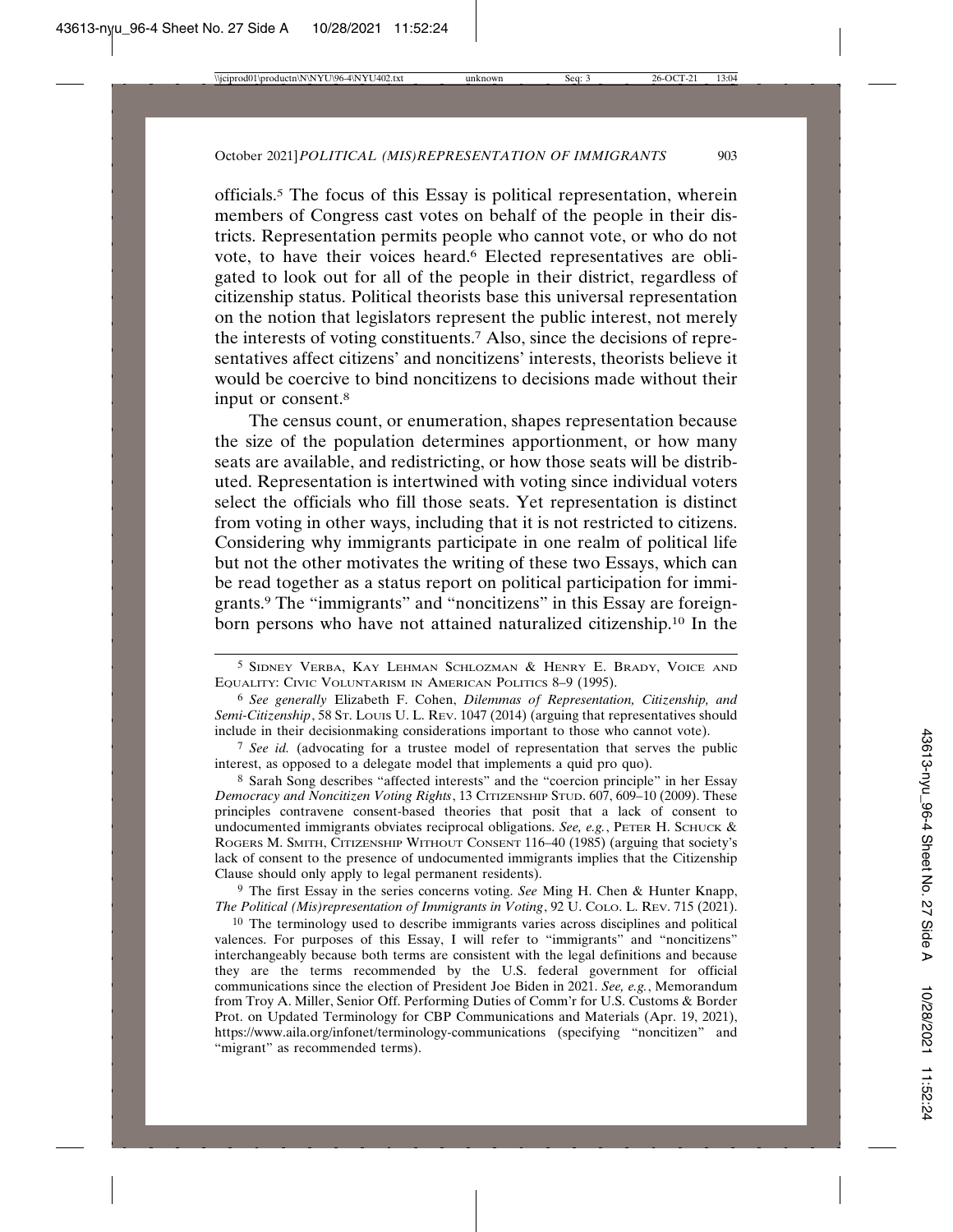United States, these immigrants are largely Asian and Latino racial minorities. This Essay argues that both groups have rights to be counted in the census, and yet they face barriers to political inclusion.

Who gets counted in the census reveals political inequality because immigrants who lack formal citizenship lack political rights to vote, serve jury duty, and hold public office—even if they are supposed to be counted in the census. Many citizens are willing to accept these political inequalities, even if they seek out equality in other spheres of life, because they believe politics define the nation.<sup>11</sup> However, the political inequality of immigrants is not preordained. There is lively contestation over the composition of the population count that defines the boundaries of the political community.12 On the one hand, noncitizens are persons and should be counted in the total population for the purposes of representation. On the other hand, noncitizens are not part of the voting public so perhaps they should not factor into the calculation of districts. But denying membership in the census arena because they are denied voting rights compounds inequality.13 This is particularly disturbing given that the evolution of citizenship reveals a history of exclusion.14 Federal laws initially qualified citizenship by racial prerequisites. African Americans did not gain citizenship until the Reconstruction Amendments implemented between 1865 and 1870.15 Chinese Americans did not gain citizenship until the repeal of the Chinese Exclusion Act in 1943.16 Latinos have been reclassified as citizens or noncitizens throughout history, and they are still considered an ethnicity rather than a race on official forms.17

12 *See infra* Part I.

14 *See generally* ROGERS M. SMITH, CIVIC IDEALS: CONFLICTING VISIONS OF CITIZENSHIP IN U.S. HISTORY (1997) (describing the history of America's restrictions on citizenship based on racial, ethnic, and gender distinctions).

15 Martha S. Jones, *How the 14th Amendment's Promise of Birthright Citizenship Redefined America*, TIME (July 9, 2018), https://time.com/5324440/14th-amendmentmeaning-150-anniversary.

16 *See* Chinese Exclusion Act, ch. 126, 22 Stat. 58 (1882), *repealed by* Chinese Exclusion Repeal Act of 1943 (Magnuson Act), Pub. L. No. 78–199, ch. 344, 57 Stat. 600 (1943).

17 *Questions Asked on the Form*, U.S. CENSUS 2020, https://2020census.gov/en/aboutquestions.html (June 8, 2021). *See generally* CLARA E. RODRÍGUEZ, CHANGING RACE: LATINOS, THE CENSUS, AND THE HISTORY OF ETHNICITY 34–43 (2000) (describing the

<sup>11</sup> *See* Gerald M. Rosberg, *Aliens and Equal Protection: Why Not the Right to Vote?*, 75 MICH. L. REV. 1092 (1977), *in* ALEXANDER ALEINIKOFF, DAVID A. MARTIN, HIROSHI MOTOMURA, MARYELLEN FULLERTON & JULIET P. STUMPF, IMMIGRATION AND CITIZENSHIP: PROCESS AND POLICY 1381 (8th ed. 2016).

<sup>13</sup> Michael Walzer argues in *Spheres of Justice* that if rights in one sphere of life do not carry over to other spheres, principles of distributive equality are violated*. See* LINDA BOSNIAK, THE CITIZEN AND THE ALIEN: DILEMMAS OF CONTEMPORARY MEMBERSHIP 43, 75–76 (2006) (citing MICHAEL WALZER, SPHERES OF JUSTICE: A DEFENSE OF PLURALISM AND EQUALITY 63 (1983)).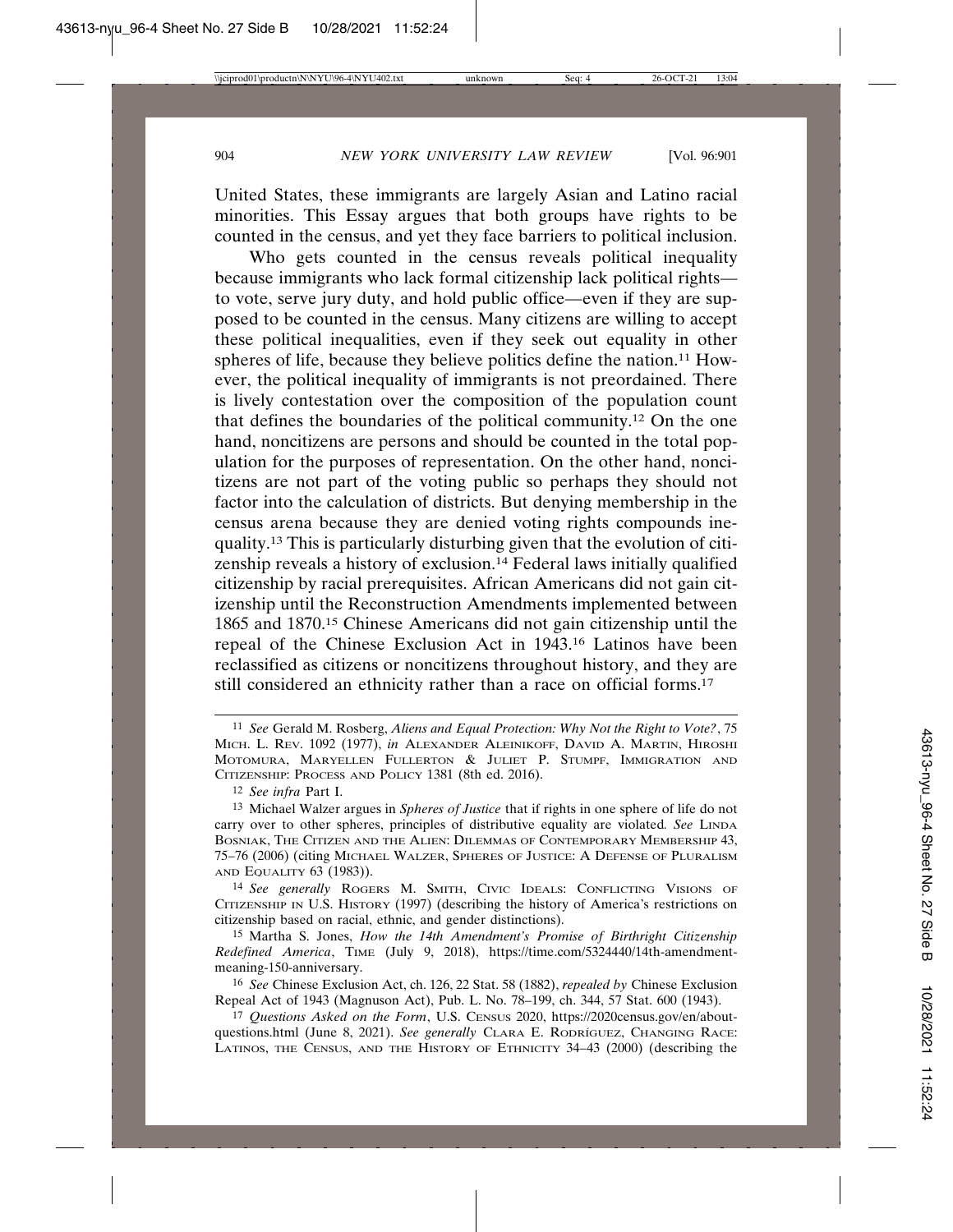These exclusions violate the principle that, within a community, persons owe each other associative obligations.18 The Framers specified in the Constitution that the total population of the nation should be based on the number of persons residing in a state.19 Critical accounts of the history of the census show there were calls to exclude people of color and noncitizens in the count of the population. From 1820 through 1950, the Census Bureau at times asked about the citizenship status within a household in some form.20 But the Census Bureau avoided asking about citizenship on the decennial count of the total population for the next seventy years until the present day.21 Instead, the Census Bureau reserved a version of the citizenship question for the long-form survey and only administered it selectively to a sample of the U.S. population in intervening years.<sup>22</sup> Studies demonstrate citizenship questions lead to underparticipation from immigrants and their families, resulting in inaccurate population counts.23

perception of race and ethnicity as "two separate concepts," and highlighting the impact that this distinction has on Latinos).

18 See SARAH SONG, IMMIGRATION AND DEMOCRACY (2018) for an argument that citizens owe noncitizens living in their communities associative obligations by virtue of the social membership principle (living, working, raising families and building lives in the United States giving rise to a moral claim for inclusion as political members) and the fair play principle (contributing through their labor and paying taxes constitutes a scheme of social cooperation that entitles them to the benefits of that cooperation).

19 U.S. CONST. art. I, § 2, cl. 3; U.S. CONST. amend. XIV, § 2.

20 Thomas P. Wolf & Brianna Cea, *A Critical History of the United States Census and Citizenship Questions*, 108 GEO. L.J. ONLINE 1, 13–14 (2019); *see also* Hansi Lo Wang & Renee Klahr, *See 200 Years of Twists and Turns of Census Citizenship Questions*, NPR (Apr. 23, 2019), https://www.npr.org/2019/04/23/630562915/see-200-years-of-twists-andturns-of-census-citizenship-questions (listing the particular wording of census citizenship questions from 1820 through 1950).

21 *Compare* Wolf & Cea, *supra* note 20, at 16, 26–28 (noting that the citizenship question did not appear on the short form decennial sent to all households and only appeared on the long form sent to a subset of households), *with* We the People Podcast, *Is Asking About Citizenship on the Census Unconstitutional?*, NAT'L CONST. CTR. (May 2, 2019), https://constitutioncenter.org/interactive-constitution/podcast/is-asking-aboutcitizenship-on-the-census-unconstitutional (featuring an exchange where John Eastman argued that the short form and long form are "both still census forms" while Tom Wolf argued that since the long form was only sent to a subset of households, the inclusion of a citizenship question on the short form is categorically different).

22 Tamara Keith, *Fact Check: Has Citizenship Been a Standard Census Question?*, NPR (Mar. 27, 2018), https://www.npr.org/2018/03/27/597436512/fact-check-has-citizenship-beena-standard-census-question; *see also History: Questionnaires*, U.S. CENSUS BUREAU, https://www.census.gov/history/www/through\_the\_decades/questionnaires (last visited May 28, 2020) (describing the history of "short-form only" questionnaires).

23 *See* D'Vera Cohn, *What to Know About the Citizenship Question the Census Bureau Is Planning to Ask in 2020*, PEW RSCH. CTR.: FACT TANK (Mar. 30, 2018), https:// www.pewresearch.org/fact-tank/2018/03/30/what-to-know-about-the-citizenship-questionthe-census-bureau-is-planning-to-ask-in-2020; *see also* Memorandum from Ctr. for Surv. Measurement for Assoc. Directorate for Rsch. and Methodology, Respondent Confidentiality Concerns (Sept. 20, 2017) [hereinafter Memo from Ctr. for Surv.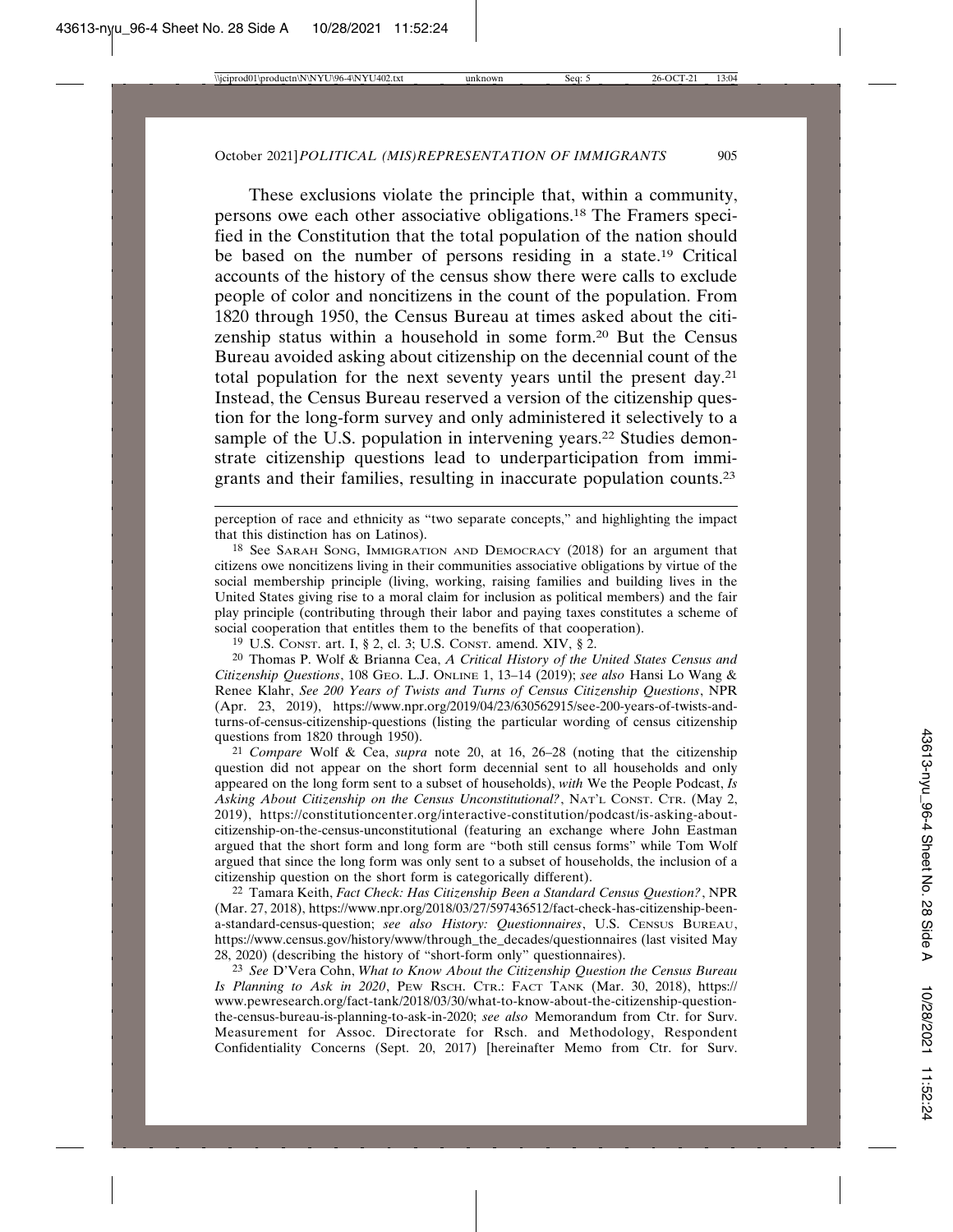## FIGURE 1. CENSUS QUESTIONNAIRE<sup>24</sup>

## How The 'Citizenship Question' Changed Over The Decades

A question about citizenship or naturalization has been included on the census for either all households or selective **households**, on and off, since 1820.

#### 1820

Heads of household were asked how many foreign-born people "not naturalized" were in their homes.

#### 1900

Census workers asked about the naturalization status of foreign-born men age 21 or older.

#### 1940

Census workers asked about the citizenship status of foreign-born people.

#### 1830

Heads of household were asked how many white "foreigners not naturalized" were in their homes.

1910 Census workers asked about the

naturalization status of foreign-born men age 21 or older.

#### 1950

"Is he naturalized?" was asked of foreignborn people.

#### 1870

"Is the person a **male** citizen of the United States of 21 years or upwards?" was asked of all people.

1920 Census workers asked

ahout the naturalization status of foreign-born

people.

#### 1970

"Is this person naturalized?" was asked of foreign-born people in 1 out of 20 households.

#### 1890

Census workers asked about the

naturalization status of foreign-born men age 21 or older.

#### 1930

Census workers asked about the naturalization status

of foreign-born people.

#### 1980

"Is this person a naturalized citizen of the United States?" was asked of foreignborn people in 1 out of 5 households.

#### "Is this person a citizen of the United States?" was asked of all people in 1 out of 6

1990

households.

"Is this person a citizen of the United States?" was asked of all people in about 1 out of 6 households.

2000

#### 2020

"Is this person a citizen of the United States?" may be asked of all people in every household.

#### Source: U.S. Census Bureau Credit: Renee Klahr and Hansi Lo Wang/NPR

Contemporary efforts to exclude immigrants from the census should be understood in the context of this history of political contestation. Part I discusses the challenges of representational equality amid growing demographic diversity. Part II explores the social, political, and legal barriers used to block representation. Part III explains the resulting harms to immigrants and racial minorities.

Measurement], https://www2.census.gov/cac/nac/meetings/2017-11/Memo-Regarding-Respondent-Confidentiality-Concerns.pdf (noting, in census pre-testing, widespread concerns among noncitizen populations about confidentiality, particularly when asked citizenship and immigration questions).

<sup>24</sup> Adapted from Hansi Lo Wang & Renee Klahr, *See 200 Years of Twists and Turns of Census Citizenship Questions*, NPR (Apr. 23, 2019), https://www.npr.org/2019/04/23/ 630562915/see-200-years-of-twists-and-turns-of-census-citizenship-questions.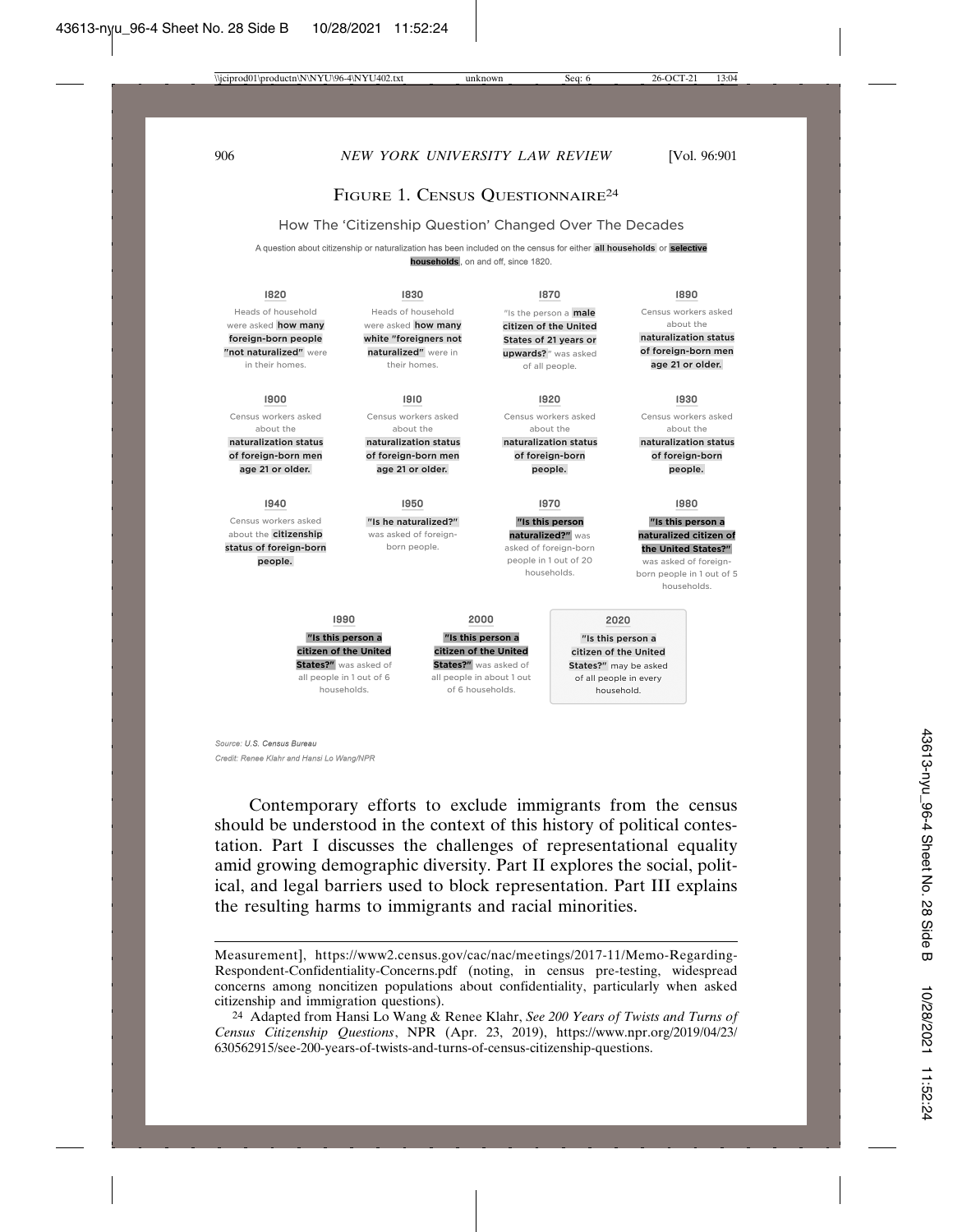# GROWING DIVERSITY AND THE CHALLENGES OF REPRESENTATIONAL EQUALITY

The United States Constitution mandates that the Census Bureau count the "whole number of persons in each State" every ten years.25 The Supreme Court has interpreted this command to require equal representation of all persons under the Fourteenth Amendment.26 In reaching this conclusion, the Supreme Court explained that the Framers carefully considered the inclusion of persons, rather than voters, during the rebalancing of political power between the North and the South.27 Specifically, notwithstanding their persistent disenfranchisement until the passage of the Fifteenth Amendment, freed slaves were counted as persons in the Fourteenth Amendment.<sup>28</sup> Moreover, the Supreme Court has consistently looked to total population figures when evaluating whether districting maps violate the Equal Protection Clause by deviating from the elusive ideal of "perfect population equality."29 Persons, not voters, make up the relevant population because "[n]onvoters have an important stake in many policy debates—children, their parents, even their grandparents, for example, have a stake in a strong public-education system—and in receiving constituent services, such as help navigating public-benefits bureaucracies."30

Congress tasked the Census Bureau with conducting the census count,31 and the Census Bureau has exercised its mission "to count everyone once, only once, and in the right place" using a formula of

31 Congress delegated the task of conducting the census to the Secretary of Commerce, with the aid of the Census Bureau, "in such form and content as he may determine." 13 U.S.C. §§ 21, 141(a).

<sup>25</sup> U.S. CONST. amend. XIV, § 2; *id.* art. I, § 2, cl. 3.

<sup>26</sup> Evenwel v. Abbott, 136 S. Ct. 1120, 1132 (2016) (noting that "persons" includes nonvoters, sustaining Texas's drawing of State Senate districts based on total population rather than voter population).

<sup>27</sup> *See id.* at 1127–28.

<sup>28</sup> *Id.* at 1127.

<sup>29</sup> *Id.* at 1124. In *Wesberry v. Sanders*, the Court reviewed the history of the Equal Protection Clause and declared that the Framers agreed that the House of Representatives should represent "people" on the basis of the number of inhabitants. 376 U.S. 1, 13 (1964).

<sup>30</sup> *Evenwel*, 136 S. Ct. at 1132. Challengers have argued that "we the people" refers only to persons who meet basic qualifications for voting. *See Hearing on "Counting Every Person: Safeguarding the 2020 Census Against the Trump Administration's Unconstitutional Attacks" Before the H. Comm. on Oversight and Reform*, 116th Cong. 3–4 (2020) (statement of Dr. John C. Eastman, Professor, Chapman University's Dale E. Fowler School of Law) [hereinafter Eastman Testimony]. But Justice Ginsburg responds in *Evenwel*: "For every sentence appellants quote from the Court's opinions, one could respond with a line casting the one-person, one-vote guarantee in terms of equality of representation, not voter equality." 136 S. Ct. at 1131*.*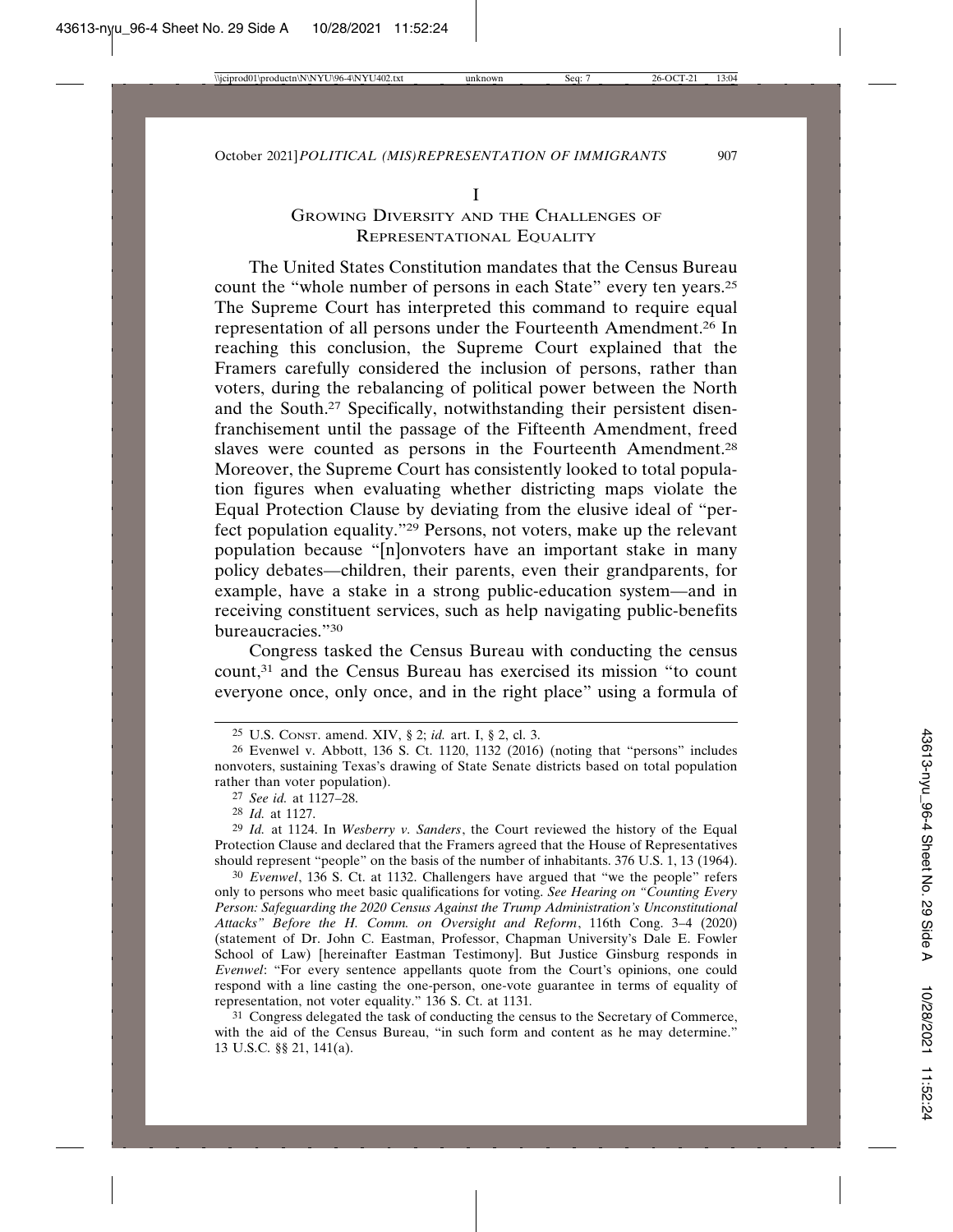counting persons in the total population.32 Counting everyone is an immense task because of the sheer number of people living in the United States. In addition, societal trends and technological limitations make it difficult to locate certain people and encourage their response.33 Those challenges have only grown with increased demographic diversity: Historically, the geographic distribution of the voting population did not deviate from that of the total population to a significant degree, but the two measures have diverged with increased racial diversity and immigration since the 1960s.34 The lesser diversity in older census counts explains why policymakers, while tasked to focus on "persons," occasionally used the terms persons and voters interchangeably.35 If most people are citizens, they can vote and there is no need to specify the noncitizens who cannot. Today, however, this terminology confusion is highly consequential.

<sup>32</sup> *2020 Census: Our Mission to Count Everyone*, U.S. CENSUS BUREAU (June 22, 2020), https://www.census.gov/content/dam/Census/library/factsheets/2020/dec/2020-census-ourmission.pdf; *Computing Apportionment*, U.S. CENSUS BUREAU, https://www.census.gov/ topics/public-sector/congressional-apportionment/about/computing.html (last updated Mar. 1, 2021).

<sup>33</sup> *See 2020 Census: Our Mission to Count Everyone*, *supra* note 32; COUNTING THE HARD TO COUNT IN A CENSUS: SELECT TOPICS IN INTERNATIONAL CENSUSES, U.S. CENSUS BUREAU 1, 5 (2019), https://www.census.gov/content/dam/Census/library/workingpapers/2019/demo/Hard-to-Count-Populations-Brief.pdf.

<sup>34</sup> *See* Ruth Igielnik & Abby Budiman, *The Changing Racial and Ethnic Composition of the U.S. Electorate*, PEW RSCH. CTR. (Sept. 23, 2020), https://www.pewresearch.org/2020/ 09/23/the-changing-racial-and-ethnic-composition-of-the-u-s-electorate (noting that the non-Hispanic white voter population has proportionally decreased across all states, with several states—most notably, California, Nevada, Florida, Arizona, and Texas experiencing particularly pronounced decreases).

<sup>35</sup> Appellants in *Evenwel* argued that several prior Supreme Court cases supported the "equal voting power" principle that districts should have equalized eligible-voter populations, though this conclusion was rejected by the *Evenwel* Court as an overread of precedent. 136 S. Ct. at 1130–31.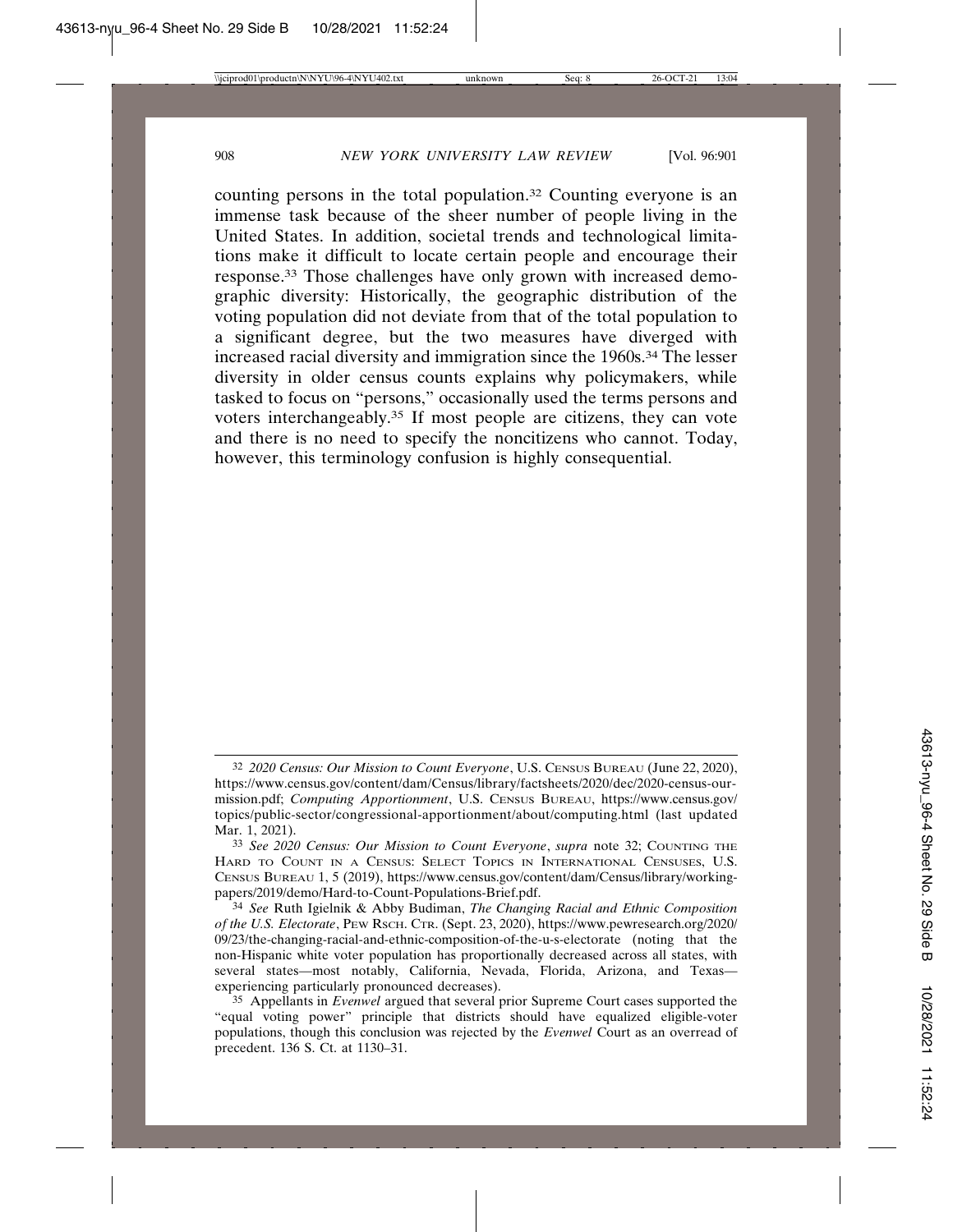FIGURE 2. CENSUS VS. VOTING POPULATION



## *A. Changing Demographics*

Nowhere has the divergence between voters and persons been more consequential than for immigrants and naturalized citizens, who are primarily Latinos and Asian Americans.36 The Pew Research Center estimated that "without any post-1965 immigration, the nation's racial and ethnic composition would be 75% white, 14% [B]lack, 8% Hispanic and less than 1% Asian."37 Instead, after extensive immigration from Latin America and Asia, by 2015 the population was 62% white, 12% Black, 18% Hispanic (Latino) and 6% Asian.38 Latinos are the largest foreign-born group in the United States; Asians are now the fastest growing foreign-born group and are projected to surpass the foreign-born Latino population by 2055.39 The 2020 census shows the continued trend of the U.S. population becoming more racially and ethnically diverse.<sup>40</sup>

<sup>36</sup> *See* Abby Budiman & Neil G. Ruiz, *Key Facts About Asian Americans, a Diverse and Growing Population*, PEW RSCH. CTR. (Apr. 29, 2021), https://www.pewresearch.org/ fact-tank/2021/04/29/key-facts-about-asian-americans.

<sup>37</sup> PEW RSCH. CTR., MODERN IMMIGRATION WAVE BRINGS 59 MILLION TO U.S., DRIVING POPULATION GROWTH AND CHANGE THROUGH 2065, 9 (2015).

<sup>38</sup> *Id.* at 9 fig.4.

<sup>39</sup> *Id.* at 10; *see also* Budiman & Ruiz, *supra* note 36.

<sup>40</sup> *2020 U.S. Population More Racially and Ethnically Diverse Than Measures in 2010*, U.S. CENSUS BUREAU (Aug. 12, 2021), https://www.census.gov/library/stories/2021/08/2020 united-states-population-more-racially-ethnically-diverse-than-2010.html (last updated Sept. 1, 2021).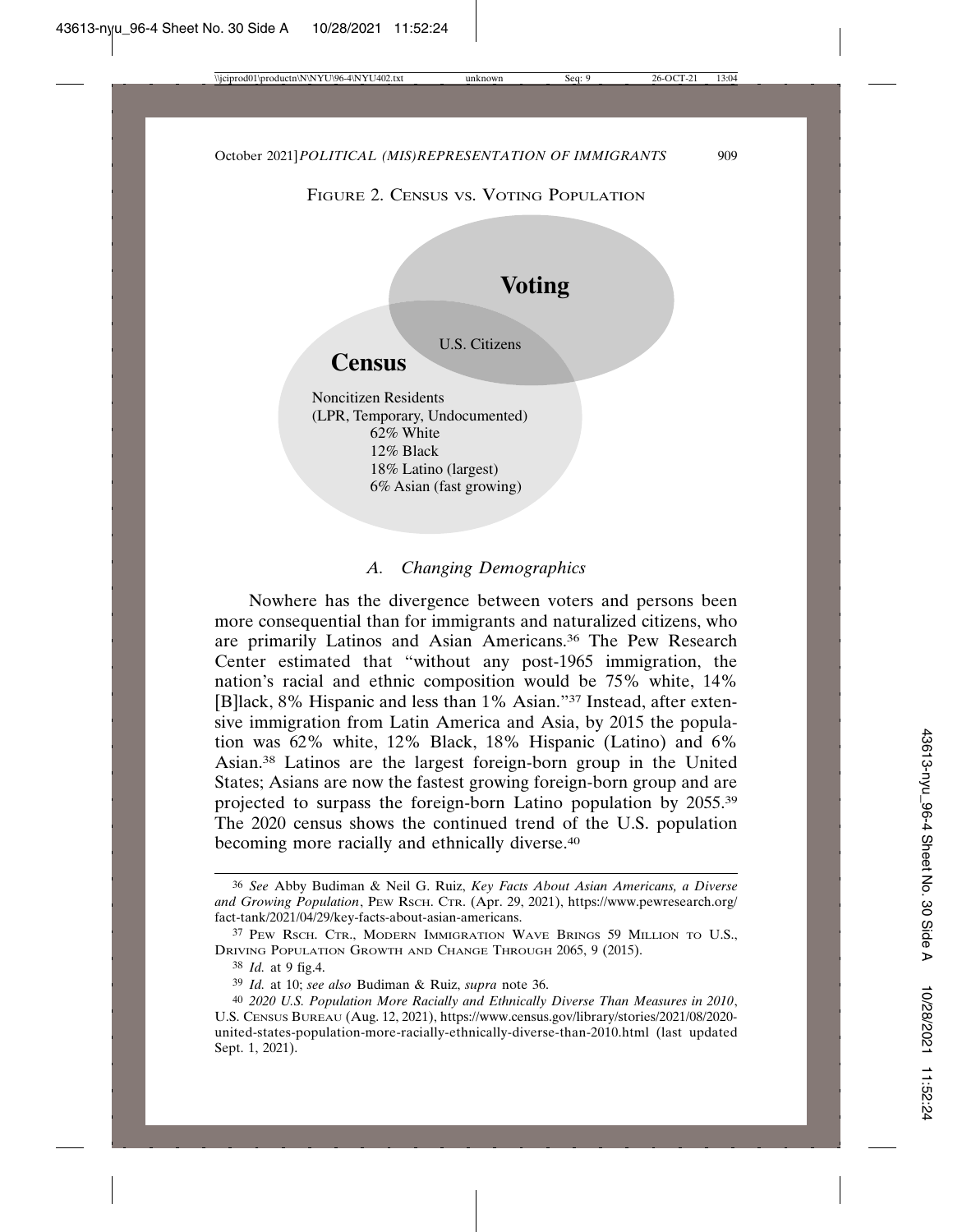The growing immigrant and newly naturalized populations hold electoral significance. In particular, Latinos are concentrated in states with electoral significance. Data from the Pew Research Center shows that the nation's largest Latino populations are in California, Texas, Florida, and New York.41 The two states with the greatest number of Latinos, California (15.6 million) and Texas (11.5 million), are among the most populous and delegate-rich states in the country.42 Major Latino populations are also dispersed around the country. Florida's 5.7 million Latinos constitute the third-largest state Latino population in the country.43 While Latino voters hold a range of political preferences, based on an Elections Eve Poll conducted by Latino Decisions in 2020, Latino voters preferred the 2020 Democratic candidate Joe Biden by an overwhelming 44% margin.<sup>44</sup> Despite the media narrative that Latinos moved significantly toward the Republican Party during the 2020 general election, there remained a strong preference for the Democratic Party among Latinos in numerous swing states that influenced the election result.45

Asian American voters are becoming an increasingly significant electoral block as well. The political heterogeneity of Asian American

42 *Id.*; *Distribution of Electoral Votes*, NAT'L ARCHIVES, https://www.archives.gov/ electoral-college/allocation (last updated Mar. 6, 2020).

43 Krogstad, *supra* note 41.

44 AM. ELECTION EVE POLL, LATINO VOTERS IN THE 2020 ELECTION NATIONAL SURVEY RESULTS 7 (2020), https://latinodecisions.com/wp-content/uploads/2020/11/Latino-EE2020-Deck.pdf. Of the states with prominent Latino populations, Latinos in Florida favored Biden by twenty-one percent, even though the Republican preference among Cuban voters shrunk that margin as compared to past years. *Id.* at 6, 8; Carmen Sesin, *Trump Cultivated the Latino Vote in Florida, and It Paid Off*, NBC NEWS (Nov. 4, 2020), https://www.nbcnews.com/news/latino/trump-cultivated-latino-vote-florida-it-paidn1246226.

45 For examples of media reporting on the shift right demonstrated by Latinos, see Geraldo Cadava, *The Deep Origins of Latino Support for Trump*, NEW YORKER (Dec. 29, 2020), https://www.newyorker.com/news/the-political-scene/the-deep-origins-of-latinosupport-for-trump (reporting on the overall Latino vote for Biden and the importance of the Arizona vote but emphasizing Trump's gains among Latinos); John Burnett, *How Texas' Longtime Democratic and Heavily Latino County Flipped Red*, NPR (Nov. 5, 2020), https://www.npr.org/2020/11/05/931836590/how-texas-longtime-democratic-and-heavilylatino-county-flipped-red (noting that Biden still won Zapata County, "a heavily Latino county," but emphasizing Trump's improved performance); Sesin, *supra* note 44 (describing how Trump's gains among Cubans, Venezuelans, Nicaraguans, and Colombians in Florida led to his victory in Florida). For a more granular and nuanced report on Latino voter-preference by state, see Holly K. Sonneland, *Chart: How U.S. Latinos Voted in the 2020 Presidential Election*, AMS. SOC'Y/COUNCIL OF THE AMS. (Nov. 5, 2020), https:// www.as-coa.org/articles/chart-how-us-latinos-voted-2020-presidential-election.

<sup>41</sup> Jens Manuel Krogstad, *Hispanics Have Accounted for More than Half of Total U.S. Population Growth Since 2010*, PEW RSCH. CTR. (July 10, 2020), https:// www.pewresearch.org/fact-tank/2020/07/10/hispanics-have-accounted-for-more-than-halfof-total-u-s-population-growth-since-2010.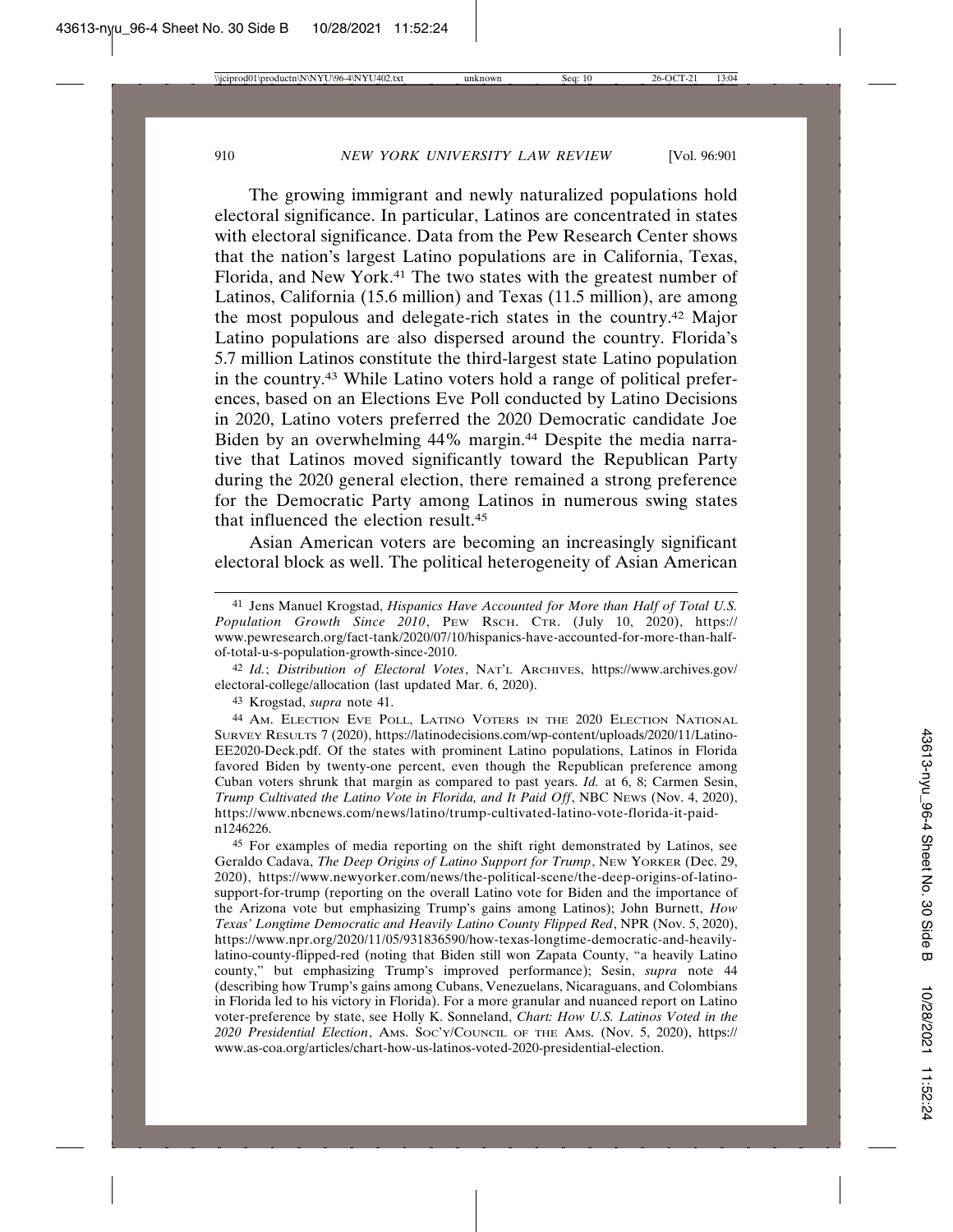voters' partisan affiliations and the relatively low partisan identification historically detracted from Asian American political influence.46 These trends shifted in the 2020 election. Survey data suggests high voter turnout and favorability towards the Democratic candidate that helped Democratic candidates win.<sup>47</sup> Nationally, NPR reported 70% of Asian American voters preferred President Biden in the 2020 election.48 Changes in Vietnamese leanings from Republican to Democrat contributed to this shift.49

The increased immigration since 1965 also has implications for the importance of citizenship and immigration status in electoral politics. Efforts to naturalize eligible immigrants, and then to register newly naturalized voters, are enhancing the political power of foreignborn voters. According to a Pew Research Center report, naturalized citizens accounted for 10% of the electorate in 2020.50 The majority of this cohort of naturalized voters are either Latino (34%) or Asian  $(31\%)$ .<sup>51</sup>

Persistent undercounting will also diminish the political influence of racial groups. The racial groups with the largest undercounting in the census are the Black and Latino communities,<sup>52</sup> and Latinos and

47 *See* AM. ELECTION EVE POLL, ASIAN AMERICAN VOTERS IN THE 2020 ELECTION 8, 21, 23 (2020), https://latinodecisions.com/wp-content/uploads/2020/11/AAPI-EE2020- Deck.pdf (detailing large margins of Asian American support in the Georgia 7th District for Democratic candidates in extremely close Presidential, Senate, and House races).

48 *Understanding the 2020 Electorate: AP VoteCast Survey*, NPR, https://www.npr.org/ 2020/11/03/929478378/understanding-the-2020-electorate-ap-votecast-survey (last updated May 21, 2021).

49 *See* Anh Do, *Young Vietnamese American Progressives Lead a Generational Split with Conservative Elders*, L.A. TIMES (Nov. 2, 2020, 5:00 AM), https://www.latimes.com/ california/story/2020-11-02/vietnamese-american-progressive-movement-backs-bidencampaign.

50 ABBY BUDIMAN, LUIS NOE-BUSTAMANTE & MARK HUGO LOPEZ, PEW RSCH. CTR., NATURALIZED CITIZENS MAKE UP RECORD ONE-IN-TEN U.S. ELIGIBLE VOTERS IN 2020, at 5 (2020), https://www.pewresearch.org/hispanic/wp-content/uploads/sites/5/2020/02/ GMD\_2020.02.26\_Immigrant-Eligible-Voters.pdf. The naturalized share of the electorate could have been even larger, if not for the additional barriers to naturalization. *See generally* IMMIGRANT LEGAL RES. CTR., DENYING THE RIGHT TO VOTE: POLITICIZATION OF THE NATURALIZATION PROCESS AS A NOVEL FORM OF VOTER SUPPRESSION (2020).

51 BUDIMAN ET AL., *supra* note 50, at 7.

52 *Census Bureau Releases Estimates of Undercount and Overcount in the 2010 Census*, U.S. CENSUS BUREAU (May 22, 2012), https://www.census.gov/newsroom/releases/archives/

<sup>46</sup> *See* ZOLTAN L. HAJNAL & TAEKU LEE, WHY AMERICANS DON'T JOIN THE PARTY: RACE, IMMIGRATION, AND THE FAILURE (OF POLITICAL PARTIES) TO ENGAGE THE ELECTORATE (2011) (describing both low partisan identification and heterogenous political viewpoints among Asian Americans and Latinos); KARTHICK RAMAKRISHNAN, JANE JUNN, TAEKU LEE & JANELLE WONG, INTER-UNIVERSITY CONSORTIUM FOR POL. & SOC. RSCH., NATIONAL ASIAN AMERICAN SURVEY (2008) https://www.icpsr.umich.edu/ icpsrweb/ICPSR/studies/31481 (providing statistical summaries of low Asian American partisan identification and high heterogeneity).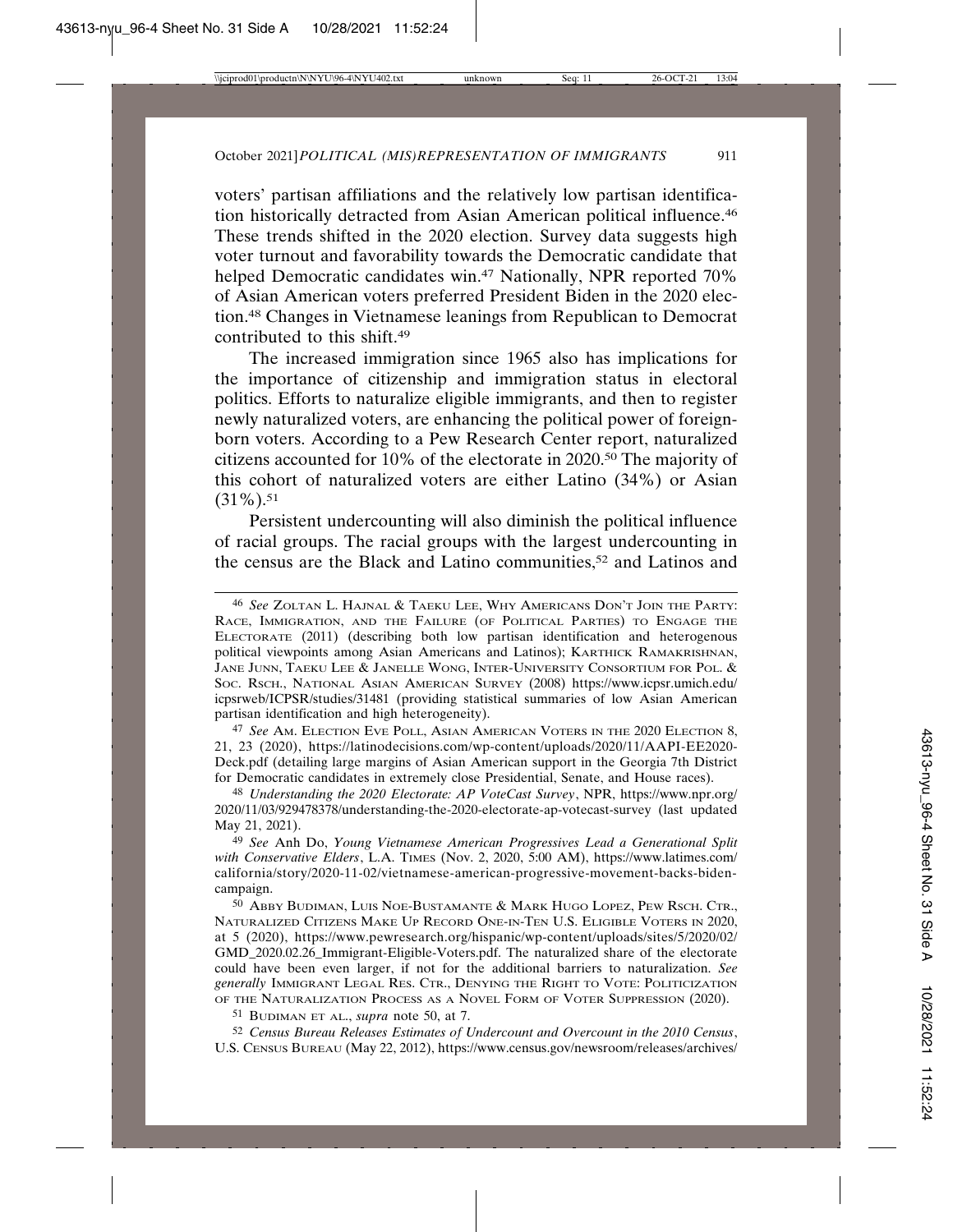Asian Americans sometimes confront language barriers.53 These racial groups overwhelmingly vote Democratic.<sup>54</sup> Additionally, Latinos skew younger than the average population and consequently tend to be more progressive.55 In sum, as the share of the electorate occupied by white American-born voters continues to shrink, the support for Democratic candidates is likely to grow. At the same time, however, if states receive fewer congressional seats and Electoral College votes due to census undercounting, the political power of these groups will be diminished.

## *B. How Changing Demographics Impact Political Representation*

This changing profile of the political community needs to be accurately counted with the goal of representational equality.56 Whereas the divergence of individuals classified as "persons" or "inhabitants" of a particular state versus citizens used to be relatively small,57 the population disparities are now enough to change the allocation of seats in Congress and state legislatures and to influence redistricting.<sup>58</sup> The Constitution and case law set out some guiding principles for capturing these demographic changes.

One principle is that the decennial census requires counting the total population. Changing from total population to voter population base, or citizen voting age population (CVAP), excludes children, some felons, and Native Americans.<sup>59</sup> The increased presence of noncitizen and younger people amplifies the importance of using total

54 *See supra* notes 36–48 and accompanying text.

55 Loren Collingwood, Matt A. Barreto & Sergio I. Garcia-Rios, *Revisiting Latino Voting: Cross-Racial Mobilization in the 2012 Election*, 67 POL. RSCH. Q. 632, 632 (2014).

56 *See, e.g.*, Janai Nelson, *Counting Change: Ensuring an Inclusive Census for Communities of Color*, 119 COLUM. L. REV. 1399, 1405 (2019) (portraying "representational equality" as a principle which demands that "all residents of the state are to be counted—and served—as constituents").

57 *See supra* notes 32–34 and accompanying text.

58 *Id.*

59 *See generally* Final 2020 Census Residence Criteria and Residence Situations, *supra* note 32. There are efforts in some states to restore felon voting rights. *See* Felon Voting Rights, NAT'L CONF. STATE LEGISLATURES (June 1, 2021), https://www.ncsl.org/research/ elections-and-campaigns/felon-voting-rights.aspx (documenting the current status of felon voting right restoration by state).

<sup>2010</sup>\_census/cb12-95.html (estimating a 2.1% and 1.5% undercount of Black and Latino communities, respectively, in the 2010 Census).

<sup>53</sup> The 2020 Census Questionnaire was administered in English and bilingual English-Spanish although people could also call by phone or go online to answer the questionnaire in English as well as twelve other languages. *The 2020 Census Speaks More Languages*, U.S. CENSUS BUREAU (Mar. 9, 2020), https://www.census.gov/newsroom/press-releases/ 2020/languages.html. Instructions for the census were available in fifty-nine non-English languages, but not the questionnaires. *Language Support*, U.S. CENSUS 2020, https:// 2020census.gov/en/languages.html (last visited May 22, 2021).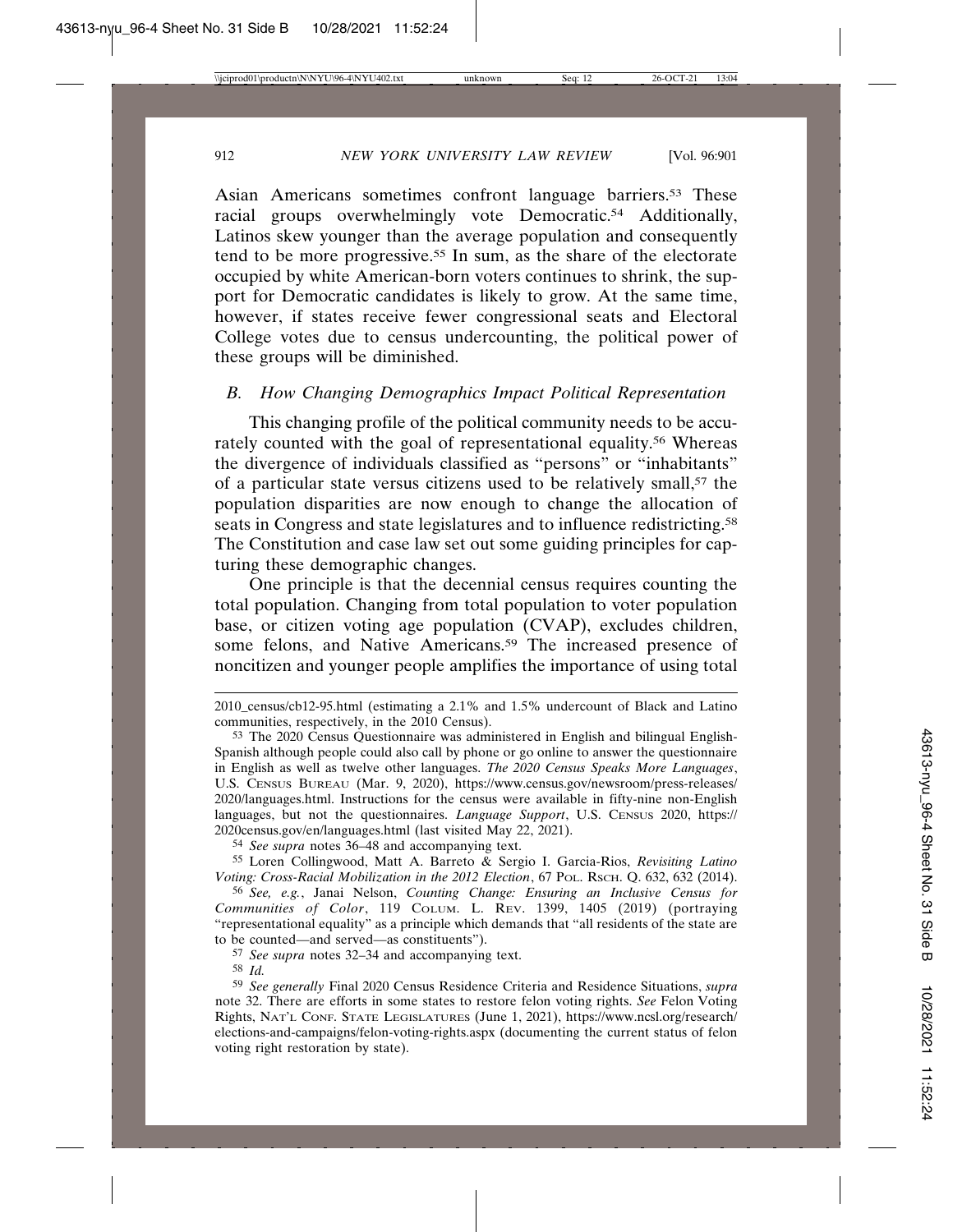population as the counting method for purposes of furthering representational equality.

Among immigrants, the census inclusion of dual nationals, green card holders, temporary visitors, and undocumented immigrants without reporting the differentiation of "legal" and "illegal" immigrants—has consequences as well. The distinction between documented and undocumented immigrants is obscured through efforts to exclude noncitizens from the census. In 2020, President Trump introduced an executive order that would have specifically excluded undocumented populations from the immigrant count.<sup>60</sup> The rationale for such an exclusion is typically that a representative democracy derives its legitimacy from the consent of the governed, and that U.S. citizens have not consented to the presence of undocumented immigrants.61 However, Trump's proposal to include a citizenship question on the census questionnaire or include only the CVAP in apportionment also threatens to harm the political representation of legal immigrants, whose admission follow immigration laws adopted by Congress—without giving reasons for their exclusion.

Distinct from the theoretical objection to including undocumented immigrants in the census, there is a practical difficulty in the counting of undocumented populations: inconsistency in the meaning of undocumented. As Professor Hiroshi Motomura and immigration attorney Cyrus Mehta have explained, undocumented status is an "inconclusive" state.62 Some immigrants are undocumented because they enter the country without inspection, others overstay their visas,

<sup>60</sup> Excluding Illegal Aliens from the Apportionment Base Following the 2020 Census, 85 Fed. Reg. 44,679, 44,680 (July 21, 2020) [hereinafter Apportionment Memo].

<sup>61</sup> *See, e.g.*, Eastman Testimony, *supra* note 30, at 3 (noting that representatives are meant to represent those "who form the body politic" and thus only eligible voters should be counted in the census); *see also* SCHUCK & SMITH, *supra* note 8, at 116–40 (arguing that society's lack of consent to the presence of undocumented immigrants implies that the Citizenship Clause should only apply to legal permanent residents). White House advisor Kris Kobach also wrote in a note to GOP officials that the absence of a citizenship question "leads to the problem that aliens who do not actually 'reside' in the United States are still counted for congressional apportionment purposes." Rachael Bade, *Kobach Declines to Answer Questions About Conversations with Trump About Census*, WASH. POST (June 7, 2019), https://www.washingtonpost.com/politics/kobach-declines-to-answer-questionsabout-conversations-with-trump-about-census/2019/06/07/da6cb8a6-896c-11e9-b1a8- 716c9f3332ce\_story.html. For a rebuttal, see the prior discussion of affected interests and the coercion principle, *supra* note 8 and accompanying text.

<sup>62</sup> HIROSHI MOTOMURA, IMMIGRATION OUTSIDE THE LAW 52 (2014); *see also* Cyrus Mehta, *The Impossible Feat of Determining Who is an "Illegal Alien" Under Trump's Unconstitutional Census Executive Order*, INSIGHTFUL IMMIGR. BLOG (Aug. 30, 2020), http://blog.cyrusmehta.com/2020/08/the-impossible-feat-of-determining-who-is-an-illegalalien-under-trumps-unconstitutional-census-executive-order.html ("Who is legal or illegal defies an easy definition.").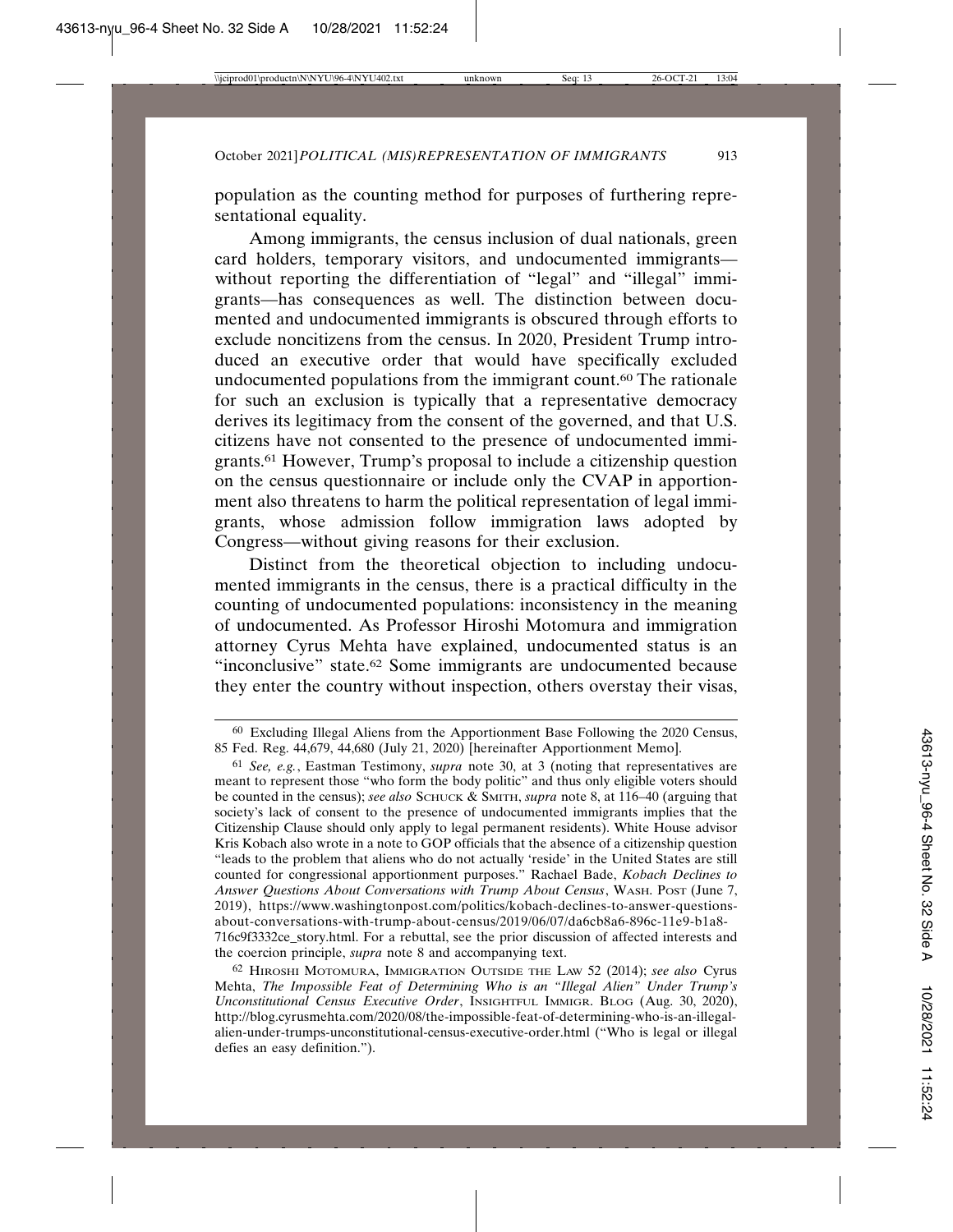and others are removable because they either failed to comply with other terms of their visa or are removable on other grounds.63 Depending how and when they entered the United States, undocumented immigrants may be able to adjust their status through marriage, a U-visa, or legislative relief.64 Trying to broadly exclude all categories of undocumented immigrants based on an imprecise legal category leads to an inaccurate estimate of the size of the population. This would be detrimental to the communities where they reside since undocumented immigrants are often ineligible to receive public benefits.65





Noncitizen Residents (LPR, Temporary, Undocumented)

Attempts to exclude noncitizens from political life have taken many forms. In the last few years, there have been attempts to limit birthright citizenship,<sup>66</sup> exclude noncitizens from voting in local elec-

65 *See infra* notes 165–71 and accompanying text.

<sup>63</sup> Stephen H. Legomsky & David B. Thronson, Immigration and Refugee Law and Policy 1419 (7th ed., 2019).

<sup>64</sup> *See, e.g.*, Immigration and Nationality Act § 319(a), 8 U.S.C. § 1430(a) (allowing a naturalization pathway for any person who is married to U.S. citizens or who has obtained permanent residency "by reason of his or her status as a spouse or child of a United States citizen who battered him or her or subjected him or her to extreme cruelty"); 8 CFR § 245.24 (2021) (describing federal regulations governing U-Visa adjudications).

<sup>66</sup> Advocates for limiting birthright citizenship include former President Trump, conservative members of Congress, and the think tank the Heritage Foundation. *See, e.g.*, Hans A. von Spakovsky, *Birthright Citizenship: A Fundamental Misunderstanding of the 14th Amendment*, HERITAGE FOUND. (Oct. 30, 2018), https://www.heritage.org/ immigration/commentary/birthright-citizenship-fundamental-misunderstanding-the-14thamendment.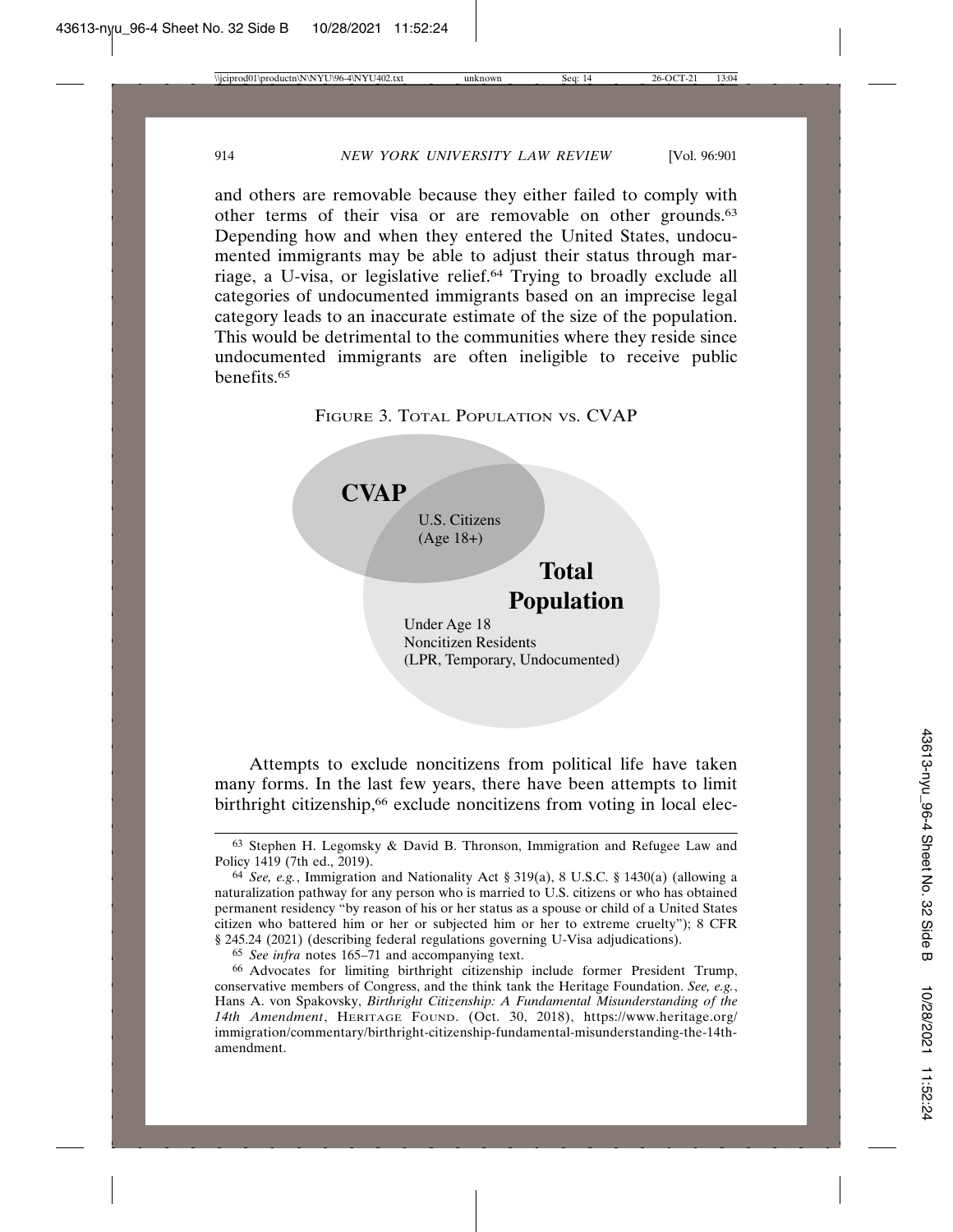tions,<sup>67</sup> narrow the definition of constituents on the citizenship test,<sup>68</sup> and strip naturalized citizenship without due process.69 Trying to omit noncitizens from the census was a defining feature of the 2020 decennial count. These contests over citizenship suggest that the boundaries of the political community are not settled. Two related episodes that illustrate the battle are further elaborated in Part II: the inclusion of a citizenship question on the census that would impose barriers to representation, in Section II.A, and litigation to change the official formula used to determine total population, in Section II.B.

## II

BARRIERS TO POLITICAL REPRESENTATION OF IMMIGRANTS

Part II of this Essay describes why inaccurate counting of immigrants and naturalized voters in the census jeopardizes representational equality. Section II.A describes the social and political barriers to count immigrants and racial minorities which arise under existing census techniques.

## *A. Social and Political Barriers to Representation*

The census routinely undercounts immigrants and racial minorities, especially those who live in mixed-status households or households that contain both noncitizens and citizens. This is because immigrants and racial minorities, like other vulnerable populations, are hard to enumerate and are dissuaded from participation. According to Census Bureau outreach materials, enumeration is especially challenging when "language barriers, low literacy, and lack of

<sup>67</sup> State measures to restrict noncitizen voting passed in Alabama, Colorado, and Florida in 2020. *See* Patty Nieberg, *Colorado, Two Other States Pass Amendments Clarifying that "Only Citizens" Can Vote*, COLO. SUN (Nov. 8, 2020), https:// coloradosun.com/2020/11/08/amendment-76-colorado-passes.

<sup>68</sup> *The 2020 Version of the Civics Test*, U.S. CITIZENSHIP & IMMIGR. SERVS. (Dec. 12, 2020), https://www.uscis.gov/citizenship/2020test; *see also* Steven Lubet, *Trump's New Citizenship Test Is Full of Conservative Bias—and Dotted with Mistakes*, POLITICO (Dec. 3, 2020, 09:40 PM), https://www.politico.com/news/magazine/2020/12/03/trumps-newcitizenship-test-is-full-of-conservative-biasand-dotted-with-mistakes-442777 (stating that the answer to the question "Who does a member of the House of Representatives represent?" was changed from "all people of the state" to "citizens in their [congressional] district").

<sup>69</sup> *See* Irina D. Manta & Cassandra Burke Robertson, *Inalienable Citizenship*, 99 N.C. L. REV. (forthcoming 2021) (manuscript at 22–34) (on file with the *New York University Law Review*) (describing denaturalization, citizenship revocation, and denial efforts by the Trump administration); Cassandra Burke Robertson & Irina D. Manta, *Litigating Citizenship*, 73 VAND. L. REV. 757, 799–802 (2020) (arguing that heightened levels of due process are constitutionally required in citizenship cases); Cassandra Burke Robertson & Irina D. Manta, *(Un)Civil Denaturalization*, 94 N.Y.U. L. REV. 402, 454–60 (2019) (describing procedural due process deficiencies of civil denaturalization).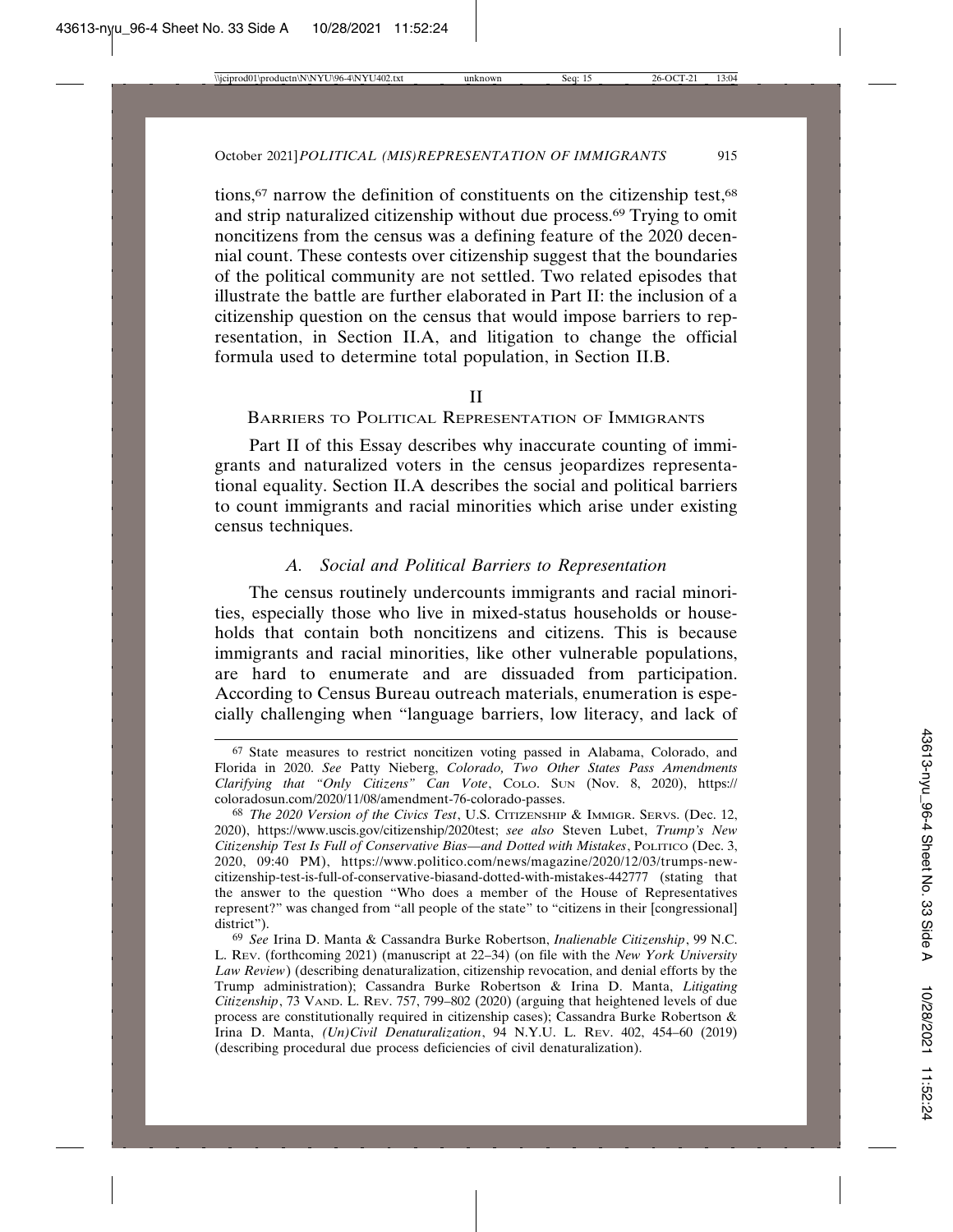internet access" hinder participation.70 These social barriers can be compounded for poorer populations that are hard to locate or contact, as with groups that are highly mobile or who live in housing units that are not in the Census Bureau's address list.71

In addition, a political climate that is increasingly hostile to immigrants and rising immigration enforcement generates a lack of trust in the federal government.72 Skepticism of the federal government translates into a greater reluctance to be counted among Asians, Latinos, and immigrant communities in general.73

## *1. Undercounting Immigrants*

As previously explained, the Census Bureau has avoided putting a question about citizenship on the decennial form for the past forty years, from 1960–2000.74 This is due to the longstanding belief of Census Bureau officials that "any effort to ascertain citizenship will inevitably jeopardize the overall accuracy of the population count,"75 because "the group being counted perceive[s] [the] possibility of the information being used against them."76 The effect was likely magnified in the political climate created by the Trump administration.<sup>77</sup>

71 *See* Jaboa Lake, Jae June Lee, Meghan Maury & Cara Brumfield, *Count People Where They Are: Census Miscounts Undermine Essential Funding for Homelessness Prevention*, CTR. FOR AM. PROGRESS (Oct. 5, 2020), https://www.americanprogress.org/ issues/poverty/reports/2020/10/05/491122/count-people-where-they-are.

72 *See* GAIL WADSWORTH, ED KISSAM, CINDY QUEZADA & JO ANN INTILI, SAN JOAQUIN VALLEY HEALTH FUND, TROUBLED REFLECTIONS: LATINO IMMIGRANTS' THINKING ABOUT CENSUS 2020 24–25 (2019), https://www.shfcenter.org/assets/SJVHF/ SJVCRP\_Troubled\_Reflections\_022719.pdf (reporting on survey responses and focus group discussions that indicate a lack of trust in the federal government).

73 *Id.* at 25; *see also* Memo from Ctr. for Surv. Measurement, *supra* note 23 (reporting concerns about the misuse of Census data, especially among the Latino community); Jose A. Del Real, *When It Comes to the Census, the Damage Among Immigrants Is Already Done*, N.Y. TIMES (June 27, 2019), https://www.nytimes.com/2019/06/27/us/supreme-courtcitizenship-census-immigrants.html.

74 The majority of the twenty-three decennial censuses conducted since 1790 asked at least some of the population about their citizenship or place of birth. *See* Dep't of Com. v. New York, 139 S. Ct. 2551, 2561–62 (2019). The citizenship question has since been included in intervening years in the American Community Service, a more detailed demographic survey that is administered to a sample of the total population.

75 Fed'n for Am. Immigr. Reform v. Klutznick, 486 F. Supp. 564, 568 (D.D.C. 1980). 76 *Id.*

77 Hansi Lo Wang, *Immigration Hard-Liner Files Reveal 40-Year Bid Behind Trump's Census Obsession*, NPR (Feb. 15, 2021), https://www.npr.org/2021/02/15/967783477/ immigration-hard-liner-files-reveal-40-year-bid-behind-trumps-census-obsession (describing the Trump administration's efforts to crack down on undocumented immigrants through the census).

<sup>70</sup> MARYANN M. CHAPIN, JENNIFER KIM, JULIA LOPEZ & JUDY BELTON, U.S. CENSUS BUREAU, 2020 CENSUS: COUNTING EVERYONE ONCE, ONLY ONCE, AND IN THE RIGHT PLACE 6 (2018), https://www2.census.gov/cac/nac/meetings/2018-11/chapin-hard-tocount.pdf.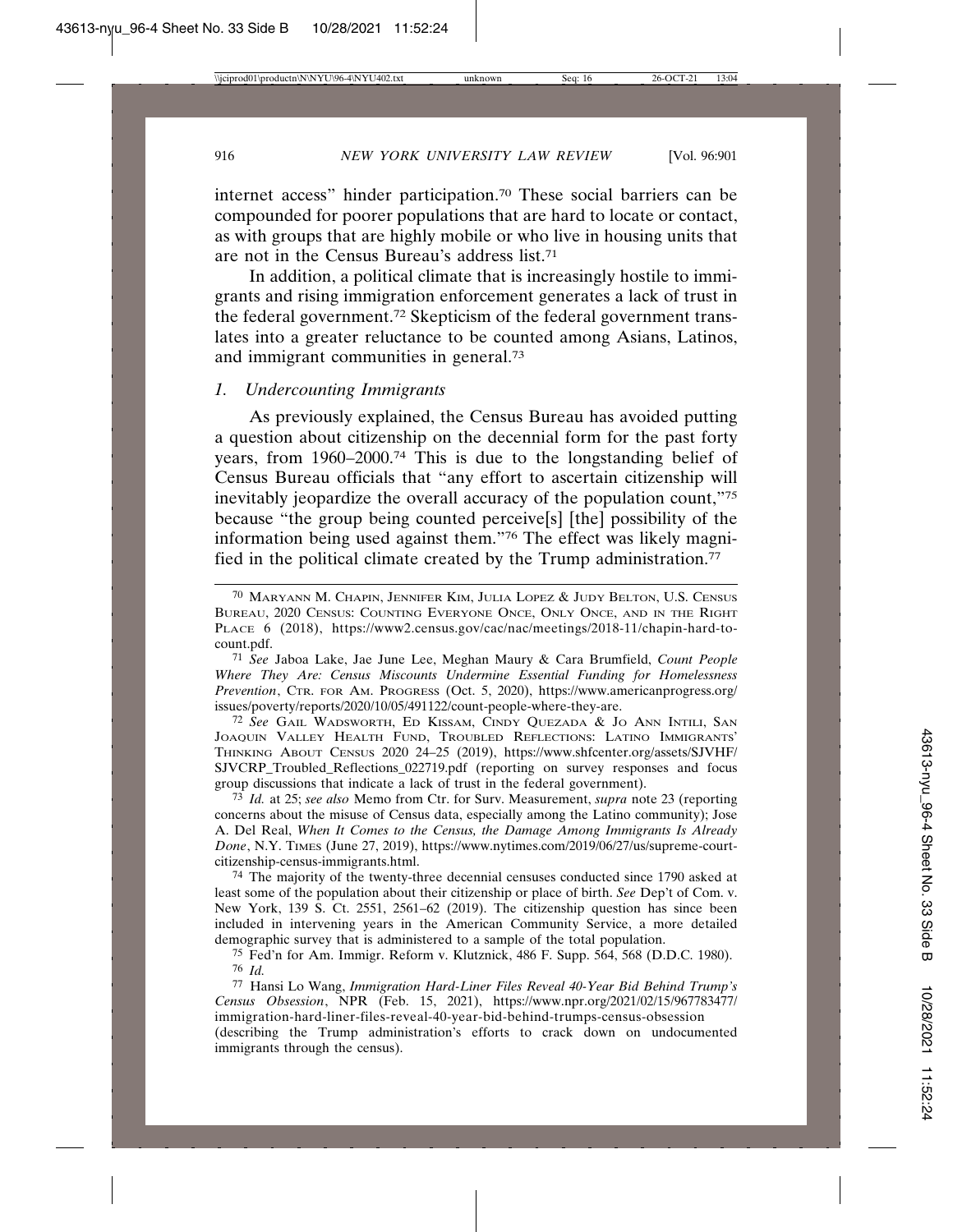In August 2018, a Census Bureau study conducted in response to a U.S. Department of Justice (DOJ) request concluded that "adding a citizenship question to the 2020 Census would lead to lower selfresponse rates in households potentially containing noncitizens, resulting in . . . a lower-quality population count."78 Before the completion of this study, however, Commerce Secretary Wilbur Ross decided to announce reinstatement of the citizenship question in a March 2018 memorandum.<sup>79</sup> Instead, the administrative record on which Secretary Ross based his decision consisted of the DOJ's original letter requesting reinstatement of the citizenship question and several Census Bureau memoranda analyzing potential effects of reinstatement.80 A 2019 study estimated that this would have resulted in a twelve percent reduction in the Latino population, or six million Latinos, from the numbers reported in the 2010 census.<sup>81</sup>

FIGURE 4. HISPANICS WITH NO CITIZENSHIP ANSWER ON THE 2017 AMERICAN COMMUNITY SURVEY



Source: Washington Post

78 *See* J. David Brown, Misty L. Heggeness, Suzanne M. Dorinski, Lawrence Warren & Moises Yi, *Understanding the Quality of Alternative Citizenship Data Sources for the 2020 Census* 54 (U.S. Census Bureau, Working Paper CES 18-38, 2018).

79 Letter from Wilbur Ross, Sec'y of Com., to Karen Dunn Kelley, Under Sec'y for Econ. Affs., Re: Reinstatement of the Citizenship Question on the 2020 Decennial Census Questionnaire (Mar. 26, 2018), https://www.commerce.gov/sites/default/files/2018-03- 26\_2.pdf.

80 *Dep't of Com.*, 139 S. Ct. at 2564 (describing the administrative record submitted by the government supporting its decision to reinstate the citizenship question).

81 MATTHEW A. BAUM, BRYCE J. DIETRICH, REBECCA GOLDSTEIN & MAYA SEN, SHORENSTEIN CTR., ESTIMATING THE EFFECT OF ASKING ABOUT CITIZENSHIP ON THE U.S. CENSUS 2–4 (2019).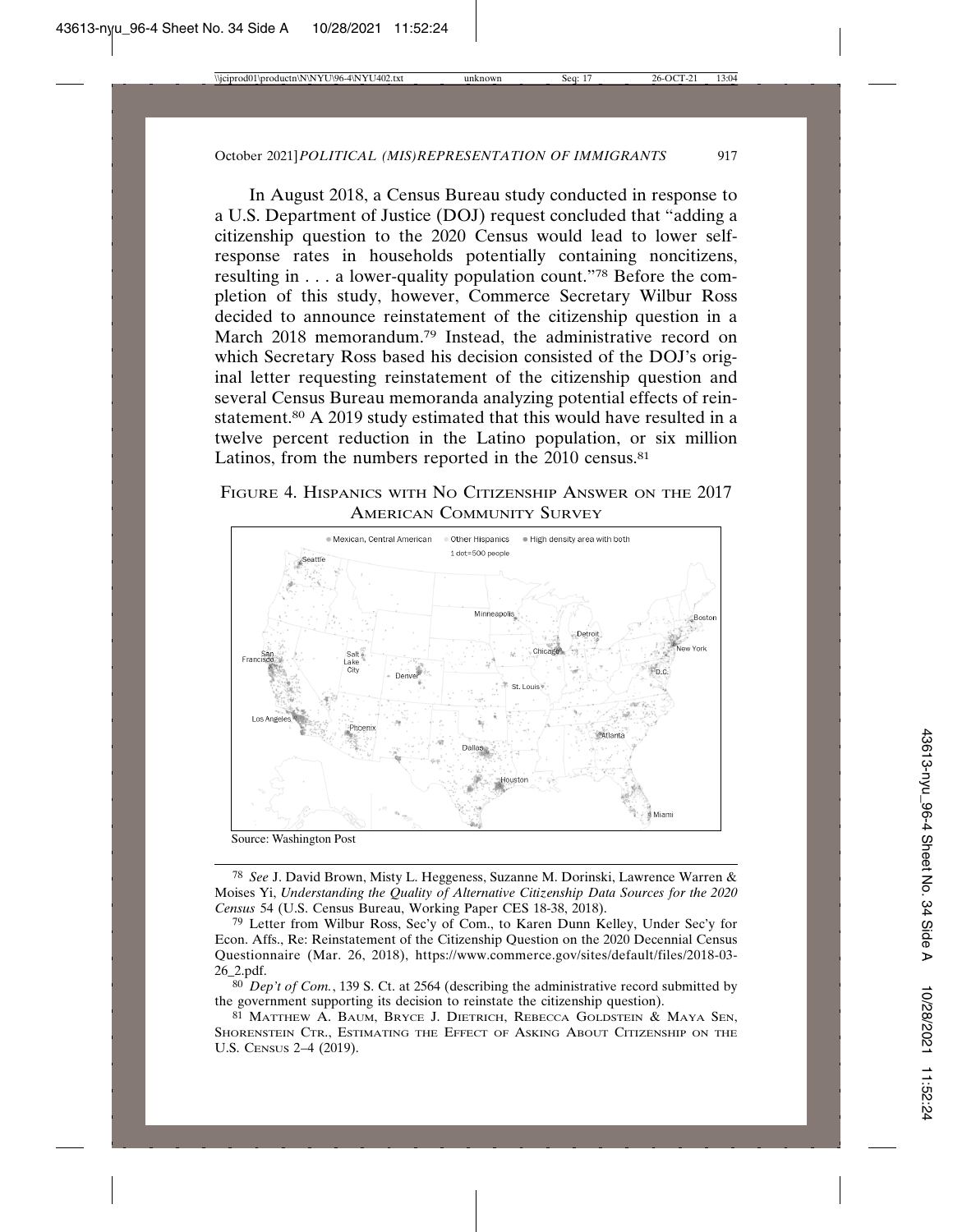# *2. Citizenship Question on the Census:* New York v. Department of **Commerce**

Undercounting minority populations compromises the integrity of data that is used for many vital purposes, including academic research, policy analysis, reapportionment, and distribution of public benefits.82 Secretary Ross's and President Trump's justifications for seeking citizenship information ran contrary to the goals of the Census Bureau and researchers who recognized the harms of inaccurate data. Even if it might like to have more granular data on documentation status, the Census Bureau stated that this goal could be satisfied in a "less costly, more effective, and less harmful manner," such as statistical sampling or the use of administrative records.<sup>83</sup>

Ultimately, the Trump administration's attempt to reject established conventions and instead include a citizenship question on the census questionnaire sent to all households proved unsuccessful. In *New York v. Department of Commerce*, 84 the Census Bureau argued against the DOJ's assertion that the citizenship question was requested for the purpose of enforcing the Voting Rights Act of 1965.85 The Supreme Court agreed with lower courts that this explanation was pretextual.86 The Court left open the possibility of adding a citizenship question to the census if it could be done in a manner consistent with the reasoned decisionmaking requirements of the Administrative Procedure Act.87 However, the Trump administration abandoned its efforts to reintroduce the citizenship question given the impending deadline to get the census forms printed in time for the 2020 census administration.<sup>88</sup>

<sup>82</sup> *See* U.S. CENSUS BUREAU, WHY WE CONDUCT THE DECENNIAL CENSUS (2020), https://www.census.gov/programs-surveys/decennial-census/about/why.html.

<sup>83</sup> New York v. U.S. Dep't of Com., 351 F. Supp. 3d 502, 530 (S.D.N.Y. 2019), *aff'd in part, rev'd in part sub nom.* Dep't of Com. v. New York, 139 S. Ct. 2551 (2019).

<sup>84</sup> 351 F. Supp. 3d 502 (S.D.N.Y. 2019). There were six additional lawsuits challenging the census question on Administrative Procedure Act (APA) procedural grounds, plus a Mexican American Legal Defense and Educational Fund (MALDEF) lawsuit on racial intent. *2020 Census Litigation*, BRENNAN CTR. FOR JUST., https://www.brennancenter.org/ issues/gerrymandering-fair-representation/fair-accurate-census/2020-census-litigation (last visited June 3, 2021); *MALDEF Sues Trump Administration Over Citizenship Data Collection*, MALDEF (Sept. 13, 2019), https://www.maldef.org/2019/09/maldef-sues-trumpadministration-over-citizenship-data-collection.

<sup>85</sup> *New York v. U.S. Dep't of Com.*, 351 F. Supp. 3d at 515.

<sup>86</sup> *Id.* at 660.

<sup>87</sup> *Id.* at 679.

<sup>88</sup> Anita Kumar & Caitlin Oprysko, *Trump Abandons Effort to Add Citizenship Question to Census*, POLITICO (July 11, 2019), https://www.politico.com/story/2019/07/11/ trump-expected-to-take-executive-action-to-add-citizenship-question-to-census-1405893.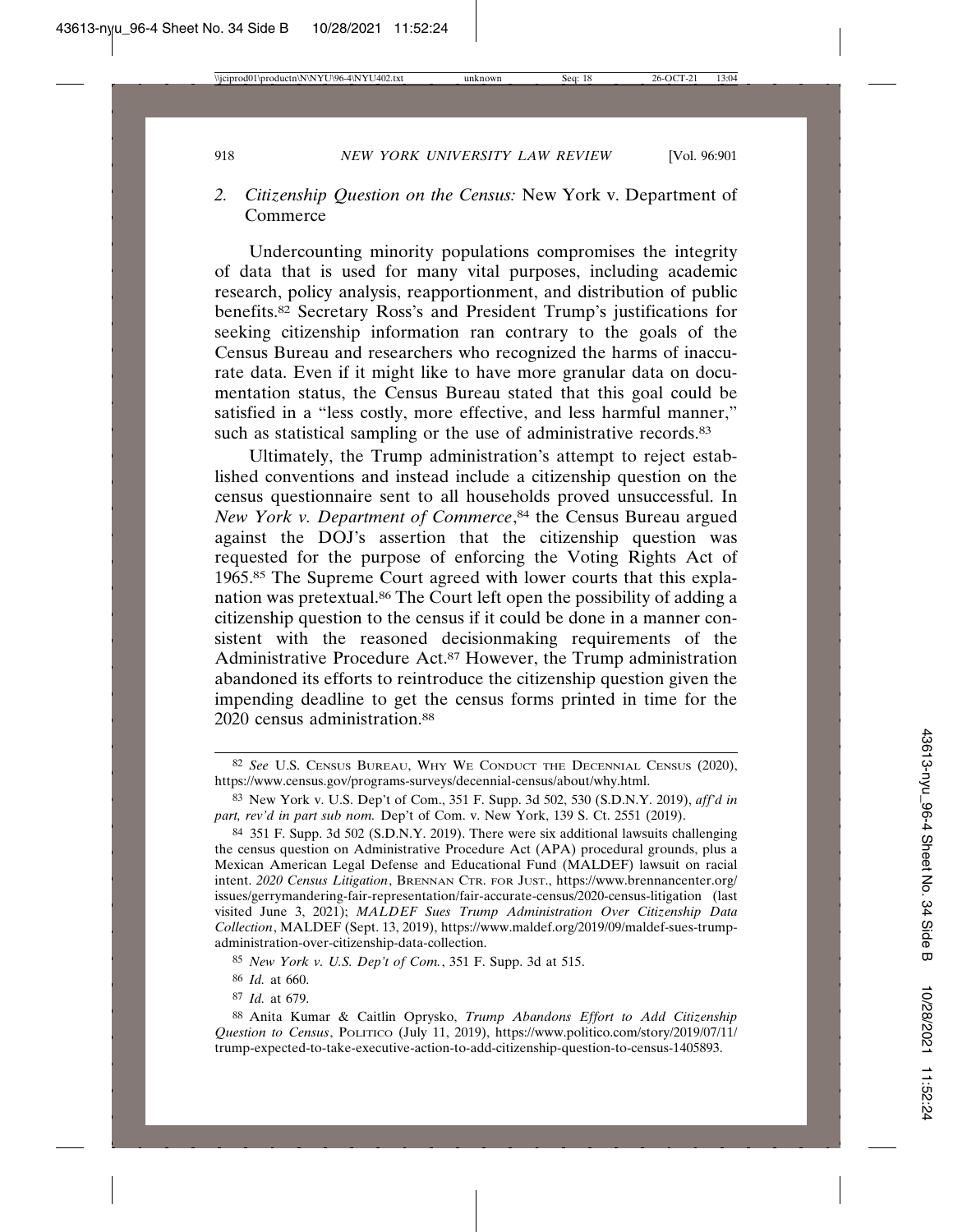## *3. Executive Order on Collecting Information (2019)*

In the same week that the Supreme Court struck down the Trump administration's effort to include a citizenship question on the census, President Trump issued an executive order that would provide an alternative means of obtaining information about citizenship status. Executive Order 13880, Collecting Information About Citizenship Status in Connection with the Decennial Census (2019 Order),<sup>89</sup> ordered that "all executive departments and agencies . . . provide the Department [of Commerce] the maximum assistance permissible, consistent with law, in determining the number of citizens and noncitizens in the country, including any access that the Department may request to administrative records that may be useful in accomplishing that objective."90 The information would be used for a variety of purposes.91 The officially stated justifications were to: (1) further the understanding of the effects of immigration, (2) evaluate proposals to change public benefit eligibility rules, (3) help achieve a more reliable

91 In *Evenwel v. Abbott*, the Supreme Court left open the question whether "States may draw districts to equalize voter-eligible population rather than total population." 136 S. Ct. 1120, 1133 (2016). Some states, such as Texas, have argued that "jurisdictions may, consistent with the Equal Protection Clause, design districts using any population baseline—including total population and voter-eligible population—so long as the choice is rational and not invidiously discriminatory." *Id.* at 1126. Missouri passed a ballot measure permitting use of eligible voters rather than total population in November 2020. *See* SHRUTI BANERJEE & NAILA AWAN, HOW STATES AND THE TRUMP ADMINISTRATION ARE WORKING TO EXCLUDE MILLIONS FROM POLITICAL REPRESENATION AND REDUCE BLACK AND BROWN POLITICAL POWER (2020), https://www.demos.org/sites/default/files/ 2020-10/How%20States%20and%20the%20Trump%20Administration%20Are%

20Working%20to%20Exclude%20Millions%20from%20Political%20Representation% 20and%20Reduce%20Black%20and%20Brown%20Political%20Power.pdf; Yurij Rudensky & Gabriella Limon, *Missouri Amendment 3 Passed, What Does that Mean for Redistricting?*, BRENNAN CTR. (Nov. 5, 2020), https://www.brennancenter.org/our-work/ research-reports/missouri-amendment-3-passed-what-does-mean-redistricting. Whether that approach is permissible will be resolved when more states propose districting plans based on voter-eligible population and litigation similar to *United States v. Alabama* ensues. *See also infra* notes 136–41.

<sup>89</sup> Exec. Order No. 13880, Collecting Information About Citizenship Status in Connection with the Decennial Census, 84 Fed. Reg. 33821 (July 11, 2019) [hereinafter 2019 Order].

<sup>90</sup> *Id.* The 2019 Order directs particular agencies to makes specific efforts to maximize data sharing including: (i) Department of Homeland Security, United States Citizenship and Immigration Services—National-level file of Lawful Permanent Residents, Naturalizations; (ii) Department of Homeland Security, Immigration and Customs Enforcement—F1 & M1 Nonimmigrant Visas; (iii) Department of Homeland Security— National-level file of Customs and Border Arrival/Departure transaction data; (iv) Department of Homeland Security and Department of State, Worldwide Refugee and Asylum Processing System—Refugee and Asylum visas; (v) Department of State— National-level passport application data; (vi) Social Security Administration—Master Beneficiary Records; and (vii) Department of Health and Human Services—CMS Medicaid and CHIP Information System. *Id.* at 33824.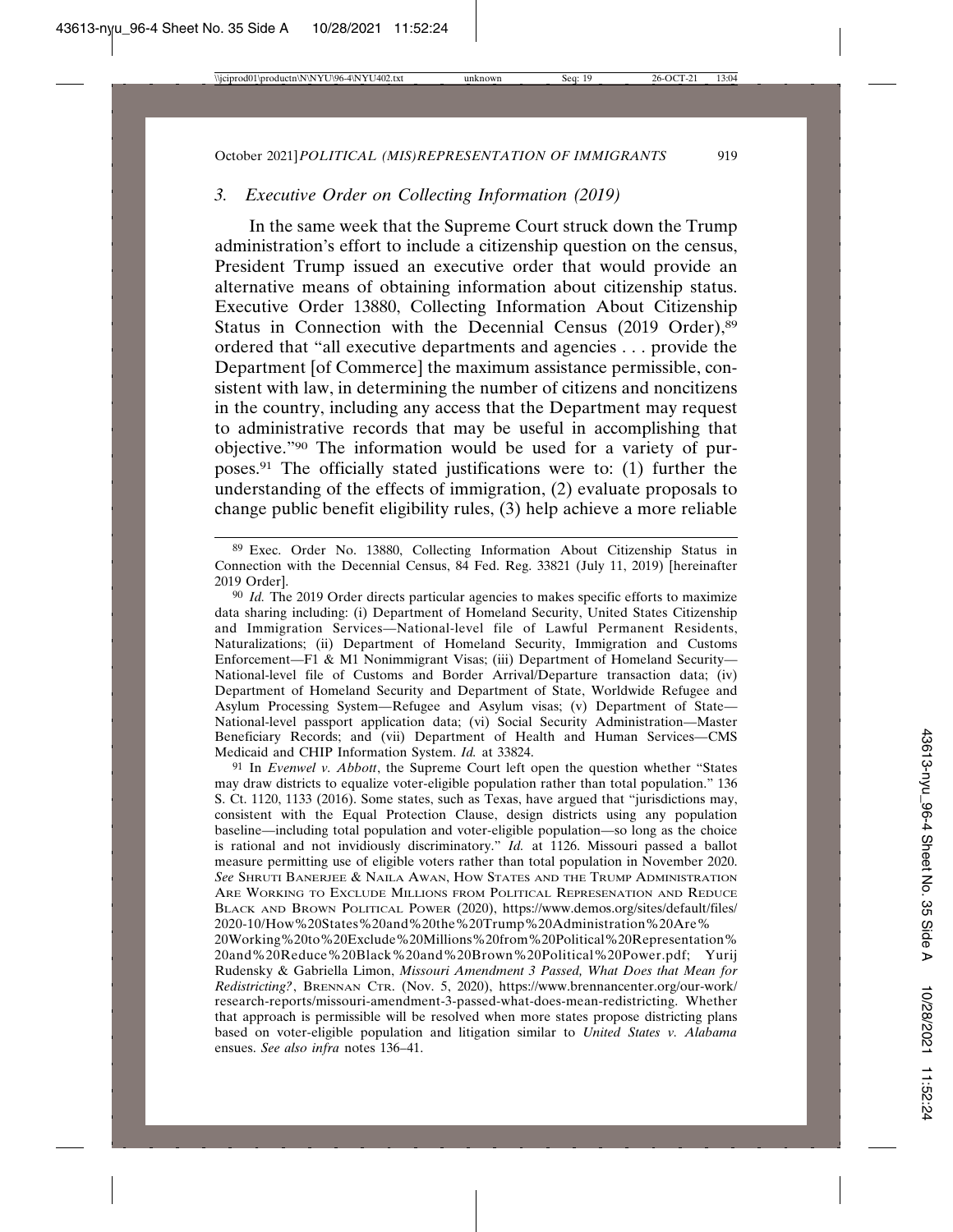count of undocumented immigrants, and (4) allow "States to design State and local legislative districts based on the population of votereligible citizens."92

The *New York v. Department of Commerce* litigation left open the possibility that citizenship status could be determined by the inclusion of a citizenship question, contingent on sufficient reasoning, or by data collection through administrative records. Yet, despite the qualifier that information collection must be "consistent with law," many of the rationales for the 2019 Order depart from approved uses of census data under existing law. For example, rationales two and three that would use information collected to restrict public benefits or facilitate immigration enforcement actions would go beyond the mission of the Census Bureau. Rationale four refers to redistricting and demonstrates a clear link between the government's prior attempts to collect information about citizenship with reapportionment or redistricting goals that had been hidden under subterfuge in the *New York v. Department of Commerce* litigation. Although the 2019 Order did not explicitly say that citizenship data would be used to change the formula for reapportionment by excluding noncitizens who are ineligible to vote, a regulatory notice filed with the 2019 Order intimates that it would be used in this way.93

## *B. Legal Barriers to Representation*

The aspiration to shrink the eligibility of noncitizens for census enumeration through a contraction of the total counted population would pose a formal means of achieving what the functional barriers aimed to accomplish. If successful, it would eliminate political representation for noncitizens. Excluding immigrants through the adoption of CVAP has been an ambition of conservative legal activists for many years.94 President Trump's effort in 2020 can be understood as the

<sup>92</sup> 2019 Order, *supra* note 90, at 33822–23.

<sup>93</sup> Tierney Sneed, *Feds Producing Data for States to Do Anti-Immigrant Redistricting Overhaul*, TALKING POINTS MEMO (July 15, 2019), https://talkingpointsmemo.com/news/ citizenship-data-states-redistricting-bureau-directed-data (linking to a regulatory notice stating that, in the absence of a citizenship question on the census, the Census Bureau was directed to produce Citizenship Voting Age Population information prior to April 1, 2021 that states may use in redistricting). Sneed argues that "[i]f the Census Bureau does give the states data on citizenship for redistricting, the next step would be for a state or a local jurisdiction to then draw its districts using CVAP rather than total population." *Id.* See *infra* text accompanying notes 115–17 for a discussion of the Trump memorandum to exclude aliens in 2020.

<sup>94</sup> *See* Hansi Lo Wang, *Immigration Hard-Liner Files Reveal 40-Year Bid Behind Trump's Census Obsession*, NPR (Feb. 15, 2021), https://www.npr.org/2021/02/15/ 967783477/immigration-hard-liner-files-reveal-40-year-bid-behind-trumps-censusobsession.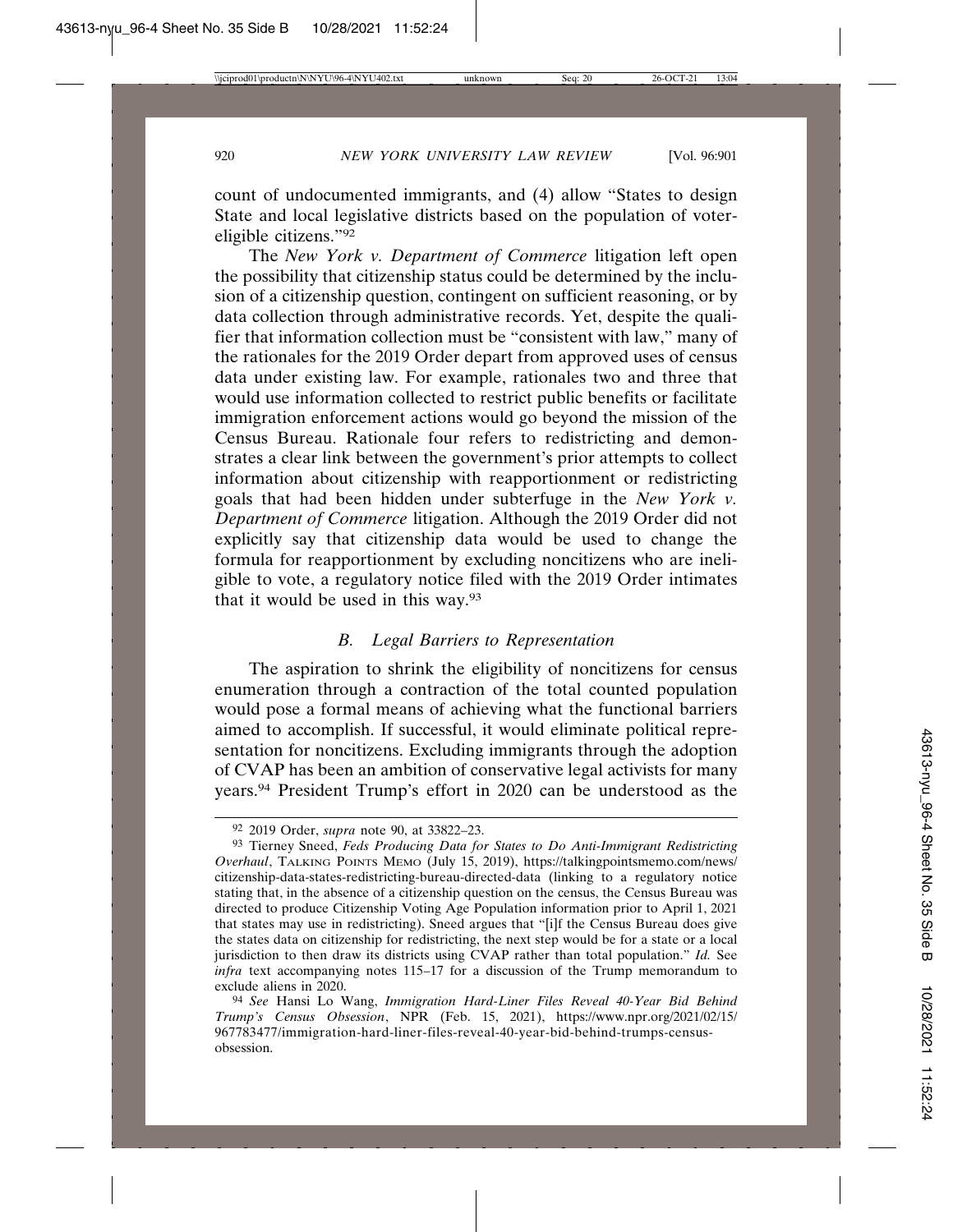*continuation* of a "long-simmering battle over the reallocation of political representation."95

# *1. Limiting Total Population to CVAP:* Evenwel v. Abbott

Federal and state legislatures have on occasion sought to change the formula for reapportionment from total population to CVAP. The legal terrain for these efforts is laid out in the 2016 Supreme Court case *Evenwel v. Abbott*. 96 In *Evenwel*, citizen voters in a Texas district challenged Texas election officials' use of total population in apportionment as diluting their votes in relation to voters in other Senate districts, in violation of Article I, Section 2 and the Fourteenth Amendment, Section 2.97 Appellants sought an injunction barring use of the existing Senate map in favor of a map that would equalize the voter population in each district. Amicus briefs in opposition were filed on behalf of immigrants, prisoners, and children who would be excluded from the total population count by a shift to eligible voters.<sup>98</sup> While its ruling upheld the principle of "one person, one vote," the Court explicitly left open the question of whether CVAP could be used since the Constitution neither compels nor forbids it.

However, the Supreme Court's opinion explains that constitutional text, history, and precedent show that this issue was considered by the drafters and other courts, who reached the conclusion that total population was deemed to better achieve representational equality. The Fourteenth Amendment commands: "Representatives shall be apportioned among the several States according to their respective numbers, counting the whole number of persons in each State, excluding Indians not taxed."99 The *Evenwel* decision highlights the statements of Representative James Blaine at the time of the amendment's enactment, that "no one will deny that population is the true basis of representation; for women, children, and other non-voting classes may have as vital an interest in the legislation of the country as those who actually deposit the ballot."100 The *Evenwel* decision also

99 U.S. CONST. amend. XIV, § 2.

100 *Evenwel*, 136 S. Ct. at 1128 (citing CONG. GLOBE, 39th Cong., 1st Sess. 141 (1866)). Other members of the House including Representative Conkling and Representative Ward

<sup>95</sup> Justin Levitt, *Citizenship and the Census*, 119 COLUM. L. REV. 1355, 1356 (2019).

<sup>96</sup> 136 S. Ct. 1120 (2016).

<sup>97</sup> *Id.* at 1125.

<sup>98</sup> *See, e.g.*, Brief for Amici Curiae Hispanic Bar Association, et al. as Amici Curiae Supporting Appellees, *Evenwel*, 136 S. Ct. 1120 (No. 14-940), 2015 WL 5731667; Brief of Direct Action for Rights and Equality (DARE), et al. as Amici Curiae Supporting Appellees, *Evenwel*, 136 S. Ct. 1120 (No. 14-940), 2015 WL 5719754; Brief of the Children's Defense Fund et al. as Amici Curiae Supporting Appellees, *Evenwel*, 136 S. Ct. 1120 (No. 14-940), 2015 WL 5719751.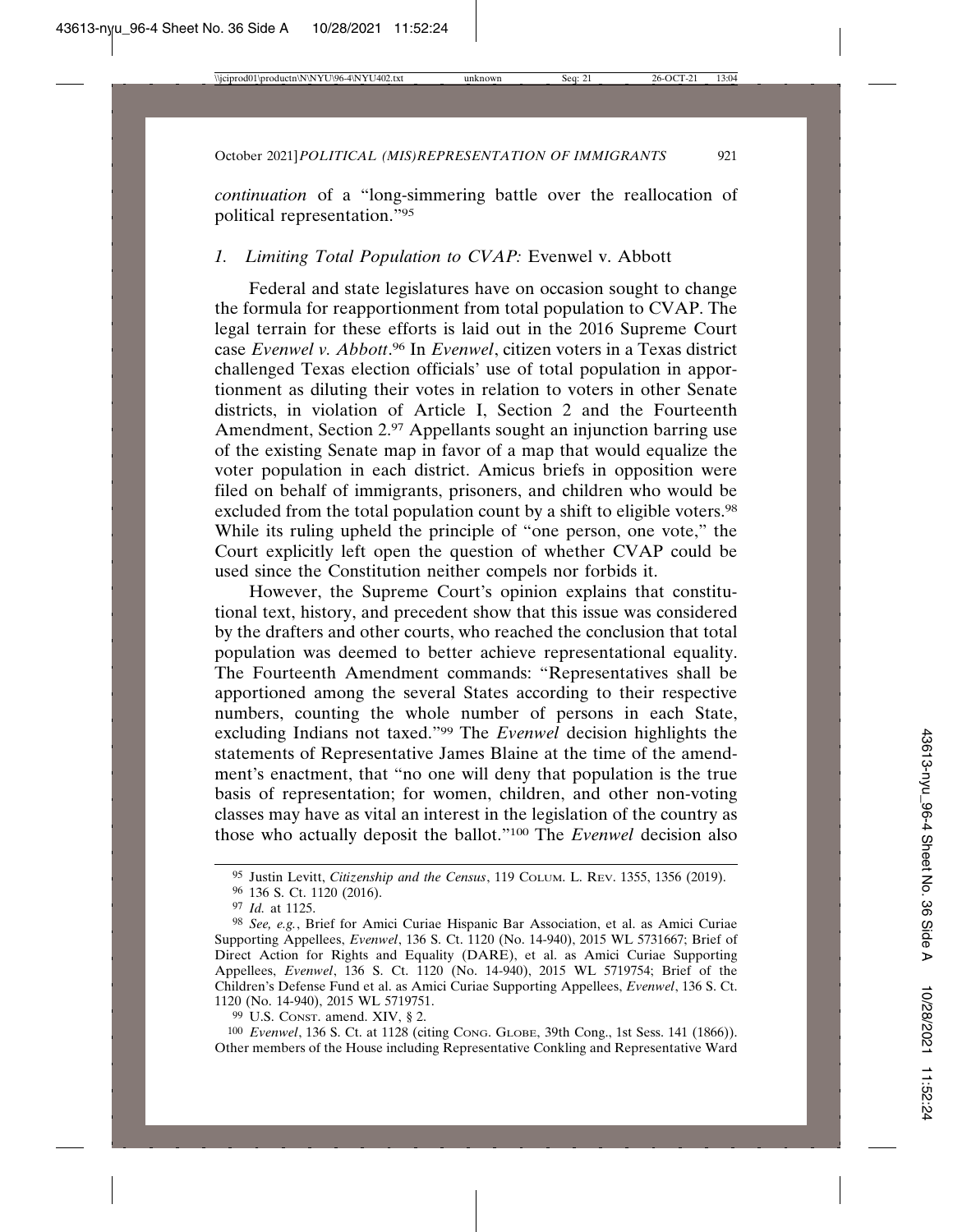quotes Senator Jacob Howard from the opposite chamber: "[The] basis of representation is numbers . . . . The committee adopted numbers as the most just and satisfactory basis, and this is the principle upon which the Constitution itself was originally framed, that the basis of representation should depend upon numbers . . . . Numbers, not voters; numbers, not property."101 Moving from text to history, the Court further explains that basing legislative apportionment on voting age population, and by implication CVAP, "would upset a wellfunctioning approach to districting that all 50 States and countless local jurisdictions have followed for decades, even centuries."102 The opinion also takes note of *Wesberry v. Sanders*, an earlier Supreme Court case which held that the method used to allocate House seats applies to state legislative seats as well: "The debates at the [Constitutional] Convention make at least one fact abundantly clear: that when the delegates agreed that the House should represent 'people' they intended that in allocating Congressmen the number assigned to each State should be determined solely by the number of the State's inhabitants."103

Although *Evenwel*'s endorsement of total population counting was unanimous in the Supreme Court, litigants disputed this interpretation of the Constitutional requirements for representational equality. They instead argued that the Framers selected total population for allocating House seats *to* states because of federalism concerns such as a state expanding its franchise in an attempt to increase its tax base or gain regional advantage in the newly formed nation.104 In their view, the Constitution pronounces nothing about allocating seats within state legislatures.<sup>105</sup>

Notwithstanding *Evenwel* and other precedent*,* the federal government during the Trump administration persisted in trying to shrink the population count. One of the more dramatic revelations of the *New York v. Department of Commerce* litigation was that the Republican Party worked with Thomas Hofeller, a political strategist

agreed and noted that restricting the population count to voters would exclude four-fifths of the total population. *Id.* (citing CONG. GLOBE, 39th Cong., 1st Sess. 358, 434 (1866)).

<sup>101</sup> *Id.* (citing CONG. GLOBE, 39th Cong., 1st Sess. 2766–67 (1866)).

<sup>102</sup> *Id.* at 1132.

<sup>103</sup> Wesberry v. Sanders, 376 U.S. 1, 13 (1964); *id.* at 1128.

<sup>104</sup> *See Wesberry*, 376 U.S. at 11; *see also Evenwel*, 136 S. Ct. at 1147–49 (Alito, J., concurring) (arguing in favor of the regional advantage incentive).

<sup>105</sup> *See Wesberry*, 376 U.S. at 6; *see also* Reynolds v. Sims, 377 U.S. 533, 573–74 (1964) (noting the absence of Founders' intent to establish an apportionment system for state legislatures); Gray v. Sanders, 372 U.S. 368, 378 (1963) (same).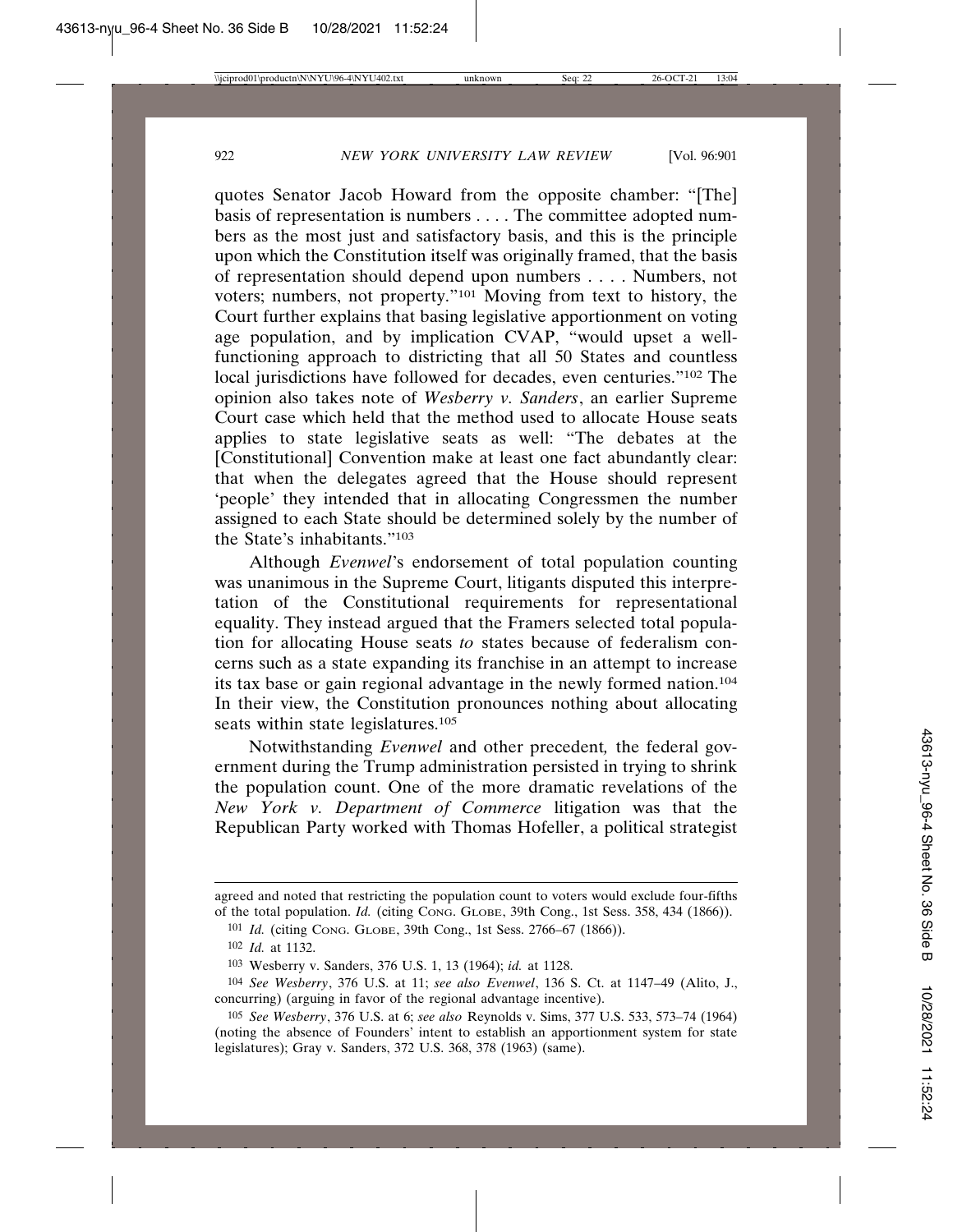who had previously commented on the use of the CVAP to comply with the federal "one person, one vote" standard.<sup>106</sup>

In a study conducted for the purpose of analyzing the prospects of using citizenship data to achieve favorable electoral districts, Hofeller noted that the Supreme Court's then-pending adoption of the use of total voting age population in *Evenwel* might limit the ability to use citizenship data to their advantage, though he considered use of CVAP still an open question.<sup>107</sup> After acknowledging the fundamental importance of party control to skew redistricting, Hofeller stated that the use of CVAP as the basis for legislative redistricting would result in a different measure of the geographic distributions of people that could be exploited through gerrymandering.108 Fundamentally, using CVAP "would be advantageous to Republicans and Non-Hispanic Whites."109 However, Hofeller concluded "without a congressional mandate for the United States Census Bureau to add a citizenship question to the 2020 Decennial Census form, or such a mandate from the Supreme Court," changing the method of legislative apportionment would be "functionally unworkable."110

Hofeller correctly predicted that the Supreme Court and congressional Democrats would not allow the citizenship question to be added to the census.111 Still, the judicial records and regulatory notices associated with the *New York v. Department of Commerce* litigation show that the DOJ nevertheless tried, and the Census Bureau listened.112

<sup>106</sup> THOMAS HOFELLER, THE USE OF CITIZEN VOTING AGE POPULATION IN REDISTRICTING, COMMON CAUSE 1 (2015), https://www.commoncause.org/wp-content/ uploads/2019/05/2015-Hofeller-Study.pdf. For an overview of Hofeller's background, see Hansi Lo Wang, *Deceased GOP Strategist's Daughter Makes Files Public that Republicans Wanted Sealed*, NPR (Jan. 5, 2020), https://www.npr.org/2020/01/05/785672201/deceasedgop-strategists-daughter-makes-files-public-that-republicans-wanted-sea.

<sup>107</sup> HOFELLER, *supra* note 106, at 4.

<sup>108</sup> *Id.* at 6, 8.

<sup>109</sup> *Id.* at 9.

<sup>110</sup> *Id.* at 4.

<sup>111</sup> *Id.* at 9 ("A proposal to use CVAP can be expected to provoke a high degree of resistance from Democrats and the major minority groups in the nation.").

<sup>112</sup> *See* Census Bureau, *Paperwork Reduction Act Program: Information Collection Request 2020 Census – Enumeration Operations OMB Control Number 0607-1006*, at 16, 47–50, available at https://www.reginfo.gov/public/do/PRAViewDocument?ref\_nbr= 201812-0607-003 (chronicling the Census Bureau's deliberation of and response to the proposed addition of a citizenship question).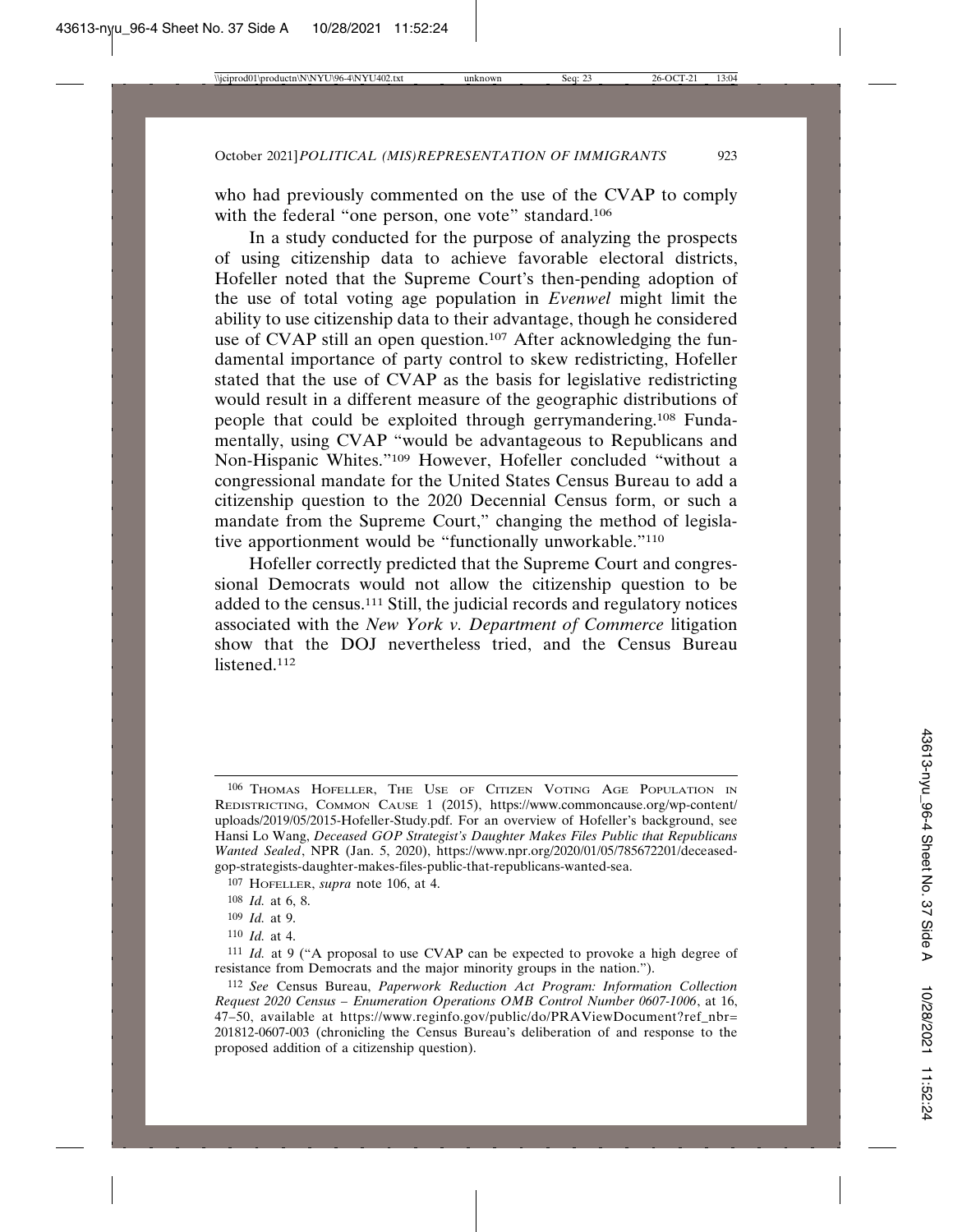# *2. Executive Order Excluding Immigrants from Apportionment Base (2020)*

Following the loss in *Department of Commerce v. New York*, President Trump sought to obtain his desired outcome through two executive orders. The 2019 Order collecting information through administrative records has already been described.113 A 2020 executive order named Excluding Illegal Aliens from the Apportionment Base Following the 2020 Census ("Apportionment Memo") redoubled the effort.114 The Apportionment Memo sought to use the Census Bureau to differentiate and exclude the undocumented population in the official census count delivered to Congress. In this memo, President Trump proclaimed that "it is the policy of the United States to exclude from the apportionment base aliens who are not in a lawful immigration status under the Immigration and Nationality Act."115 He then directed the Secretary of Commerce "to provide information permitting the President . . . to carry out the policy."116

The Apportionment Memo was immediately challenged by a coalition of civil rights groups and state attorneys general, amounting to at least seven lawsuits in five federal districts.117 The New York litigation in *New York v. Trump* enjoined the Apportionment Memo in September 2020.118 In addition, a coalition of fifteen states led by New York filed a lawsuit to defend the Census Bureau's longstanding method of counting noncitizens and citizens alike for apportionment purposes.119 Attorneys for the coalition, headed by the New York State Attorney General's office, were prompted in part to intervene due to comments from U.S. Attorney General William Barr which

- 115 *Id.* at 44,680.
- 116 *Id.*

117 Complaint, New York v. Trump, No. 1:20-cv-05770 (S.D.N.Y. July 24, 2020). The six other cases challenging the Presidential Memorandum include Complaint, *Common Cause v. Trump*, No. 1:20-cv-02023 (D.D.C. July 23, 2020); Complaint, *Haitian-Ams. United, Inc. v. Trump*, No. 1:20-cv-11421-DPW (D. Mass. July 27, 2020); Complaint, *City of San Jose v. Trump*, No. 5:20-cv-05167 (N.D. Cal. July 27, 2020); Complaint, *California v. Trump*, No. 3:20-cv-05169-JSC (N.D. Cal. July 28, 2020); Complaint, *Useche v. Trump*, No. 8:20-cv-02225-PX (D. Md. July 31, 2020); and Second Amended Complaint, *La Unión Del Pueblo Entero v. Trump*, No. 8:19-cv-02710-PX (D. Md. Aug. 13, 2020).

118 New York v. Trump, No. 1:20-cv-05770, at \*5 (S.D.N.Y. Sept. 10, 2020).

119 Hansi Lo Wang, *15 States Say Unauthorized Immigrants Should Continue to Count for Seats in Congress*, NPR (Sept. 6, 2019), https://www.npr.org/2019/09/06/754685703/15 states-say-unauthorized-immigrants-should-continue-to-count-for-seats-in-cong.

<sup>113</sup> See *supra* Section II.A.3 for a discussion on the 2019 Order on Collecting Information.

<sup>114</sup> Apportionment Memo, *supra* note 60, at 44,679.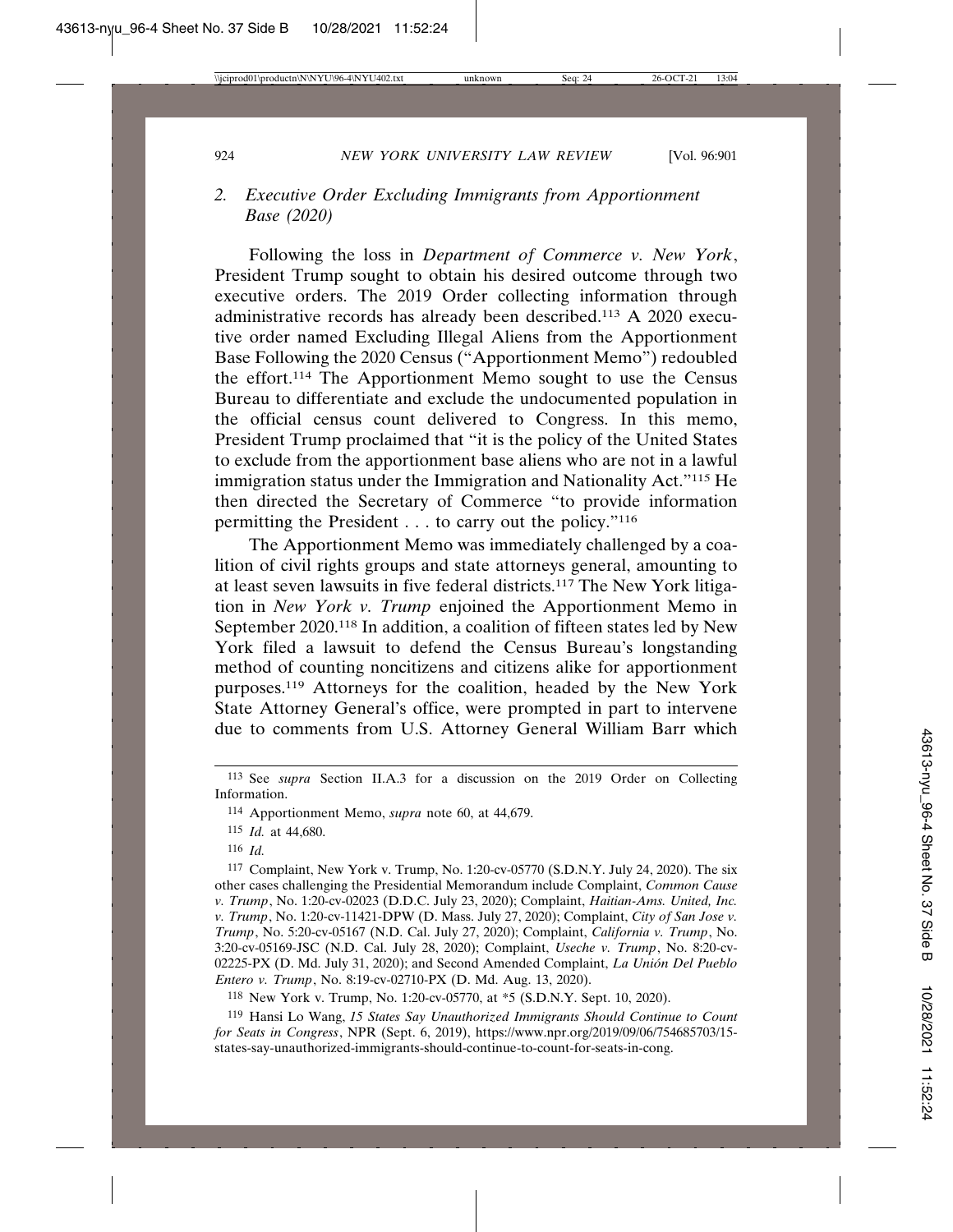indicated hesitation about deferring to the Census Bureau's chosen method of counting total population.120

The Supreme Court in December 2020 announced that it would not review these rulings until the Census Bureau submitted its report to Congress.121 In the course of related litigation, in January 2021 a Justice Department attorney stated data irregularities meant the state population counts needed for reapportioning were not expected until March 2021.122 The Census Bureau simultaneously announced that it would no longer seek to follow President Trump's Apportionment Memo and would not differentiate the undocumented population in its eventual report.123 The Apportionment Memo was rescinded by President Joe Biden on his first day in office.<sup>124</sup>

Before it was rescinded, the Apportionment Memo also became the subject of a congressional hearing.125 Conservative legal scholars testified in support of President Trump that undocumented people should not be counted in the census.126 In his testimony, Professor John Eastman claimed that under an originalist reading of the founders' theories of representation, immigrants were not "residents" of the states where they reside, "people" and "citizens" were used inter-

121 Trump v. New York, 592 U.S. 530, 537 (2020). Early in 2021, the Census Bureau announced new deadlines for the delivery of apportionment data (April 30, 2021) and redistricting data (September 30, 2021). Hansi Lo Wang, *Census Numbers for Dividing Up House Seats Delayed Until April 30, Bureau Says*, NPR (Jan. 27, 2021), https:// www.npr.org/2021/01/27/961247853/census-numbers-for-dividing-up-house-seats-delayeduntil-april-30-bureau-says; *Census Bureau Statement on Redistricting Data Timeline*, U.S. CENSUS BUREAU (Feb. 12, 2021), https://www.census.gov/newsroom/press-releases/2021/ statement-redistricting-data-timeline.html.

122 Hansi Lo Wang, *Census Bureau Stops Work on Trump's Request for Unauthorized Immigration Count*, NPR (Jan. 13, 2021), https://www.npr.org/2021/01/13/956352495/ census-bureau-stops-work-on-trumps-request-for-unauthorized-immigrant-count.

123 *Id.* Days before the Census Bureau announced it would not follow Trump's Apportionment Memo, Inspector General Peggy Gustafson revealed that Census Director Steven Dillingham had improperly pressured staff to rush the completion of the report on the undocumented population. Memorandum from Peggy E. Gustafson, Inspector Gen., to Dr. Steven Dillingham, Census Bureau Dir., Regarding Request for Information Pursuant to the Inspector General Act of 1978, as Amended (Jan. 12, 2021), https://www.oig.doc.gov/ OIGPublications/OIG-21-019-M.pdf.

124 Exec. Order No. 13986, 86 Fed. Reg. 7015 (Jan. 20, 2021) [hereinafter Biden Executive Order].

125 *Counting Every Person: Safeguarding the 2020 Census Against the Trump Administration's Unconstitutional Attacks: Hearing Before the H. Comm. on Oversight and Reform*, HOUSE COMM. ON OVERSIGHT & REFORM (July 29, 2020), https:// oversight.house.gov/legislation/hearings/counting-every-person-safeguarding-the-2020 census-against-the-trump.

126 *See, e.g.*, Eastman Testimony, *supra* note 30.

<sup>120</sup> Hansi Lo Wang, *Do Trump Officials Plan to Break Centuries of Precedent in Divvying Up Congress?*, NPR (Aug. 14, 2019), https://www.npr.org/2019/08/14/749930756/ do-trump-officials-plan-to-break-centuries-of-precedent-in-divvying-up-congress.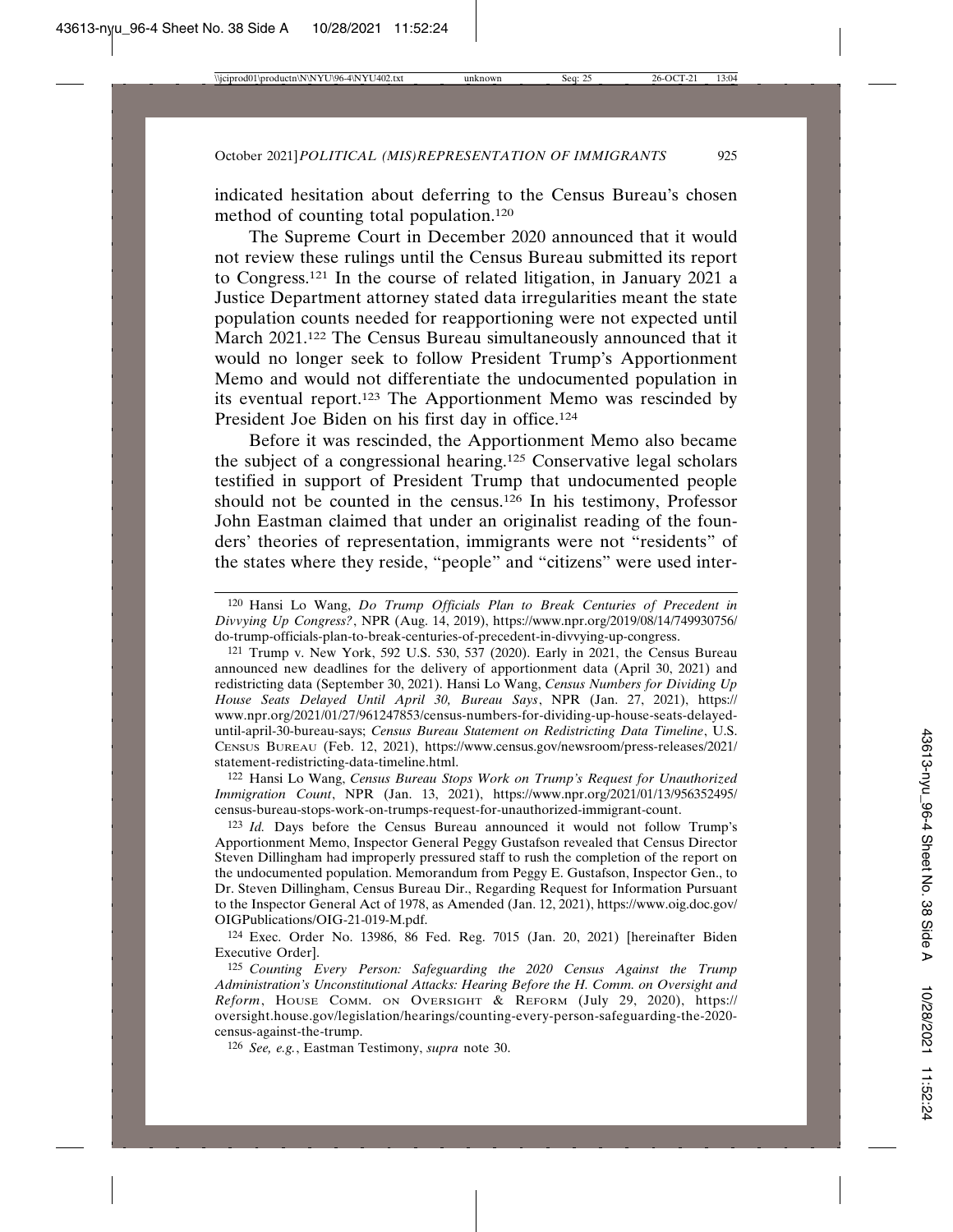changeably, and "we the people" only extended to those who had expressed "consent" and "allegiance" to the United States as opposed to immigrants.<sup>127</sup> These observations demonstrate, argues Eastman, that representation in national government was apportioned "only on that part of the population which comprises or becomes part of the body politic," as opposed to on the total number of inhabitants.<sup>128</sup> Eastman concludes his testimony by saying that the President's directive is "long overdue" and the directive should be expanded to include "non-citizens more broadly, not just non-citizens who are unlawfully present in the United States."129 After the congressional hearing, federal legislation was introduced to prevent implementation of the Apportionment Memo.130

The history behind the Apportionment Memo reveals an attempt by the federal government to exclude immigrants from political membership. Adopting CVAP would omit legal noncitizens—whom Trump also sought to exclude in several of his immigration policies—and young people whose votes generally disfavor older, white majorities. A system which excludes undocumented immigrants from the census count would have been more narrowly tailored than leaving out all noncitizens and nonvoting age persons. But its theoretical foundation is harder to defend: Whereas business visitors and tourists may not qualify under regulations as "inhabitants" eligible to be counted on the basis of their temporariness or their foreign political affiliations, green card holders and undocumented immigrants living permanently in the United States arguably have a greater claim to political membership.

# *3. State Challenges to Using Total Population for Local Districts*

*Evenwel* remains good law and sets forth a strong defense for using total population rather than CVAP for the census. The scope of *Evenwel*, though, is less settled. The population data provided to states can be used for both apportionment of congressional representation and for state redistricting.131 Consequently, there have been analogous challenges to the use of total population in favor of CVAP in states.

<sup>127</sup> *Id.* at 9–10, 12.

<sup>128</sup> *Id.* at 11–12.

<sup>129</sup> *Id.* at 12. *See also* We the People Podcast, *supra* note 21.

<sup>130</sup> H.R. 7724, 116th Cong. (2020) ("To prohibit the use of Federal funds to implement, administer, or enforce the Presidential Memorandum on Excluding Illegal Aliens From the Apportionment Base Following the 2020 Census.").

<sup>131</sup> *See About Congressional Apportionment*, U.S. CENSUS BUREAU, https:// www.census.gov/topics/public-sector/congressional-apportionment/about.html (last updated Feb. 10, 2021).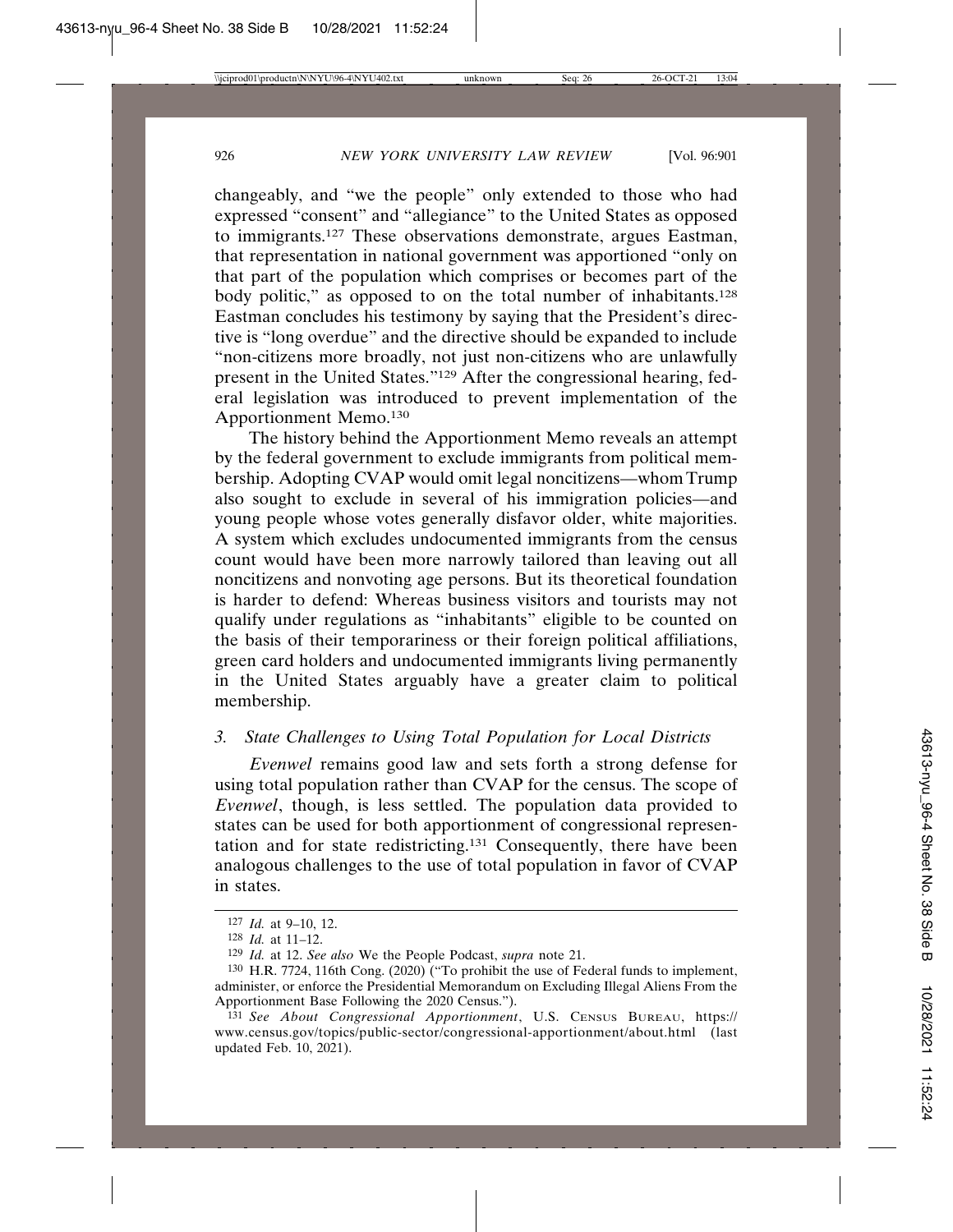Most significantly, Alabama sought to restrict eligibility for political representation to CVAP.132 In *Alabama v. United States Department of Commerce*, the state of Alabama and Representative Mo Brooks (R-Ala.) argue that the current system of apportioning congressional seats gives an unfair electoral advantage to states with more undocumented immigrants and will (1) deprive Alabama of its "rightful share of political representation" and (2) cause the state to lose a congressional seat and an electoral vote to a state with a higher number of undocumented individuals.133 The State contends that counting undocumented immigrants violates the Constitution's provisions governing congressional apportionment and the electoral college, as well as the federal government's constitutional duty to conduct an "actual Enumeration" of the population.134 Alabama seeks to bar the Census Bureau from pursuing a total population count for apportioning congressional seats and electoral votes and to declare unconstitutional any apportionment of seats and votes based on total population. The case is still pending at the time of this writing.

In the 2020 election, Missouri voters approved an amendment to their state constitution that stated legislative districts shall "be drawn on the basis of one person, one vote," which Missouri officials interpreted as using CVAP.135 So far there is no litigation, but policy developments since *Evenwel* make a change from total population to

[that] is a radical shift from anything the country has done in the past").

<sup>132</sup> For a general overview of recent litigation filed by Alabama against the Department of Commerce and the Census Bureau over apportionment policies, see *Alabama v. United States Department of Commerce Court Case Tracker*, BRENNAN CTR. FOR JUST., https:// www.brennancenter.org/our-work/court-cases/alabama-v-united-states-departmentcommerce (last updated May 4, 2021).

<sup>133</sup> Complaint for Declaratory Relief at 2, Alabama v. U.S. Dep't of Com., No. 2:18-cv-00772 (N.D. Ala. May 23, 2018); *see also* Tara Bahrampour, *The Census Citizenship Question Failed. But Alabama Is Seeking to Exclude Undocumented Immigrants in Apportioning Congressional Seats*, WASH. POST (Aug. 15, 2019), https:// www.washingtonpost.com/local/social-issues/the-census-citizenship-question-failed-but-analabama-lawsuit-seeks-to-exclude-undocumented-immigrants-in-apportioningcongressional-seatsopponents-decry-the-effort-as-unconstitutional-and-an-attempt-byrepublicans-to-normalize-the-concept-with-the-public/2019/08/14/1887f190-b777-11e9 b3b4-2bb69e8c4e39\_story.html (describing Alabama's argument as grounded in a "concept

<sup>134</sup> Complaint at 2, Alabama v. U.S. Dep't of Com., No. 2:18-cv-00772.

<sup>135</sup> Hansi Lo Wang, *A National Fight Over Who Is Counted in Voting Districts May Arise from Missouri*, NPR (Nov. 8, 2020), https://www.npr.org/2020/11/06/931908064/a-nationalfight-over-who-is-counted-in-voting-districts-may-arise-from-missouri (describing the political debate around Missouri's "one person, one vote" legislative action); *see also supra* note 90. There is no litigation as of this writing, in part because it is unlikely Missouri could compile the necessary data to redistrict without U.S. Census Bureau or ACS population estimates.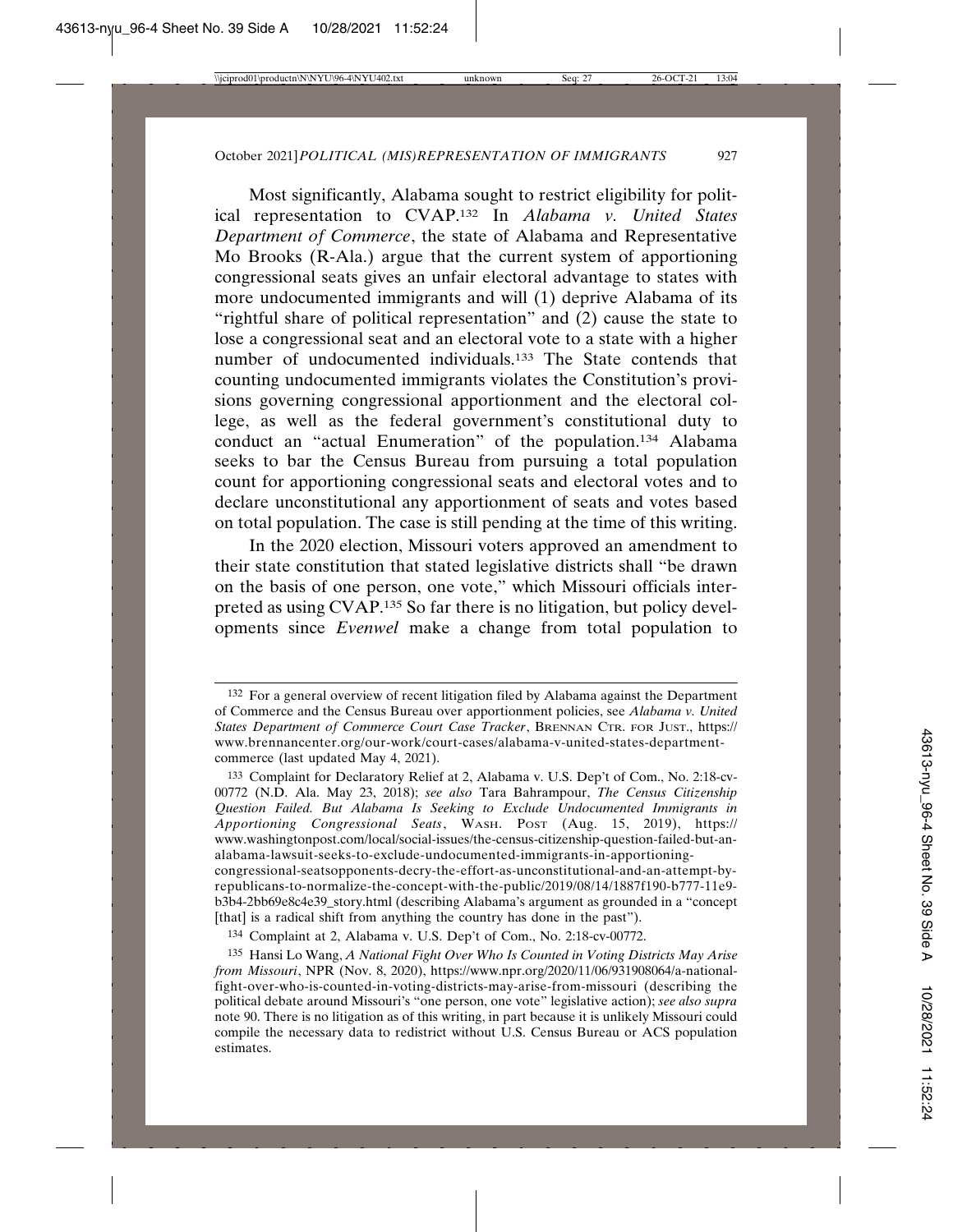CVAP unlikely.136 Notwithstanding the data challenges, Texas, Arizona, and Nebraska have indicated that they would use citizenship data to pursue CVAP as the basis for redistricting if this data was provided to them;137 of these states, Texas in 2013 published a report related to the 2010 reapportionment that estimated the CVAP in response to the Census Bureau's decision to remove citizenship information from the long-form questionnaire.138 Each of these states have increasingly diverse populations under the age of eighteen and stand to retain existing power by limiting their population count to the CVAP.139 While 2020 demographic data for CVAP is not available, demographic disparities in CVAP and total population mean that if CVAP is used in redistricting by these states, Republican legislatures would be able to slow official recognition of demographic change.<sup>140</sup>

# *4. Other Causes for Undercounting: Immigration Enforcement and COVID-19 Delays*

Against the backdrop of mistrust spilling over from the effort to include a citizenship question on the census and to restrict the population count, other confounding factors may undermine counting of immigrants. The federal government's harsh enforcement efforts against immigrants starting at the very beginning of the Trump administration deterred census participation.<sup>141</sup> Worries about contracting

137 TYE RUSH, SUZANNE ALMEIDA & KESHIA MORRIS, COMMON CAUSE, WHITEWASHING REPRESENTATION: HOW USING CITIZENSHIP DATA TO GERRYMANDER WILL UNDERMINE OUR DEMOCRACY 17 (2019).

138 *See* TEX. LEGIS. COUNCIL, ESTIMATING CITIZENSHIP VOTING AGE POPULATION DATA (CVAP): ADDENDUM TO DATA FOR 2011 REDISTRICTING IN TEXAS 1 (2013).

139 *See generally* William H. Frey, *The Nation Is Diversifying Even Faster than Predicted, According to New Census Data*, BROOKINGS (July 1, 2020), https://www.brookings.edu/ research/new-census-data-shows-the-nation-is-diversifying-even-faster-than-predicted.

140 *See* William H. Frey, *Trump Puts the Census Citizenship Question Back in Play*, BROOKINGS (July 9, 2019), https://www.brookings.edu/blog/the-avenue/2019/07/09/trumpputs-the-census-citizenship-question-back-in-play (concluding that redistricting through a "'one voting age citizen/ one vote' framework" would "dilute the representation of younger, diverse, and denser populations that comprise larger parts of the nation's total population than its voting aged population").

141 *See* Lucas Guttentag, *Trump Tracker*, IMMIG. POL'Y TRACKING PROJECT, https:// immpolicytracking.org/home (last updated June 6, 2021) (cataloguing the over one thousand immigration policies enacted by the Trump administration); *see, e.g.*, Memorandum from Ctr. for Surv. Measurement on Respondent Confidentiality Concerns

<sup>136</sup> Notably, the Census Bureau declined to ask about citizenship in 2020, the American Community Survey was not conducted in 2020, and the Census Bureau has suspended work on the post-2020 CVAP special tabulation and likely will not resume. *Post-2020 Census CVAP Special Tabulation*, U.S. CENSUS BUREAU (Oct. 30, 2020), https:// www.census.gov/programs-surveys/decennial-census/about/voting-rights/cvap/Post-2020- CVAP.html (last updated Sept. 1, 2021); *Citizen Voting Age Population by Race and Ethnicity* (Feb. 19, 2021), U.S. CENSUS BUREAU, https://www.census.gov/programs-surveys/ decennial-census/about/voting-rights/cvap.html (last updated Feb. 19, 2021).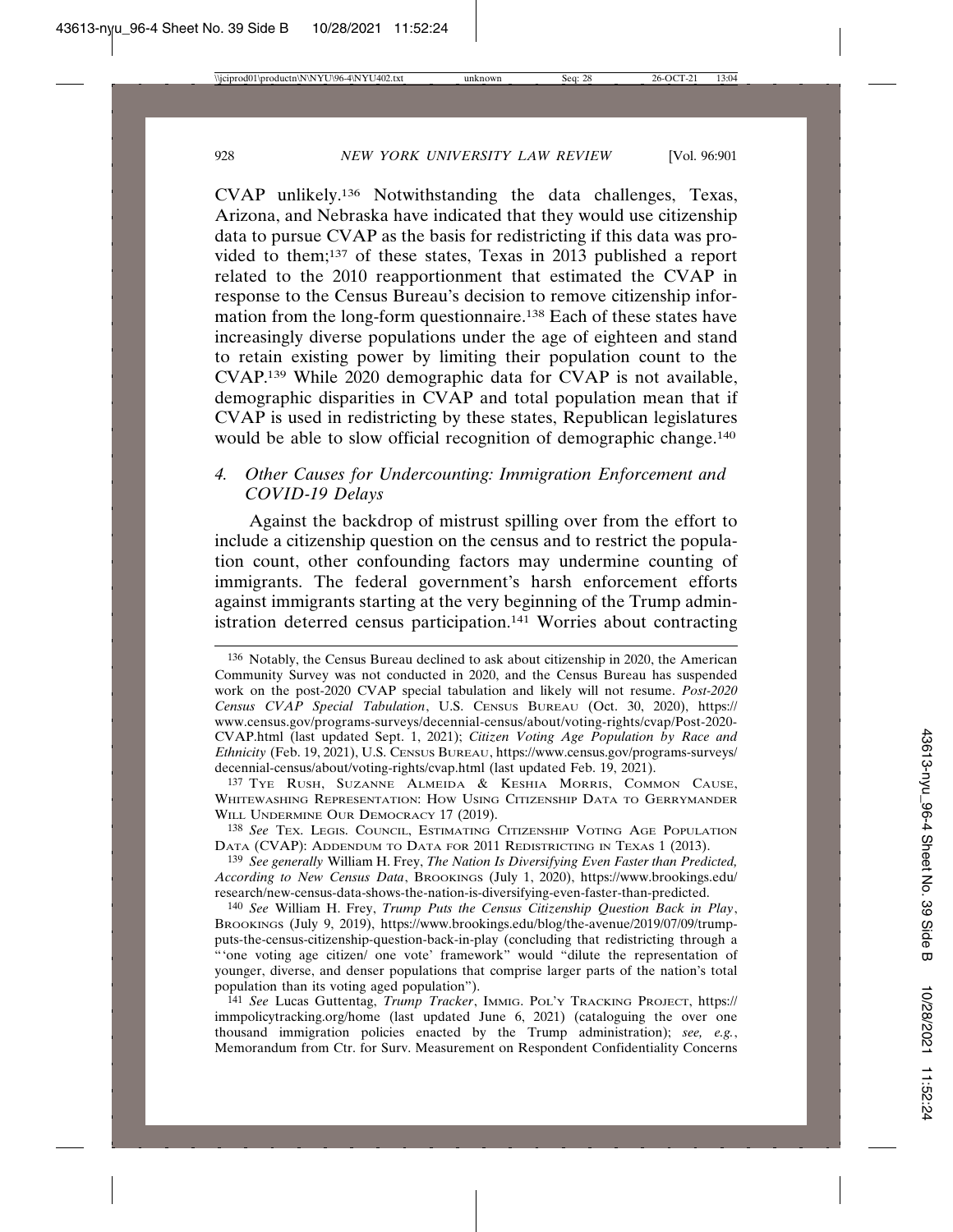COVID-19 from nonhousehold members, going door-to-door, or getting sick and being unable to procure medical care further exacerbated the mistrust and chilled participation in the 2020 census.142

The Trump administration's attempts to interfere with the census count in the midst of the pandemic aggravated the perennial problems of undercounting. In an average year, census workers engage in outreach to nonresponsive homes. The early stages of the pandemic presented significant operational obstacles to census administration.143 Some offices closed.144 Hiring of census workers was delayed.145 The Census Bureau issued a press release indicating that a "delay or discontinu[ance]" may be necessary.146 Once operations recommenced, census workers faced additional obstacles. Regardless of citizenship, social distancing guidelines and the need to quarantine made individuals more reluctant to open their doors to strangers during the pandemic and the government needed to recalibrate its efforts and rely more heavily on online data collection that routinely leaves out poor and minority communities. Immigrant communities were especially worried about sickness because of their fears that testing for the virus or pursuing health care would negatively impact them in the public charge rule.<sup>147</sup>

The federal government also attempted to wind down the census count early, which if successful would have exacerbated an

144 *Id*.

145 *See id.* (noting that the pandemic created inordinate challenges and unforeseen consequences that led to delay at every stage of the census); Jory Heckman, *2020 Census Hiring Suspended Until at Least April 1 Amid Coronavirus Pandemic*, FED. NEWS NETWORK (Mar. 20, 2020), https://federalnewsnetwork.com/hiring-retention/2020/03/2020 census-hiring-suspended-until-at-least-april-1-amid-coronavirus-pandemic.

146 *See Census Bureau Statement on Coronavirus and the 2020 Census*, U.S. CENSUS BUREAU (Mar. 11, 2020), https://2020census.gov/en/news-events/press-releases/statementcoronavirus.html?cid=20412:%2Bcensus%20%2Bcoronavirus:sem.ga:p:dm:en:&utm\_ source=sem.ga&utm\_medium=utm\_campaign=DM:en&utm\_content=20412&utm\_ term=%2Bcensus%20%2Bcoronavirus.

147 Jeffrey Miron & Erin Partin, *Unintended (COVID) Consequences of Tough Immigration Policies*, CATO INST. (Mar. 27, 2020), https://www.cato.org/blog/unintendedcovid-consequences-tough-immigration-policies.

<sup>(</sup>Sept. 20, 2017), https://www2.census.gov/cac/nac/meetings/2017-11/Memo-Regarding-Respondent-Confidentiality-Concerns.pdf (reporting increased concerns about misuse of census data in the context of the Muslim ban, the attempted rescission of the Deferred Action for Childhood Arrivals ("DACA") program, and escalated ICE enforcement).

<sup>142</sup> *See* Nick Brown, *First Online U.S. Census Kicks Off Amid Coronavirus Fears*, REUTERS (Mar. 12, 2020), https://www.reuters.com/article/us-usa-census-kickoff/firstonline-u-s-census-kicks-off-amid-coronavirus-fears-idUSKBN20Z1JH.

<sup>143</sup> Trevor Bach, *COVID-19 Has Stopped Virtually Everything — Except the U.S. Census*, U.S. NEWS (Mar. 21, 2020), https://www.usnews.com/news/national-news/articles/ 2020-03-21/the-coronavirus-outbreak-has-stopped-virtually-everything-except-the-uscensus.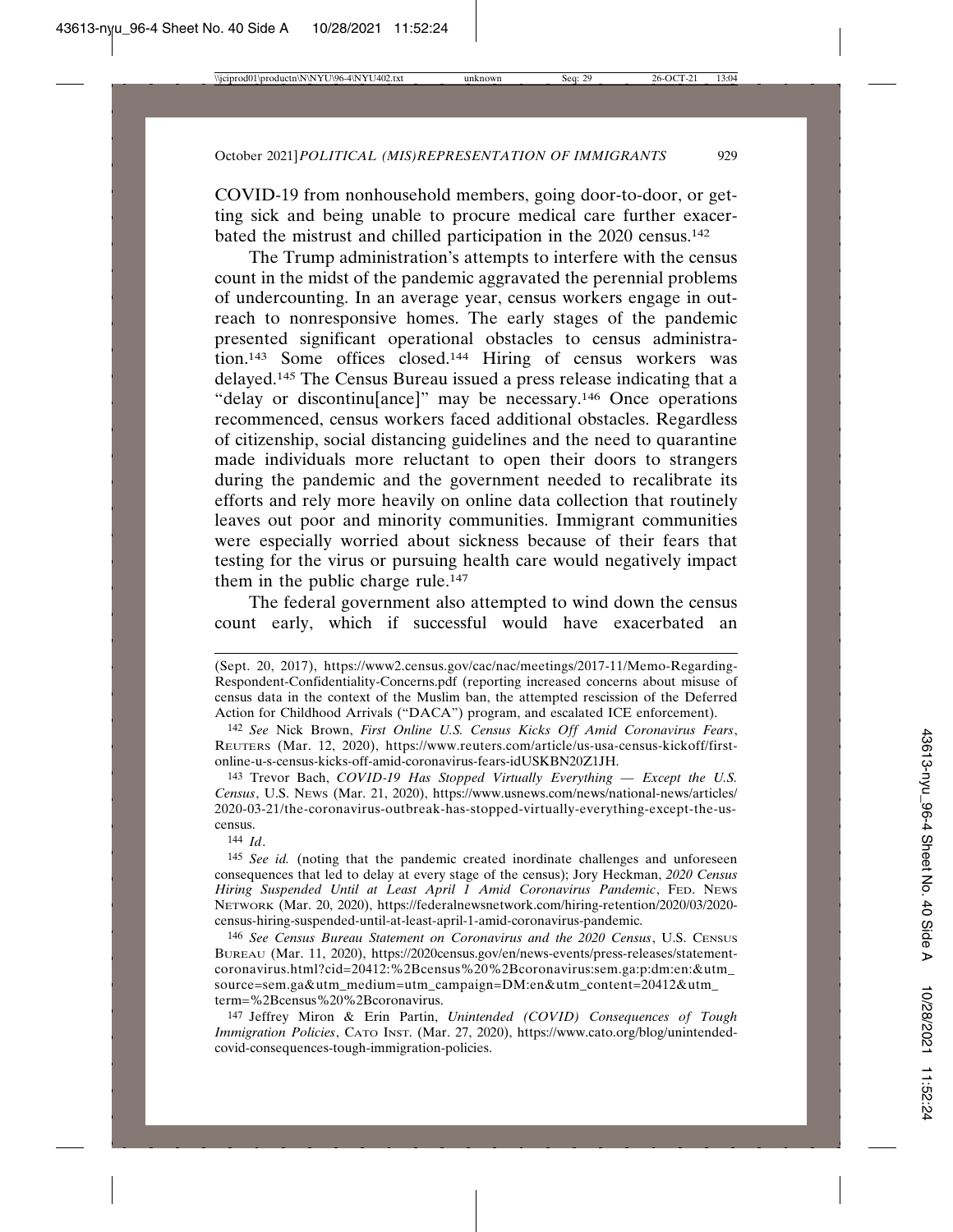undercount. A lawsuit filed by the National Urban League and other civil rights groups alleged that the administration's decision to abandon COVID-19 plans that extend the timeline for counting would rush the data collection and data processing.148 The "Rush Plan," as they called it, would have resulted in a "massive undercount of the country's communities of color and the municipalities, cities, counties, and states where they live."149 Ultimately, the Department of Commerce was enjoined "from implementing the [Rush Plan] or allowing to be implemented any actions as a result of the shortened timelines in the [Rush Plan], including but not limited to winding down or altering any Census field operations."150 The plans were thwarted by Judge Lucy Koh's temporary restraining order against the wind-down plan.<sup>151</sup>

Setting aside the Trump administration's explicit attempt to exclude undocumented people from the apportionment count, numerous flaws in the scheduling,<sup>152</sup> the execution,<sup>153</sup> and the questions regarding citizenship154 exacerbated the challenging task of obtaining a complete and accurate count of the total population. Data scientists inside and outside of the Census Bureau have expressed concerns that the resulting data may be unreliable due to these anomalies and irregularities.155

152 During oral arguments before the Supreme Court in *Trump v. New York*, acting Solicitor General Jeffrey Wall attributed the delays to an earlier injunction issued by a California court, "and some subsequent issues in processing the data." Transcript of Oral Argument at 6, Trump v. New York, 141 S. Ct. 530 (2020) (No. 20-336), https:// www.supremecourt.gov/oral\_arguments/argument\_transcripts/2020/20-366\_k537.pdf [hereinafter Trump v. New York Oral Arguments].

153 In a letter sent to Secretary of Commerce Wilbur Ross on December 2, 2020, the House Committee on Oversight and Reform described thirteen additional anomalies that impacted more than 900,000 census records. Letter from Carolyn B. Maloney, Chairwoman, Comm. on Oversight & Reform, U.S. House of Representatives, to Wilbur L. Ross, Jr., Sec'y of U.S. Dep't of Com. 3–5 (Dec. 2, 2020), https://oversight.house.gov/ sites/democrats.oversight.house.gov/files/2020-12-02.CBM%20to%20Ross-

Commerce%20re%202020%20Census%20Count.pdf (arguing that "the Trump Administration is preventing Congress from verifying the scope of these anomalies, their impact on the accuracy of the Census, and the time professionals at the Census Bureau need to fix them," a "dangerous pattern of obstruction with the Census").

154 *See* Trump v. New York Oral Arguments, *supra* note 152, at 86–87 ("[T]he memo expresses the intent to exclude non-citizens who are here unlawfully . . . . [T]he argument has revealed . . . [that] it's going to be very difficult—it's not going to be particularly feasible to exclude all of the non-citizens.") (Kavanaugh, J.).

155 *See, e.g.*, AM. STATISTICAL ASS'N, 2020 CENSUS QUALITY INDICATORS 1–2 (2020); Hansi Lo Wang, *Millions of Census Records May Be Flawed, Jeopardizing Trump's Bid to*

<sup>148</sup> Complaint at 2, Nat'l Urb. League v. Ross, 2020 WL 4805007 (N.D. Cal. Aug. 18, 2020) (No. 20-cv-5799).

<sup>149</sup> *Id.*

<sup>150</sup> Nat'l Urb. League v. Ross, 484 F. Supp. 3d 802, 808 (N.D. Cal. Sept. 5, 2020).

<sup>151</sup> *Id.*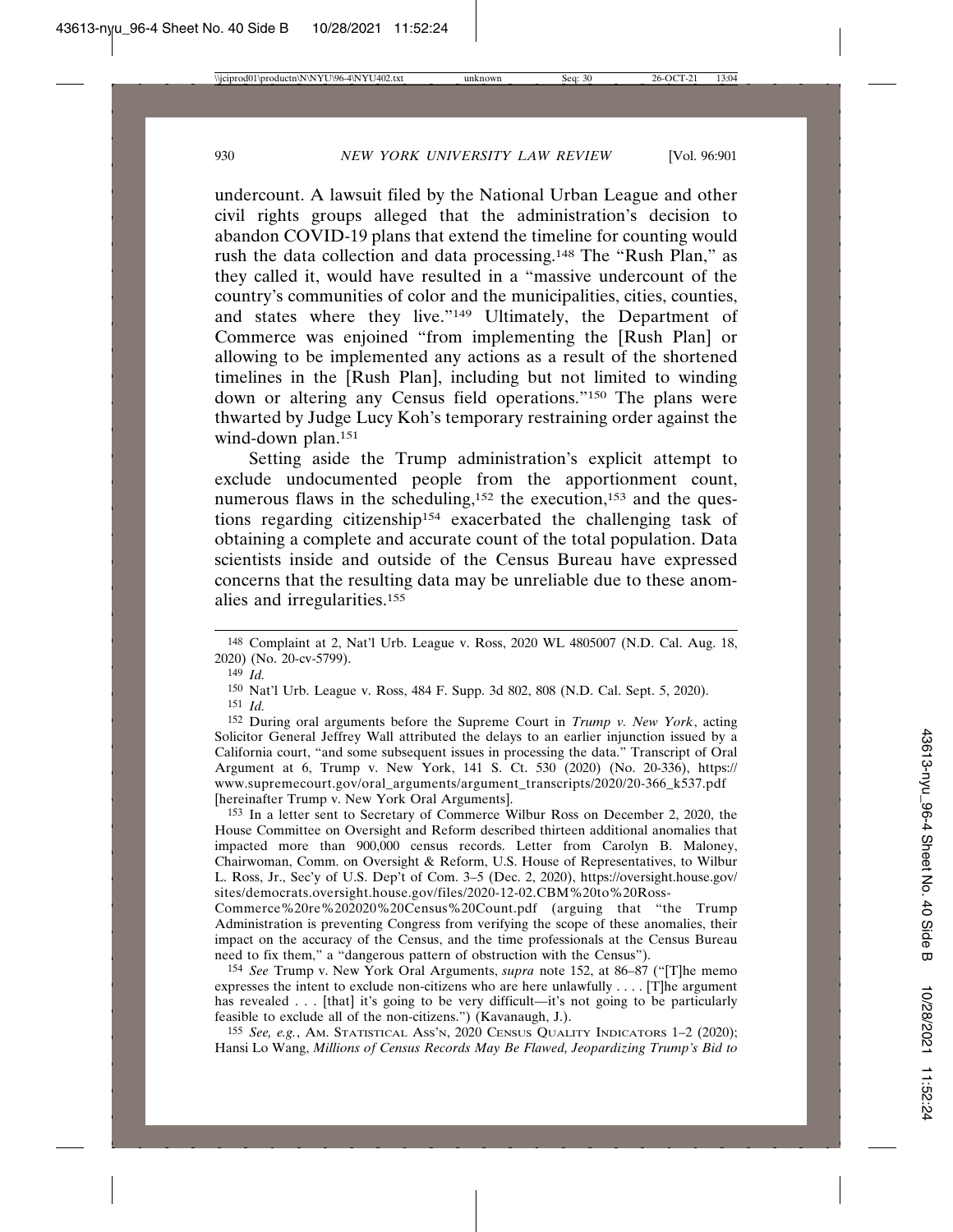#### III

## HARMS TO POLITICAL REPRESENTATION OF ASIAN, LATINO, AND IMMIGRANT COMMUNITIES

This Essay has shown that decisions about who is counted in the census determine whose voices are heard in government. These decisions determine whether immigrants count in the political community. This Part describes several harms that flow from excluding immigrants from the political community: altering electoral outcomes, skewing public benefit distribution, and compromising representational equality.

## *A. Electoral Outcomes*

Undercounting the immigrant population would result in lost U.S. congressional seats for some states and gained seats for others. A shift from counting the total population to counting only CVAP would also shift congressional seats. A Pew Research data analysis suggests that excluding the undocumented population from the census would lead to lost seats in places where immigrants are concentrated, such as California, Florida, and Texas.156 Arizona, Florida, Georgia, New York, or Illinois may also lose some congressional representation.<sup>157</sup> Effective gains in seats would be expected in Alabama, Minnesota, Ohio, and Montana.158

Moreover, since census data is provided at the block level and includes attributes like age, sex, race, and citizenship, the data could be used by states for targeted redistricting according to political aims. Changing districting based on CVAP instead of total population would tend to benefit older, white, rural, Republican voters because it

*Alter Count*, NPR (Dec. 5, 2020), https://www.npr.org/2020/12/05/943416487/millions-ofcensus-records-may-be-flawed-jeopardizing-trumps-bid-to-alter-count (reporting on leaked documents to the House Oversight and Reform Committee).

<sup>156</sup> *See* Jeffrey S. Passel & D'Vera Cohn, *How Removing Unauthorized Immigrants from Census Statistics Could Affect House Reapportionment*, PEW RSCH. CTR. (July 24, 2020), https://www.pewresearch.org/fact-tank/2020/07/24/how-removing-unauthorized-

immigrants-from-census-statistics-could-affect-house-reapportionment; *see also* Ted Mellnik & Kate Rabinowitz, *Where a Citizenship Question Could Cause the Census to Miss Millions of Hispanics*, WASH. POST (July 4, 2019), https://www.washingtonpost.com/ politics/2019/06/06/where-citizenship-question-could-cause-census-miss-millions-hispanicswhy-thats-big-deal; New York v. Trump, 485 F. Supp. 3d 422, 447 (S.D.N.Y. 2020) ("[E]xcluding illegal aliens from the apportionment count could reduce the number of representatives in States with large immigrant populations . . . ."); Complaint at 11, Common Cause v. Trump, No. 1:20-cv-02023, 2020 WL 4280023 (D.D.C. July 23, 2020) (noting large apportionment consequences resulting from the exclusion of undocumented immigrants in California, New York, and Georgia).

<sup>157</sup> *New York v. Trump*, 485 F. Supp. 3d at 447.

<sup>158</sup> Mellnik & Rabinowitz, *supra* note 156.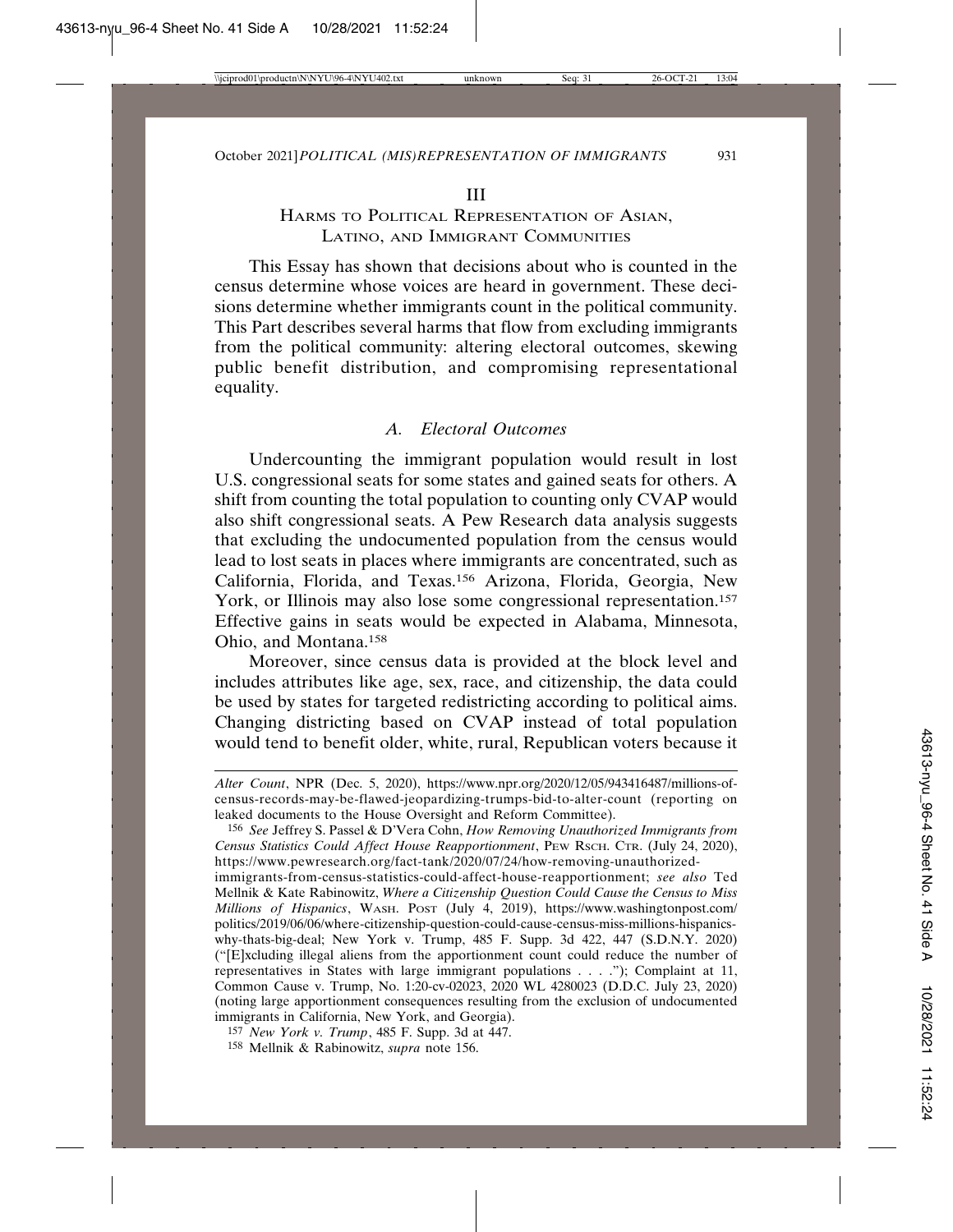boosts their share as compared to younger, more racially diverse, more urban, and more Democratic voters.159 If the CVAP were used to redraw district lines in Texas, populations in El Paso and the Rio Grande valley would suffer the greatest representational loss, while the greatest gains in representation would be in rural and semirural counties in Central and West Texas.160

This manner of exclusion literally seeks to remove noncitizens from the body politic, and it does so in violation of the Constitution, Supreme Court precedent, and settled practice.

FIGURE 5. ELECTORAL CONSEQUENCES OF EXCLUDING CVAP



Sources: Social Explorer, Census Bureau | By Weiyi Cai

<sup>159</sup> *See* Jowei Chen & Nicholas O. Stephanopoulos, *Democracy's Denominator*, 109 CALIF. L. REV. 1019 (2021).

<sup>160</sup> HOFELLER, *supra* note 107, at 8.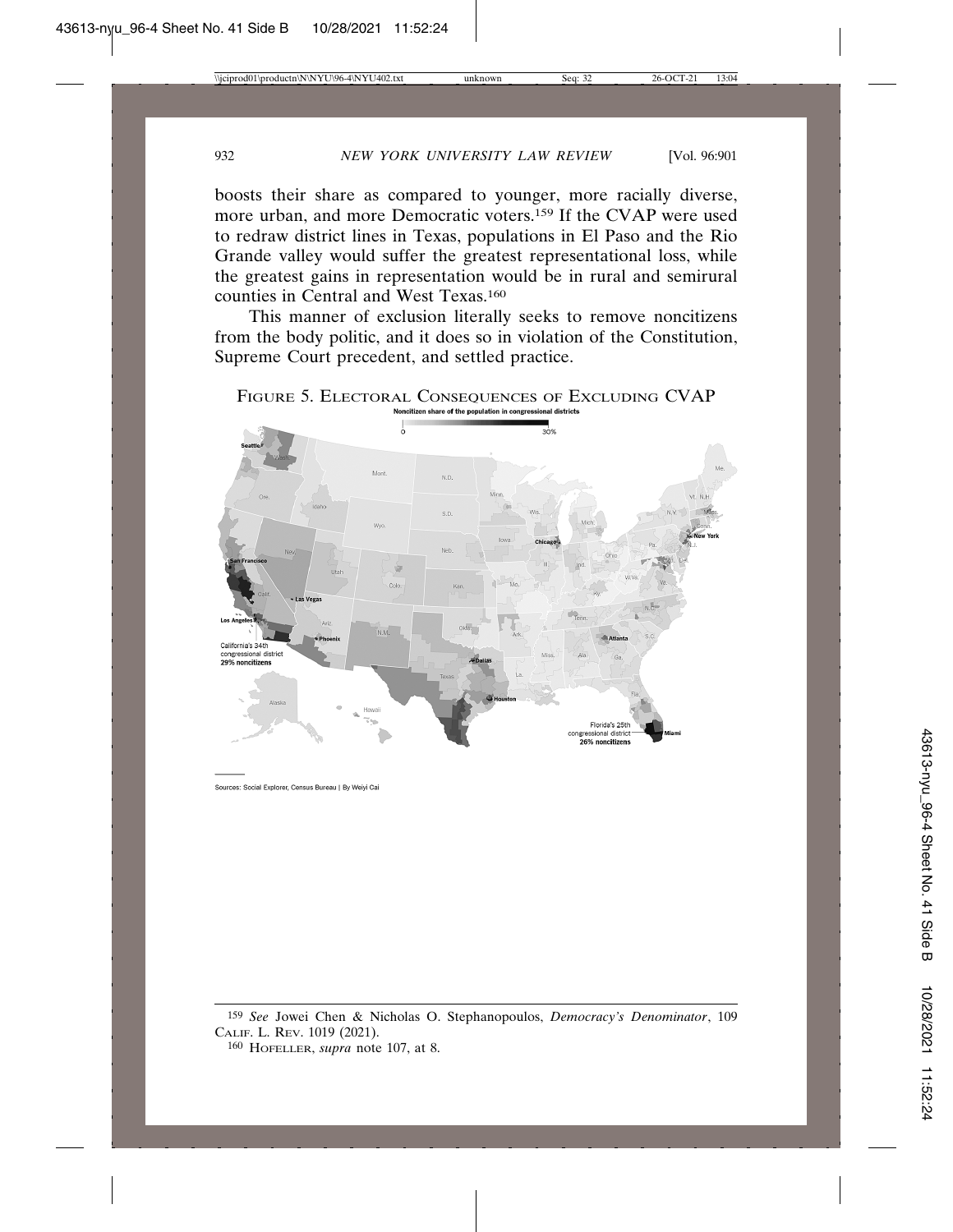FIGURE 6. ELECTORAL CONSEQUENCES OF EXCLUDING CVAP

# Projected change in congressional seats after 2020 census

|                 |                | Gain/loss due to census<br>count based on |                                                             | <b>Projected total</b><br>based on   |                                                           |
|-----------------|----------------|-------------------------------------------|-------------------------------------------------------------|--------------------------------------|-----------------------------------------------------------|
|                 | House seats    | change                                    | Minus<br>Current # of Population unauthorized<br>immigrants | <b>Population</b><br>change<br>alone | Pop. change<br>minus<br>unauthorized<br><b>immigrants</b> |
| Texas           | 36             | 3                                         | $-1$                                                        | 39                                   | 38                                                        |
| Florida         | 27             | 2                                         | $-1$                                                        | 29                                   | 28                                                        |
| Arizona         | 9              | 1                                         |                                                             | 10                                   | 10                                                        |
| Colorado        | $\overline{7}$ | 1                                         |                                                             | 8                                    | 8                                                         |
| Montana         | 1              | 1                                         |                                                             | $\overline{2}$                       | $\overline{2}$                                            |
| North Carolina  | 13             | 1                                         |                                                             | 14                                   | 14                                                        |
| Oregon          | 5              | 1                                         |                                                             | 6                                    | 6                                                         |
| Alabama         | 7              | -1                                        | 1                                                           | 6                                    | $\overline{7}$                                            |
| Minnesota       | 8              | -1                                        | 1                                                           | $\overline{7}$                       | 8                                                         |
| Ohio            | 16             | -1                                        | 1                                                           | 15                                   | 16                                                        |
| <b>Illinois</b> | 18             | -1                                        |                                                             | 17                                   | 17                                                        |
| Michigan        | 14             | -1                                        |                                                             | 13                                   | 13                                                        |
| <b>New York</b> | 27             | -1                                        |                                                             | 26                                   | 26                                                        |
| Pennsylvania    | 18             | -1                                        |                                                             | 17                                   | 17                                                        |
| Rhode Island    | $\overline{2}$ | -1                                        |                                                             | $\mathbf{1}$                         | $\mathbf{1}$                                              |
| West Virginia   | з              | -1                                        |                                                             | $\overline{2}$                       | $\overline{2}$                                            |
| California      | 53             | -1                                        | -1                                                          | 52                                   | 51                                                        |

Note: Current number of House seats based on 2010 census counts.

Source: Method of equal proportions applied to Pew Research Center projections based on Census Bureau population estimates and Pew Research Center estimates of unauthorized immigrants.

#### **PEW RESEARCH CENTER**

## *B. Public Benefits*

Economic consequences follow from the use of CVAP as well. Census data is used to distribute public benefits to states.161 These

<sup>161</sup> In 2020, the Census Bureau prepared to analyze federal programs "to define either the characteristics of populations served by the program or the characteristics of governments and organizations eligible to receive funds to provide those services," to determine the amount of funds awarded or allocated to recipients, and to monitor and assess program performance. MARISA HOTCHKISS & JESSICA PHELAN, U.S. CENSUS BUREAU, USES OF CENSUS BUREAU DATA IN FEDERAL FUNDS DISTRIBUTION: A NEW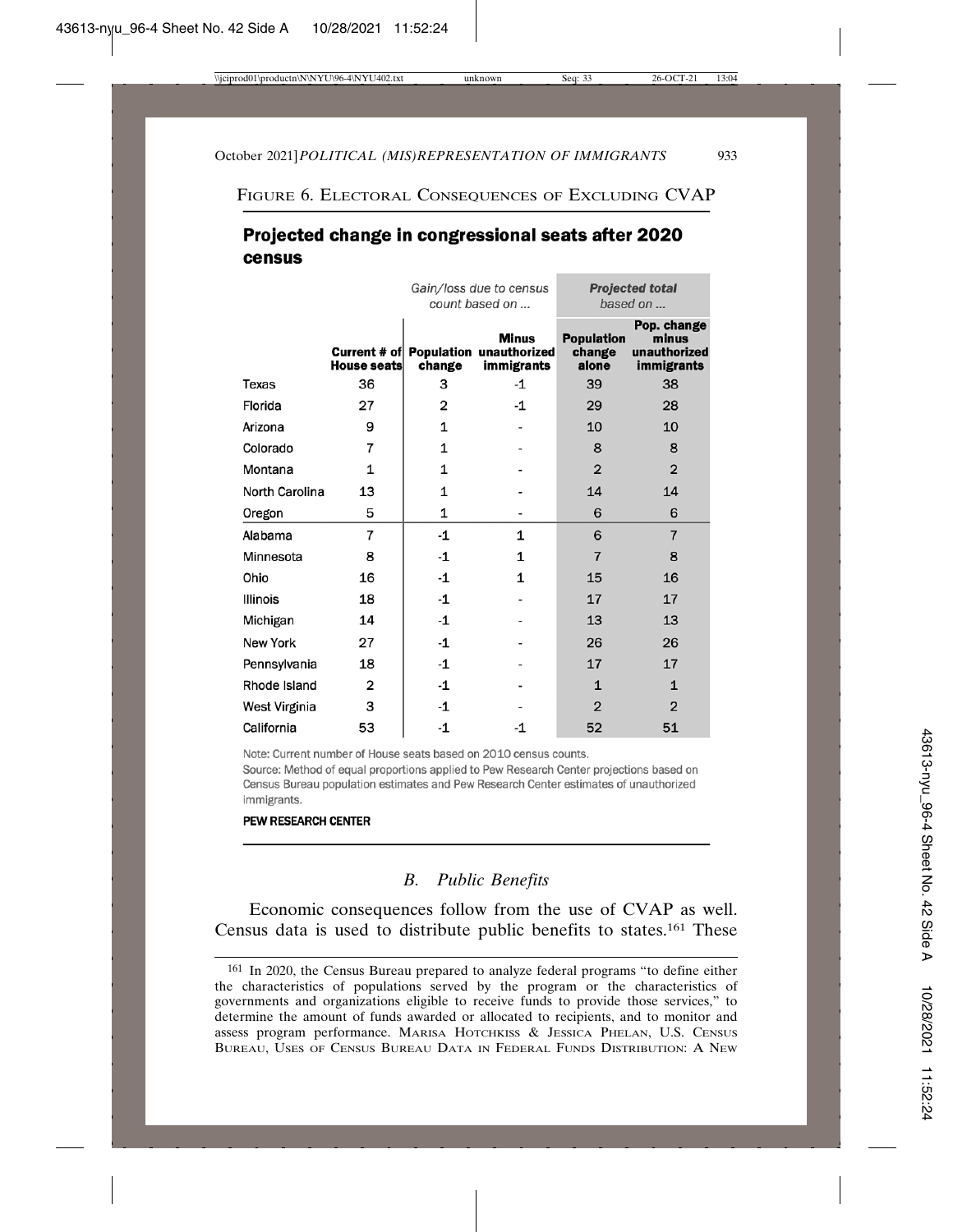benefits impact 316 federal programs, including programs targeted at low-income individuals such as Medicaid (except for emergency care), the Children's Health Insurance Program, Temporary Assistance for Needy Families, Supplemental Nutrition Assistance Program, and Supplemental Security Income.162 They impact an additional \$1.5 trillion of funds that flow through and to states and local governments in the form of grants, loans, and loan guarantees.163 Further hindering equitable distribution of public benefits, federal laws have distinguished between "qualified" and "not qualified" immigrants to determine benefit eligibility, and this distinction would become more difficult to make if CVAP were introduced.164 The "qualified" immigrant category includes lawful permanent residents, refugees, and people granted parole by the U.S. Department of Homeland Security (DHS) such as Cuban and Haitian entrants. Certain abused immigrants, their children, their parents, and survivors of trafficking may also be qualified to receive public benefits. All other noncitizens, including undocumented immigrants and others who may be lawfully present in the United States, are considered "not qualified."165 Since removing noncitizens from the census count corresponds to reduced public benefits for qualified immigrants and for their communities, it effectively renders those immigrants beyond the reach and responsibility of the government.

The dilution of public resources for immigrants is amplified by the chilling effects of a regulation under President Trump that restricted the green card eligibility of some immigrants upon accepting

DESIGN FOR THE 21ST CENTURY 3 (2017), https://www2.census.gov/programs-surveys/ decennial/2020/program-management/working-papers/Uses-of-Census-Bureau-Data-in-Federal-Funds-Distribution.pdf. Scholarship on the distribution of federal spending focuses on Congress and the President. *See, e.g.*, Christopher R. Berry, Barry C. Burden & William G. Howell, *The President and the Distribution of Federal Spending*, 104 AM. POL. SCI. REV. 783, 783 (2010).

<sup>162</sup> *See* ANDREW REAMER, GEO. WASH. INST. PUB. POL'Y, COUNTING FOR DOLLARS 2020: THE ROLE OF THE DECENNIAL CENSUS IN THE GEOGRAPHIC DISTRIBUTION OF FEDERAL FUNDS 1 (Feb. 2020), https://gwipp.gwu.edu/sites/g/files/zaxdzs2181/f/downloads/ Counting%20for%20Dollars%202020%20-%20Comprehensive%20Accounting\_Report% 207B%20Feb%202020%20rev.pdf; HOTCHKISS & PHELAN, *supra* note 161, at 3 (finding that 132 federal programs relied on the Census Bureau data to distribute \$675 billion in funds during the 2015 fiscal year); TANYA BRODER, AVIDEH MOUSSAVIAN & JONATHAN BLAZER, NAT'L IMMIGR. L. CTR., OVERVIEW OF IMMIGRANT ELIGIBILITY FOR FEDERAL PROGRAMS 1, 3 (2015), https://www.nilc.org/issues/economic-support/overviewimmeligfedprograms (focusing on the eligibility of immigrants accessing federal public benefit programs).

<sup>163</sup> REAMER, *supra* note 162, at 144.

<sup>164</sup> *See* Personal Responsibility and Work Opportunity Act of 1996, Pub. L. No. 104-193, 110 Stat. 2105 (enacting "Welfare reform").

<sup>165</sup> *Id.* §§ 401, 403, 431.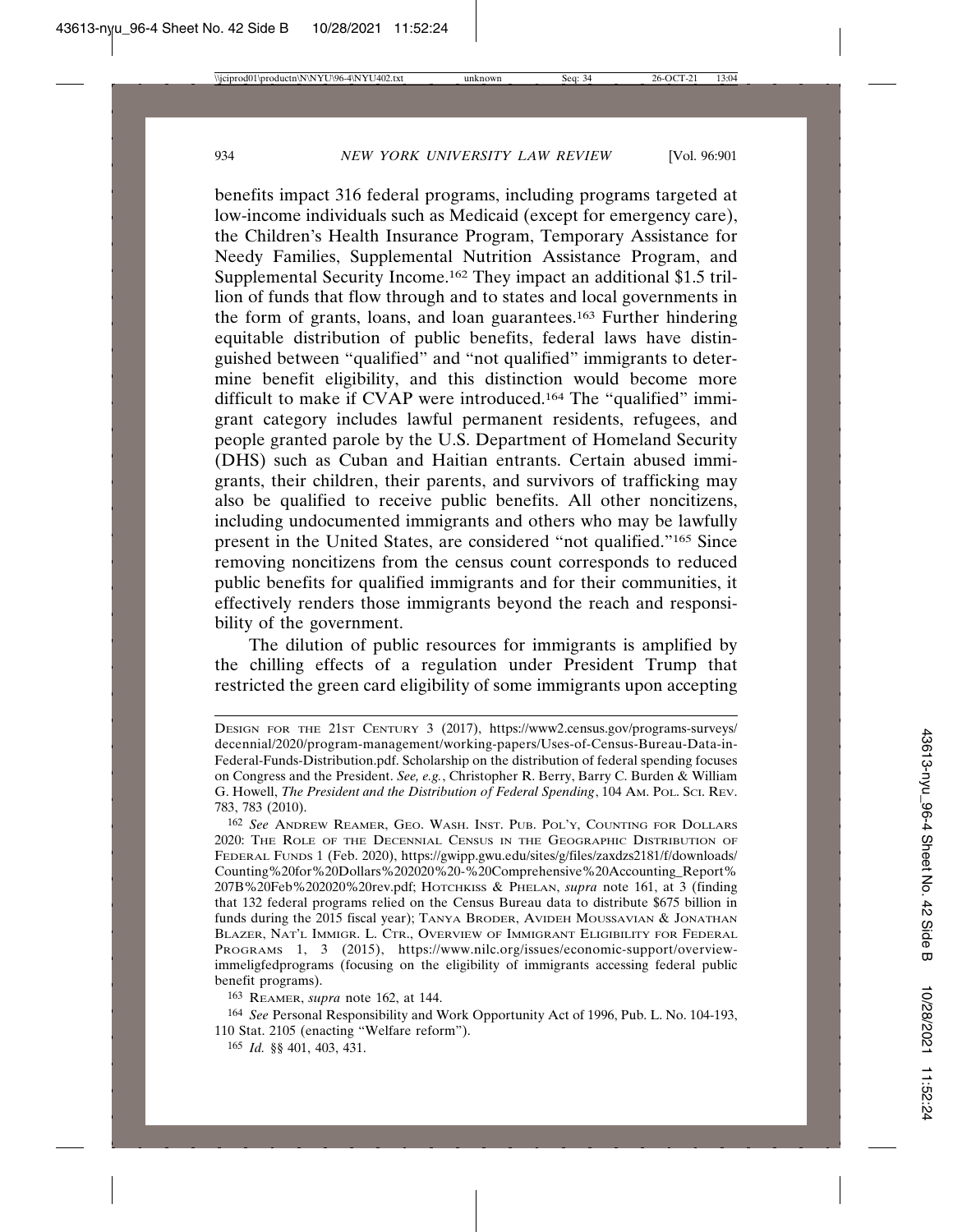public benefits.166 The rule, enacted at the end of the Trump administration, rationalized this exclusion as consistent with longstanding rules that disfavor immigrants who were public charges or reliant on the state for their daily needs.167 The immigration statute excluding public charges from entry does not define the term "public charge."168 But in a related statute Congress articulated a national policy that (1) "aliens" within the Nation's borders not depend on public resources to meet their needs, but rather rely on their own capabilities and the resources of their families, their sponsors, and private organizations, and (2) "the availability of public benefits do not constitute an incentive for immigration to the United States."169 In its revision of the public charge rule under the Trump administration in 2019, the DHS reinterpreted the statute to include programs like SNAP, Medicaid, and housing subsidies which were previously excluded from the public charge designation.170 The result is to exclude people from claiming public benefits if they hope to become citizens one day. In other words, the rule restricts the boundaries of the political community by wealth and burdens the ability of poor noncitizens from someday becoming citizens.

Moreover, a feedback loop exists between the economic and political dimensions of the census: the allocation of public resources spills over into the realm of political representation. In *New York v. Trump*, in which litigants challenged the dilution of immigrants' political power through their exclusion from a census count, a coalition of states intervening on behalf of the plaintiffs alleged that excluding the undocumented population from the census would reduce federal funds to their entire jurisdiction, and not only for immigrants.171 They also claimed that immigrants and their communities would suffer from less effective advocacy for future benefits with reduced representation in Congress and the state legislature, setting in motion a cycle of diluted public benefits for the people in districts with many noncitizens.172

<sup>166</sup> Inadmissibility on Public Charge Grounds, 84 Fed. Reg. 41,292 (Aug. 14, 2019).

<sup>167</sup> *Id.* ("This final rule amends DHS regulations by prescribing how DHS will determine whether an alien applying for admission or adjustment of status is inadmissible to the United States . . . because he or she is likely at any time to become a public charge.").

<sup>&</sup>lt;sup>168</sup> Immigration and Nationality Act  $\S 212(a)(4)$ , 8 U.S.C.  $\S 1182(a)(4)$ . The statute does require the consideration of the following factors: age; health; family status; assets, resources, and financial status; education and skills.

<sup>169</sup> *Id.* § 1601(2).

<sup>170</sup> Inadmissibility on Public Charge Grounds, 84 Fed. Reg. at 41,296.

<sup>171</sup> Complaint at  $\P\P$  113, 121-22, New York v. Trump, 20-CV-5770-RCW-PWH-JMF, 2020 WL 4253046 (S.D.N.Y. July 24, 2020).

<sup>172</sup> *Id.* at ¶ 123.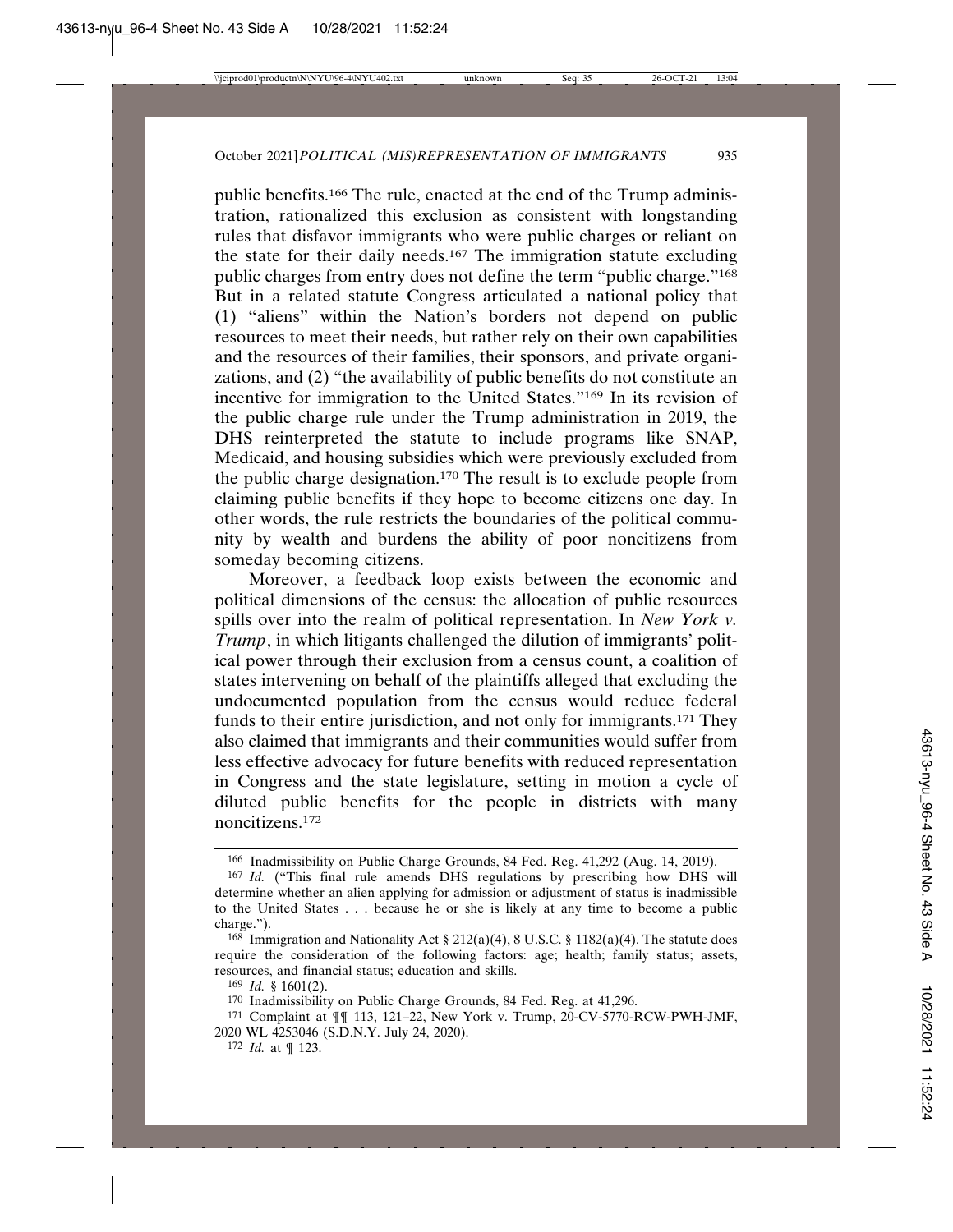Similar to lost electoral seats, the loss of public benefits is a material harm of excluding noncitizens in the census. The significance of this spillover from political to economic belonging is that restricting noncitizen participation in the census extends beyond the sphere of politics—where some are willing to accept inequalities between citizens and noncitizens—into a sphere where citizenship distinctions should be less relevant.

## *C. Representational Harms*

Beyond the material harms of lost electoral seats and public benefits, the exclusion of noncitizens from the census creates symbolic harms. As I stated in this Essay and in a related Essay on representation in voting, immigrants are entitled to be part of the political community, even if they lack other rights reserved for U.S. citizens.173 Naturalized citizens have an even greater claim to political community as full rights bearers and yet are excluded from society because they bear other markers of disadvantage: being foreign-born, and frequently, being non-native English speakers, racial minorities, and less acclimated to U.S. politics. Overlooking these claims to representation undermines democratic legitimacy and disrespects the associative obligations of Americans to noncitizens because noncitizens have not expressed consent to the persons or positions adopted by elected officials. Studies of procedural justice consistently show that a lack of trust in decisionmakers can lead to noncompliance or a lack of social cooperation, which undermines the very goals of a policy.174 In the specific instance of the census, a Pew Report shows that the percentage of Americans who believed the 2020 census would be accurate declined over the course of the year and differed by race and ethnicity.175 In November 2020, 65% of Americans expected the census to be somewhat accurate, down from 68% in June 2020 and 75% in March 2020.176

The exclusion of immigrants from the polity is exacerbated by the failure to distinguish noncitizens as a broad category of persons from the narrower category of undocumented immigrants. As a legal matter, counting the undocumented population is notoriously tricky

<sup>173</sup> See *supra* Part I for an overview of political community; *see also* Chen & Knapp, *supra* note 9, at 721.

<sup>174</sup> *See generally* Tom R. Tyler, Phillip Atiba Goff & Robert J. MacCoun, *The Impact of Psychological Science on Policing in the United States: Procedural Justice, Legitimacy, and Effective Law Enforcement*, 16 PSYCH. SCI. PUB. INT. 75 (2015).

<sup>175</sup> D'Vera Cohn, *How Accurate Will the 2020 U.S. Census Be? We'll Know More Soon*, PEW RSCH. CTR. (Dec. 14, 2020), https://www.pewresearch.org/fact-tank/2020/12/14/howaccurate-will-the-2020-u-s-census-be-well-know-more-soon.

<sup>176</sup> *Id.*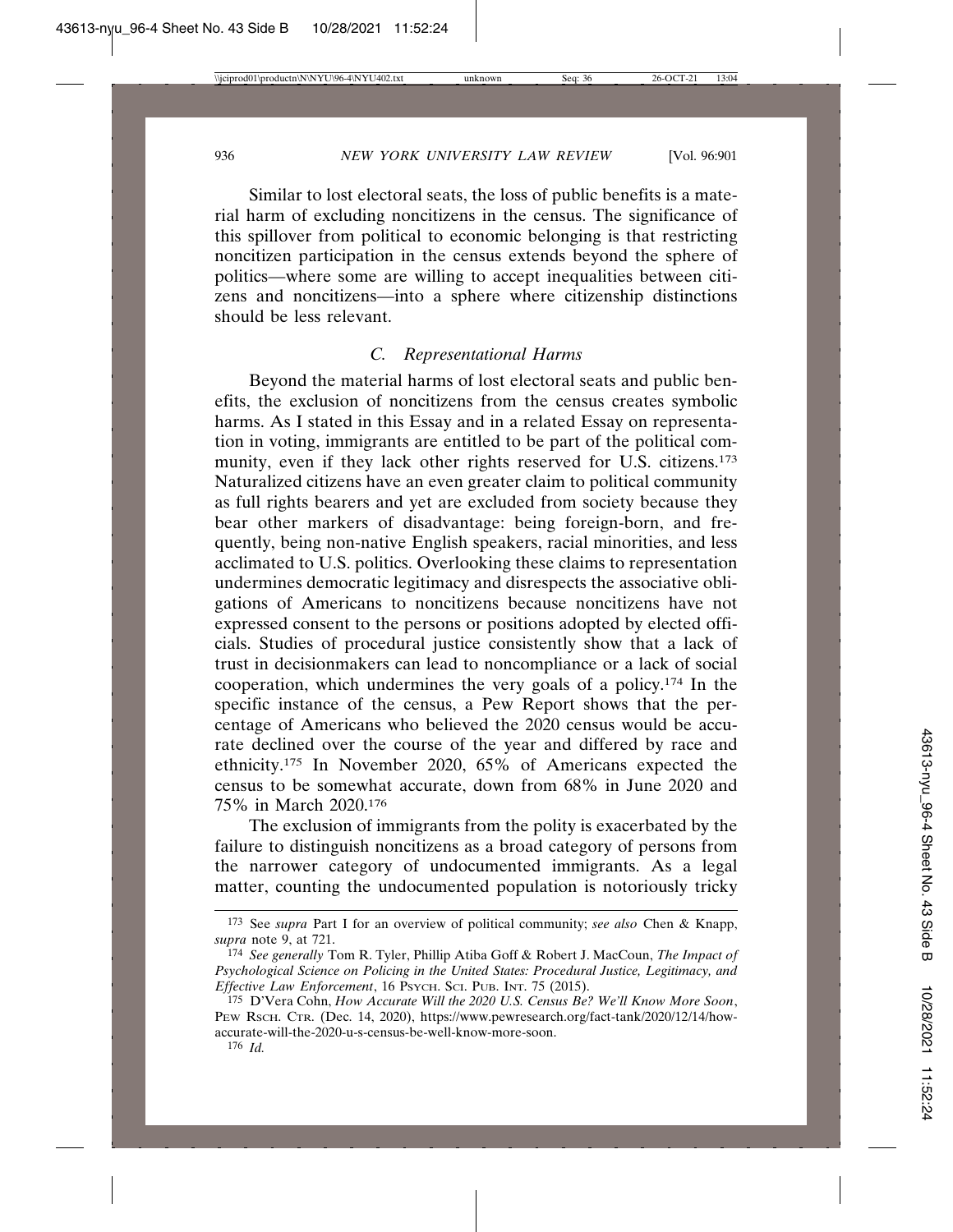because the definition of unlawful presence is very complicated and sometimes indeterminate.<sup>177</sup> Additionally, undocumented immigrants may refrain from participation out of fear that their neighborhoods could experience targeted immigration enforcement or harassment if the census count reveals their status.178

Moreover, as a theoretical matter, by eliminating undocumented immigrants from the total population count, the government uses a consent-based theory to say Americans do not consent to the presence of undocumented immigrants and neither the government nor American citizens accept responsibility to represent them or hold reciprocal obligations.179 Resorting to CVAP takes this argument a step further by implying that Americans do not consent to *any* noncitizens being part of their political community: not even documented immigrants such as lawful permanent residents or temporary visa holders. This faulty implication results from unexamined assumptions. It also shows the reach of exclusionary immigration enforcement policies into the everyday affairs of immigrants seeking to integrate into their political communities. The corollary is also true: noncitizens whose input or consent is not sought by their representatives are coerced into supporting policies and positions that may not align with their own interests.<sup>180</sup>

It would be fair to ask whether the collection of citizenship data from the census *necessarily* excludes noncitizens from the polity. After all, in other contexts more data is better. Demographers generally prefer more detailed data collection about population groups.181 Civil rights advocates usually advocate for data disaggregation and official recognition as a means of protecting—rather than harming—racial minority groups.182 However, collecting citizenship data from noncitizens during a period of perceived or actual immigration enforcement

179 *See supra* note 8.

180 *Id.*

181 For one of many contemporary efforts for data disaggregation, see, for example, *FAQ: Data Disaggregation and Asian Americans*, ASIAN AM. ADVANCING JUST., https:// censuscounts.org/wp-content/uploads/2019/03/FAQs-on-Data-Disaggregation-and-Asian-Americans.pdf (last visited June 3, 2021).

<sup>177</sup> *See supra* text accompanying notes 61–63 (discussing the indeterminacy of undocumented status).

<sup>178</sup> *See* Brown et al., *supra* note 78, at 2, 6, 19–20, 39 (concluding that "adding a citizenship question to the 2020 Census would lead to lower self-response rates in households potentially containing noncitizens" and explaining incentives to provide an incorrect answer due to concerns about data being used for enforcement).

<sup>182</sup> *See infra* notes 190–92 and accompanying text. For historical accounts of the politics of recognition and multiracialism on the census, see, for example, VICTORIA HATTAM, IN THE SHADOW OF RACE: JEWS, LATINOS, AND IMMIGRANT POLITICS IN THE UNITED STATES (2007); THE NEW RACE QUESTION: HOW THE CENSUS COUNTS MULTIRACIAL INDIVIDUALS (Joel Perlmann & Mary C. Waters eds., 2002); COLOR LINES: AFFIRMATIVE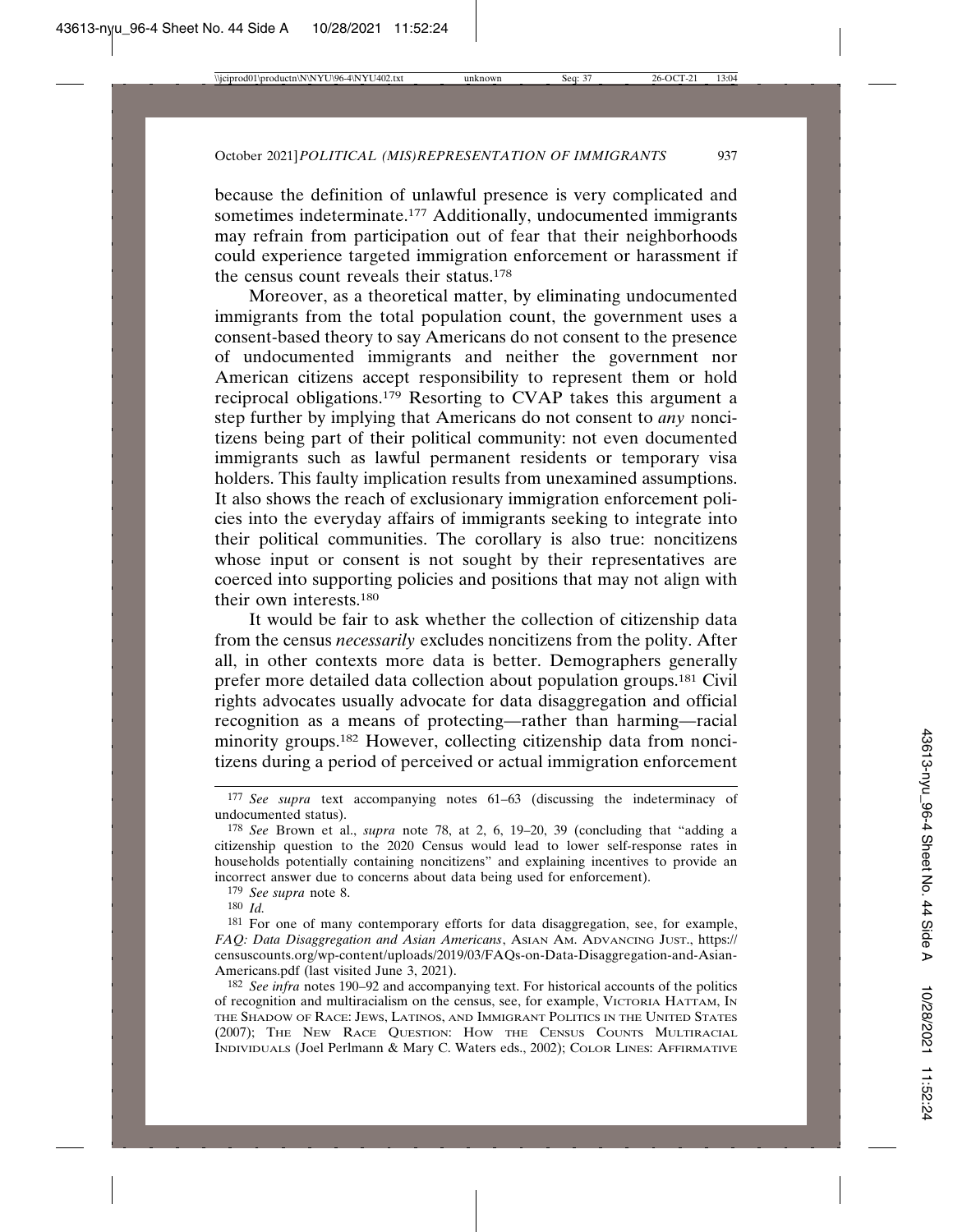is risky, so the costs and benefits need to be weighed. The historical and contemporary examples of federal and state governments seeking to collect citizenship information has indeed worked to the detriment of immigrants. Even if the fears of government abuse can be mitigated—for example, by assuring immigrant communities that the collection of citizenship data is motivated by a desire to help, or at least not harm, or by improving legal safeguards against data sharing with immigration enforcement—the data is vulnerable to misuse. For example, some of the risks described in government privacy impact statements include the possibility that disclosure of sensitive information could lead to an inaccurate immigration status being assigned to an individual or the data could be used for unauthorized purposes.183 As a matter of accuracy, the census data could be inaccurately linked with data from DHS and other sources and the individual would not be able to correct or amend information about them in official records.184 Ultimately, it is not clear that these risks are justified when social scientists and statisticians contend there are less risky ways to produce accurate data about citizenship, such as administering surveys to smaller groups and relying on statistical sampling to extrapolate the total population<sup>185</sup> or using administrative records that are already kept by other agencies within certain parameters.<sup>186</sup>

## **CONCLUSION**

The conclusion suggests several solutions to the problems of representational inequality for noncitizens. Generally, census reports need to reflect changing demographics to keep up with the Founders'

184 *See id.* at 11.

185 *See, e.g.*, Jennifer Van Hook & James D. Bachmeier, *How Well Does the American Community Survey Count Naturalized Citizens?*, 29 DEMOGRAPHIC RSCH. 1, 5–15 (2013). The DHS, the Pew Hispanic Center, and the Center for Migration Studies regularly produce estimates of the unauthorized foreign population using similar statistical methods.

ACTION, IMMIGRATION, AND CIVIL RIGHTS OPTIONS FOR AMERICA (John David Skrentny ed., 2001).

<sup>183</sup> *See* DEP'T OF HOMELAND SEC., PRIVACY IMPACT ASSESSMENT FOR THE DEPARTMENT OF HOMELAND SECURITY (DHS) IMMIGRATION-RELATED INFORMATION SHARING WITH U.S. CENSUS BUREAU 10–11 (2019) (offering mitigation mechanisms, but recognizing that full mitigation is not possible).

<sup>186</sup> Administrative records from the DHS or other agencies specified in the 2019 Order could be useful for limited purposes, but they have their own risks of inaccuracy if used to estimate precise numbers of undocumented immigrants at detailed levels of geography. *See* Jennifer Van Hook, *Analysis: Why the 2020 Census Doesn't Need a Citizenship Question to Count the Undocumented*, PBS NEWS HOUR (July 17, 2019), https://www.pbs.org/ newshour/science/analysis-why-the-2020-census-doesnt-need-a-citizenship-question-tocount-the-undocumented (acknowledging that while administrative records "could help answer some narrowly defined questions about immigrants and improve national estimates," they would likely be insufficient to resolve many other inquiries).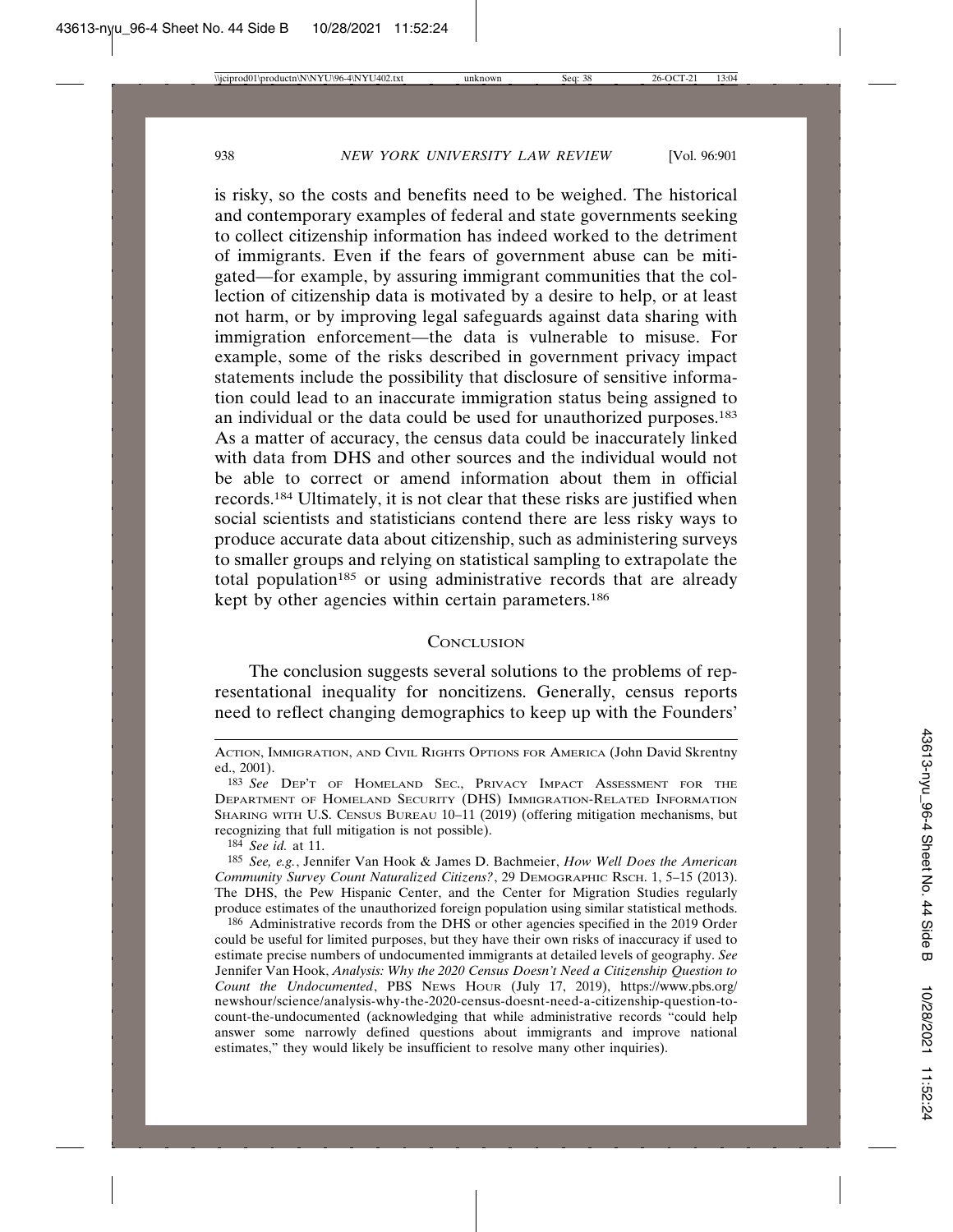aspiration of representational equality in a democracy. The need for the Census Bureau to counter inequality for Black and lower-income voters is a recognized challenge. Extending the scope of attention to include countering inequality for the growing immigrant, Asian, and Latino foreign-born population is also necessary. Indeed, representational equality is more consequential than ever given the rift between the white majority citizen population and newer communities that tend to be younger, more racially diverse, and more Democratic.

Beneath the technical details of formulas for enumeration, political leaders and theorists need to expand overly narrow conceptions of who is considered a member of the political community. They need to make the case that immigrants and foreign-born citizens are part of the political community, similar to U.S.-born citizens. This conceptual shift requires recognizing that representation in a democracy is not conditioned on a one-to-one translation of voter wishes into policies; it is based on a broader conception of the public interest and a commitment to representational equality in a democracy.187 Policymakers who recognize that the total population within their districts includes immigrants in a variety of legal statuses—ranging from permanent to temporary, legal to undocumented—will more faithfully embody the wishes of "we the people." The restoration by President Biden's Census Bureau of the longstanding practice of including noncitizens in the total population count is a promising step in this direction, but other challenges persist.188

Congress can prevent the erosion of representational equality by continuing to use total population when counting the American people. This metric ensures that immigrants and the noncitizen and nonvoting population are not excluded from electoral politics. Courts should stringently review the rationales set forward to justify narrower schemes of counting, including President Trump's executive order to eliminate undocumented immigrants from the count and state-led efforts to institute citizenship qualifications for political representation. While redistricting is inextricably political, its important implications for equality protections found in the Equal Protection Clause and Voting Rights Act necessitate rigorous scrutiny.

Another way to bolster noncitizen representation is to mobilize immigrants and communities with many foreign-born citizens to participate in the decennial enumeration. Maintaining census questionnaires that are fair and do not intimidate participants is a prerequisite

<sup>187</sup> Elizabeth F. Cohen describes this public interest notion as "trusteeship." Cohen, *supra* note 6, at 1058.

<sup>188</sup> *See* Biden Executive Order, *supra* note 124.